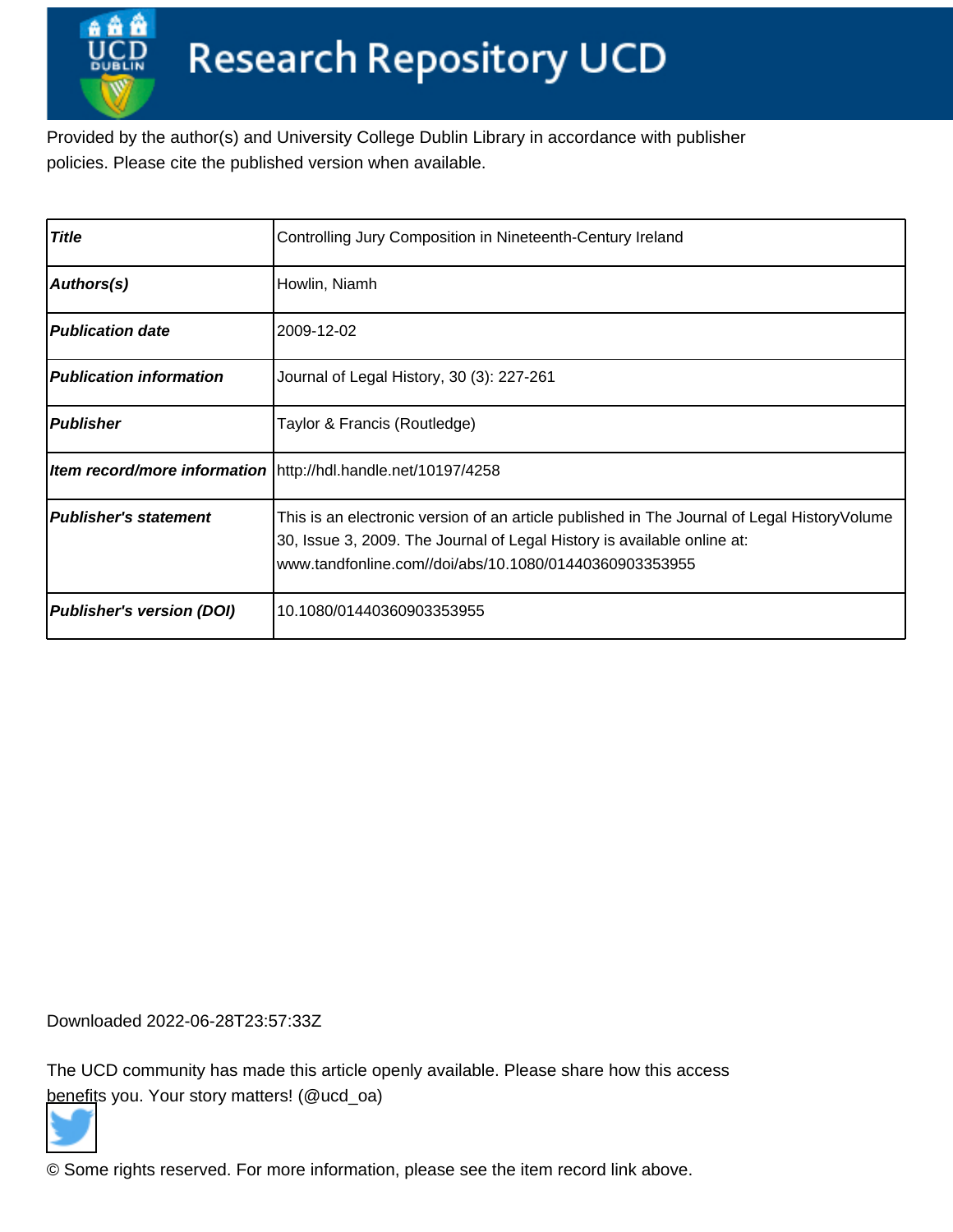#### **Controlling Jury Composition in Nineteenth-Century Ireland**

# NÍAMH HOWLIN

*Difficulties in securing convictions in nineteenth-century Ireland led the authorities to resort to various methods of ensuring that petty juries delivered guilty verdicts in cases where this was clearly warranted by the evidence. This article examines some of the 'stratagems' put forward by David Johnson and suggests a number of other practices which were used, arguing that many of these mechanisms centred around controlling the composition of trial juries. Examples included altering the property qualifications for jurors, the system of asking jurors to 'stand aside' and the use of fines to compel attendance. While some of these were the legitimate exercise of established procedures, it will be seen that the crown on occasion abused or overused its powers.*

## I. PROBLEMS WITH JURY TRIAL IN IRELAND.

Writing about juries and law enforcement in Ireland in the late nineteenth century, Dicey explained that the jury was a 'device of more or less ingenuity for preserving harmony between the action of the law and the sentiment of the people.' He said that '[w]herever and whenever the class from whom juries are taken do not sympathise with the law, the system leads to an utter failure in the attempt to enforce punishment.<sup>1</sup> The unique social and political conditions prevailing in nineteenth-century Ireland,<sup>2</sup> along with waves of crime and criminality at different stages throughout the century, $3$  profoundly affected the evolution and operation of the criminal justice system generally, and the jury trial in particular. It has been pointed out elsewhere that the composition of the Irish jury was distinctive, $4$  and there were two sets of factors affecting this: those coming from below (demographics, including issues

<sup>&</sup>lt;sup>1</sup> A.V. Dicey, 'How is the law to be enforced in Ireland?' (1881) 3 (179) *Fortnightly Review* (n.s.) 537, 549.

<sup>&</sup>lt;sup>2</sup> There were various social and political conditions which were unique to Ireland in the nineteenth century, including the campaign for Catholic emancipation and the movement to repeal the Act of Union in the early years of the century, the tithe war of the 1830s (see below, n.3), the attempted uprisings of 1848 (see below, n.65-n.68) and 1865 (see below, n.189-n.190), and the agrarian agitation of the 1870s and 1880s (see below, n.3, n.14, n.249-n.252). Political and religious divides were more pronounced in Ireland than in England, and were a frequent source of tension. The largely rural population was susceptible to frequent crop failures and famines, most notably the great famine of the 1840s. The death toll from the famine, coupled with widespread emigration in its aftermath, resulted in a sharp decrease in the population, and living standards began to improve in the latter half of the century. See Gearóid. Ó Tuathaigh, *Ireland before the famine*, *1798-1848*, Dublin, 1990 and F.S.L. Lyons, *Ireland since the famine*, London, 1971.

<sup>&</sup>lt;sup>3</sup> The most high-profile examples are the tithe war of the 1830s, when resistance to attempts to collect tithes for the established Church of Ireland resulted in political agitation and violence, and the land war of 1879-1882 (see below, n.14, n.249-252), which resulted from tensions between landlords and tenants. Another wave of disturbances occurred between 1846 and 1849. Vaughan notes that '[e]ven during the relatively quiet period between the immediate aftermath of the famine and the onset of the land war, there were periods of tension.' These include the years between 1849 and 1852, the early 1860s, and between 1869 and 1870. W.E. Vaughan, *Landlords and tenants in mid-Victorian Ireland*, Oxford, 1994, 138-139.

<sup>&</sup>lt;sup>4</sup> N. Howlin, 'English and Irish jury laws: a growing divergence 1825-1833' in S. Donlan and M. Brown (eds), *The Boundaries of the State: Law in Ireland*, *1700-1850* (forthcoming, Hampshire, 2010).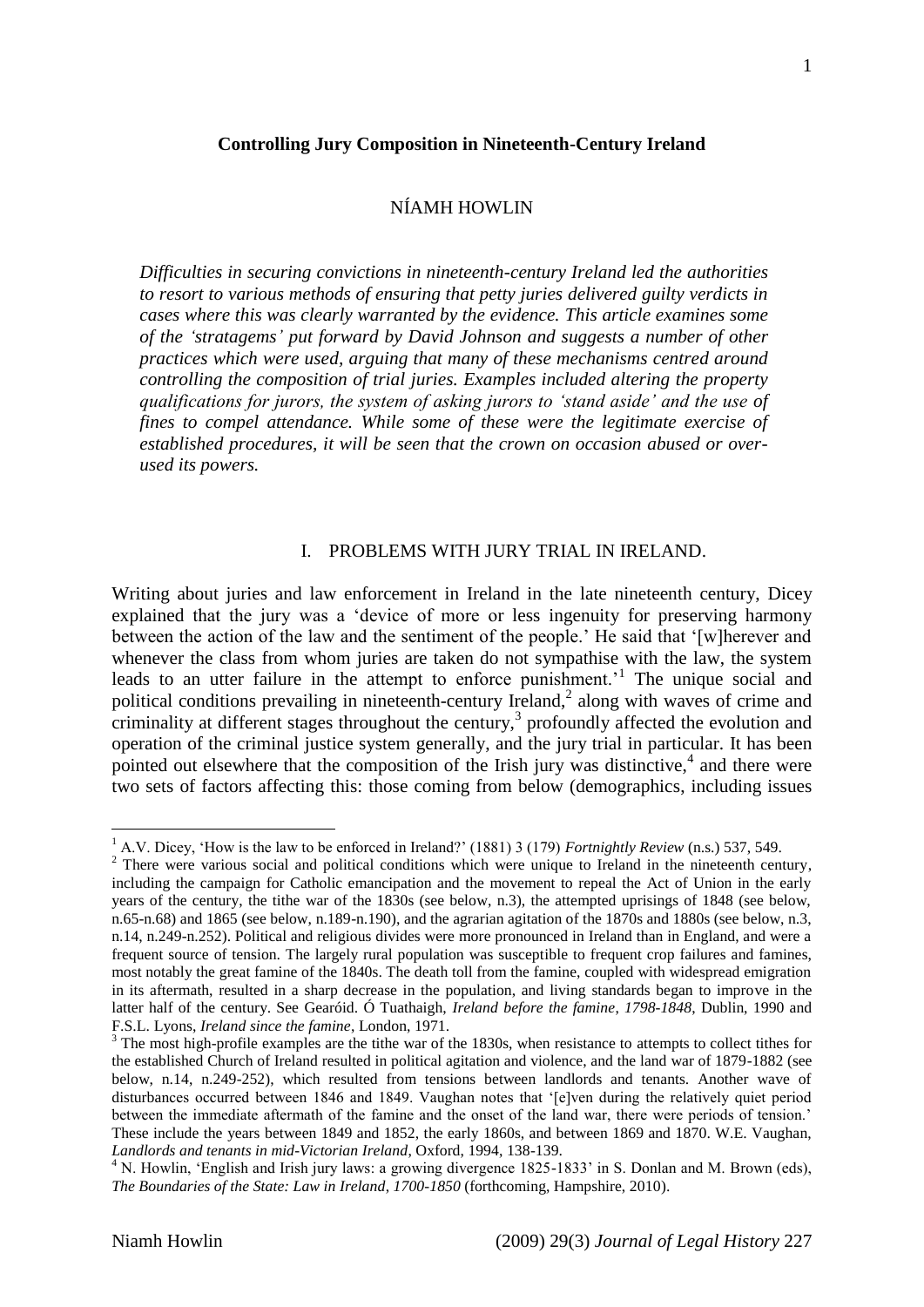of relative wealth or poverty) and those imposed from above (the controls exerted by the authorities). It is with the latter that this article is primarily concerned.

Johnson observes that in late nineteenth-century Ireland, the rules of jury procedure often had to be bent because in certain types of cases, especially those with political connotations.<sup>5</sup>

witnesses were reluctant to give evidence and juries unwilling to convict; the result was that many offenders went unpunished. To combat this tendency and, as they saw it, to make the administration of justice more effective, the prosecuting authorities felt obliged to adopt various stratagems.<sup>6</sup>

One method mentioned by Johnson was the trying of cases before magistrates where possible, because the lighter sentences available were considered more likely to lead to convictions. Similarly, offences were sometimes downgraded (such as prosecuting for manslaughter instead of murder), and multiple retrials were common.<sup>7</sup> Alternatively, cases could be tried away from the location where the alleged crime took place, in order to escape local prejudices. It is suggested that many of the frequently-used approaches appear to have revolved around controlling the composition of the jury trying the case, in the hope of replacing 'hostile' jurors with more 'reliable' men, who could be counted upon to deliver what the authorities would consider to be the 'correct' verdict. These included the frequent adjusting of the prescribed qualifications for jury service, as well as the enthusiastic use of such mechanisms as jury challenges and the 'stand aside' procedure. While the latter meant that the crown exerted its influence at the trial stage, affecting the jurors empanelled to try a specific case, the former meant influencing the jurors' lists and jurors' books, from which the jury panels were taken.<sup>8</sup>

This article proposes to identify some of these mechanisms and demonstrate how they operated and were developed over time to influence the composition of petty juries in criminal cases.<sup>9</sup> Whether or not the practices identified by Johnson can strictly be deemed 'stratagems', which connotes a certain degree of deviousness or illegitimacy, is open to question. Most of the practices engaged in by crown solicitors, crown counsel and the government authorities at Dublin Castle, in their attempt to secure verdicts in politicallycharged cases were in fact legitimate (albeit sometimes extreme or frequent) uses of

<sup>&</sup>lt;sup>5</sup> Criminal prosecutions arising from political unrest and disturbances were tried in the ordinary courts alongside more run-of-the-mill cases.

<sup>6</sup> David Johnson, 'Trial by jury in Ireland 1860-1914' (1996) 17(3) *Journal of Legal History.* 270, 270.

 $<sup>7</sup>$  Ibid., 271.</sup>

 $8$  See below, n.42-n.60.

<sup>&</sup>lt;sup>9</sup> There were numerous categories of jury in nineteenth-century Ireland. It was observed in 1859 that 'the fertile womb of the law has brought forth such a litter of juries that their mother has not names for them all. They can only be compared to the numberless tribes of dogs, all differing in colour and size and shape but as the naturalists say, all of one species.' J. Brown, *The dark side of trial by jury*, London, 1859, 7-8. In the context of the criminal trial, the first main distinction to be drawn is between grand and petty juries. At the beginning of an assizes, the grand jury decided whether the bills of indictment against accused persons were 'true bills', in other words, whether the prosecutor had made a *prima facie* case. If so, then the case went on to be tried by a petty (or petit) jury. Petty juries could be either special or common. The majority of cases, especially in the criminal field, were tried by common juries, but in certain circumstances it was considered necessary that a case be tried by men of a higher calibre. Special juries were generally used on the civil side, in commercial cases where the issues were deemed too complex for ordinary jurors. In the criminal field they tended to be resorted to in controversial cases where for one reason or another, it was thought a satisfactory verdict could not be secured from a regular jury. The men who sat on such juries had to meet higher property qualifications, and were considered to be superior socially, educationally and intellectually, as well as being wealthy enough to be impervious to bribes.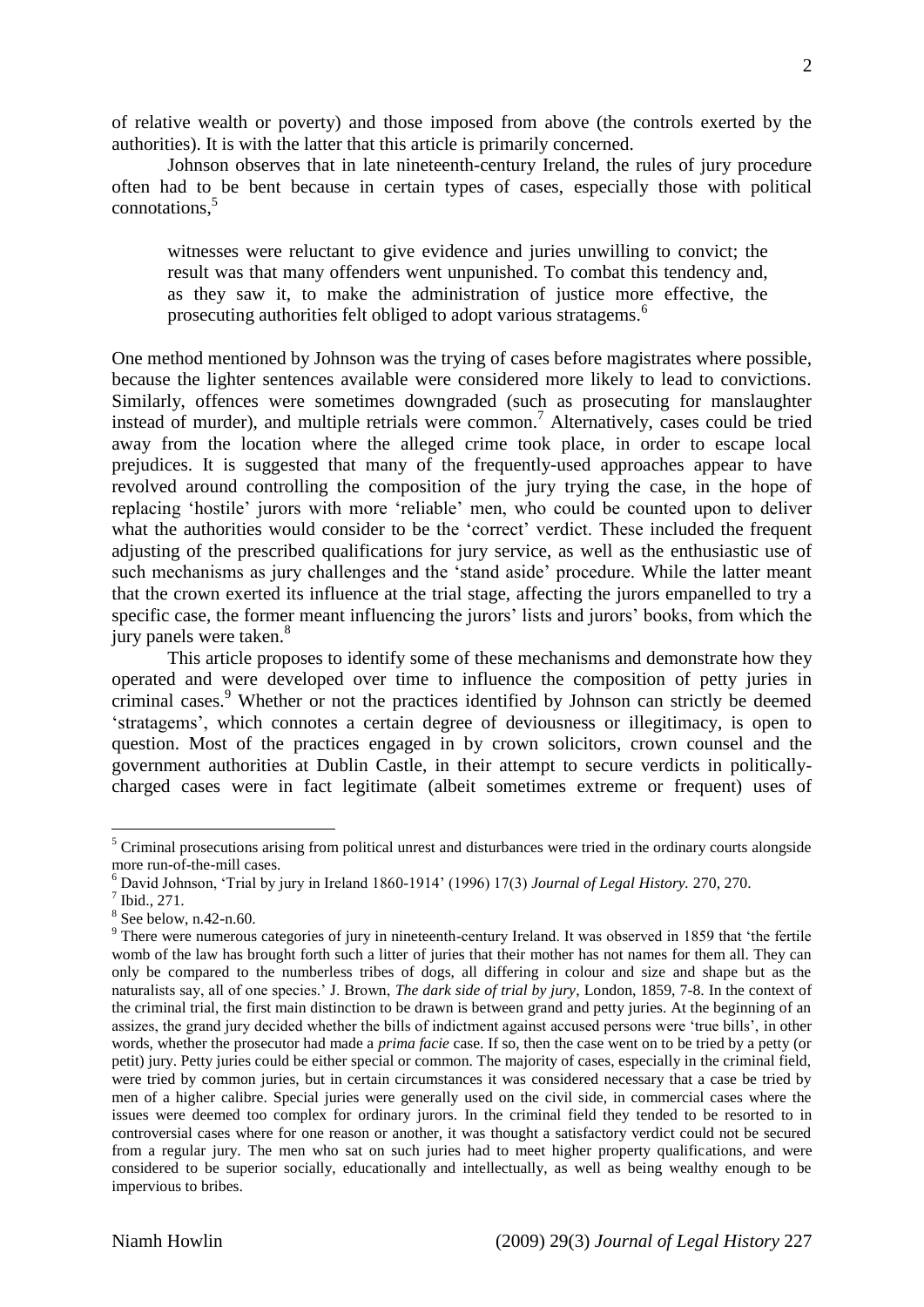established procedures and customs. On the other hand, men holding such offices as sheriff and sub-sheriff were often suspected of abusing their powers, particularly with regard to jury selection in the early part of the century.<sup>10</sup> The precise impact of these machinations and manoeuvres upon jury composition, and, ultimately, conviction rates, is beyond the remit of this article, which confines itself to identifying and analysing some of the main techniques and procedures used in relation to Irish juries, and constructing a framework for further research.

Jury composition was an important factor behind almost all of the Irish jury legislation passed in the nineteenth century.<sup>11</sup> This is significant, especially when account is taken of the various other problems plaguing the jury system at the time, such as corrupt and incompetent officials, inconsistent practices around the country, and the intimidation of jurors by secret societies, $^{12}$  to name but a few. This is not to say, however, that the Irish jury system was entirely unworkable; during politically tranquil periods, both civil and criminal juries operated relatively smoothly – though the system was far from flawless. The frequent allegations of 'jury packing,'<sup>13</sup> as will be seen, were often exaggerated in order to garner support for nationalist movements. When juries acted in a manner seen as perverse, it is submitted that this was usually as a result of specific external or internal pressures, such as threats, bribes, or allegiance to a particular religious or political cause, and was not in every case merely a symptom of sheer antipathy towards the legal system.

In November 1881, during a period of agrarian and political unrest in Ireland,<sup>14</sup> Dicey contended that 'in all matters which do not concern political differences or agricultural questions the law is as well kept in Ireland as elsewhere. The criminal statistics of the country compare, it is said, favourably with those of other lands.<sup>15</sup> However, more recent studies of

<u>.</u>

 $15$  Dicey, above, n.1, 537.

 $10$  See below, n.42-n.60.

<sup>&</sup>lt;sup>11</sup> In particular, the Juries (Ireland) Act 1833 (3 & 4 Wm. IV, c. 91), the Juries Act (Ireland) 1871 (34 & 35 Vic., c. 65), the Juries (Ireland) Act 1873 (36 & 37 Vic., c. 27), the Jurors Qualification (Ireland) Act 1876 (39 & 40 Vic., c. 21) and the Juries Procedure (Ireland) Act 1876 (39 & 40 Vic., c. 78).

<sup>&</sup>lt;sup>12</sup> Various secret societies operated at different periods in Ireland, and most of them identified with the nationalist cause. The Whiteboys were a secret agrarian organisation which used violent tactics to defend tenant farmer land rights in the eighteenth century, though over time, they became synonymous generally with rural violence connected to secret societies. One group commonly identified as having been involved in the intimidation of jurors was the Ribbon Society, which first appeared sometime between 1805 and 1807. M.R. Beames, 'The ribbon societies: lower-class nationalism in pre-famine Ireland' (1982) 97 *Past & Present* 128, writes that '[b]etween the demise of the United Irish movement and the emergence of Young Ireland, the Ribbonmen were the only organised section of Irish Catholic community that expected Irish independence to be achieved by rebellion and violence.' See also T. Garvin, 'Defenders, ribbonmen and others: underground political networks in pre-famine Ireland' (1982) 96 *Past & Present* 133 and Gale E. Christianson, 'Secret societies and agrarian violence in Ireland, 1790-1840' (1972) 46 (3) *Agricultural History* 369. They were identified by the display of certain ribbons as part of their attire, and operated under different names in different parts of the country, including: the Ribandmen, the Threshers, the Carders, the Molly Maguires, the Rockites, the Caravats, the Shanavests, and Paudin Gar's men: H.B.C. Pollard, *Secret societies of Ireland*, *their rise and progress*, London, 1922. They had their own oaths, signs, passwords and rituals, and engaged, according to Pollard, mainly in sectarian warfare against Protestants, particularly Orangemen, and 'the usual agrarian outrage'. Pollard, 32-34.

 $13$  That is, using a variety of means to ensure that a majority of jurors enamelled to try a particular case were sympathetic to the crown. This could be through extensive use of challenges (see below, n.74, n.152-158), having men excluded from the jurors' lists or jurors' book (see below, n.42-n.60), or including special jurors on a common jury (see above, n.9).

<sup>&</sup>lt;sup>14</sup> See above, n.2, n.3 and below, n.249-n.252. The land war broke out in 1879 as tensions between the landlords and tenants, represented by the Land League (later the National League), increased. Between 1879 and 1882, 11,215 families were evicted and 11,320 agrarian outrages were recorded. In 1881 the Land Law (Ireland) Act  $(44 \& 45 \text{ Vic.}, c. 49)$  was passed, and over the ensuing decade, £1.2 million was struck off the rents of 277, 160 holdings. See Vaughan, above, n.3, 208-216 for a discussion of the reasons behind the land war.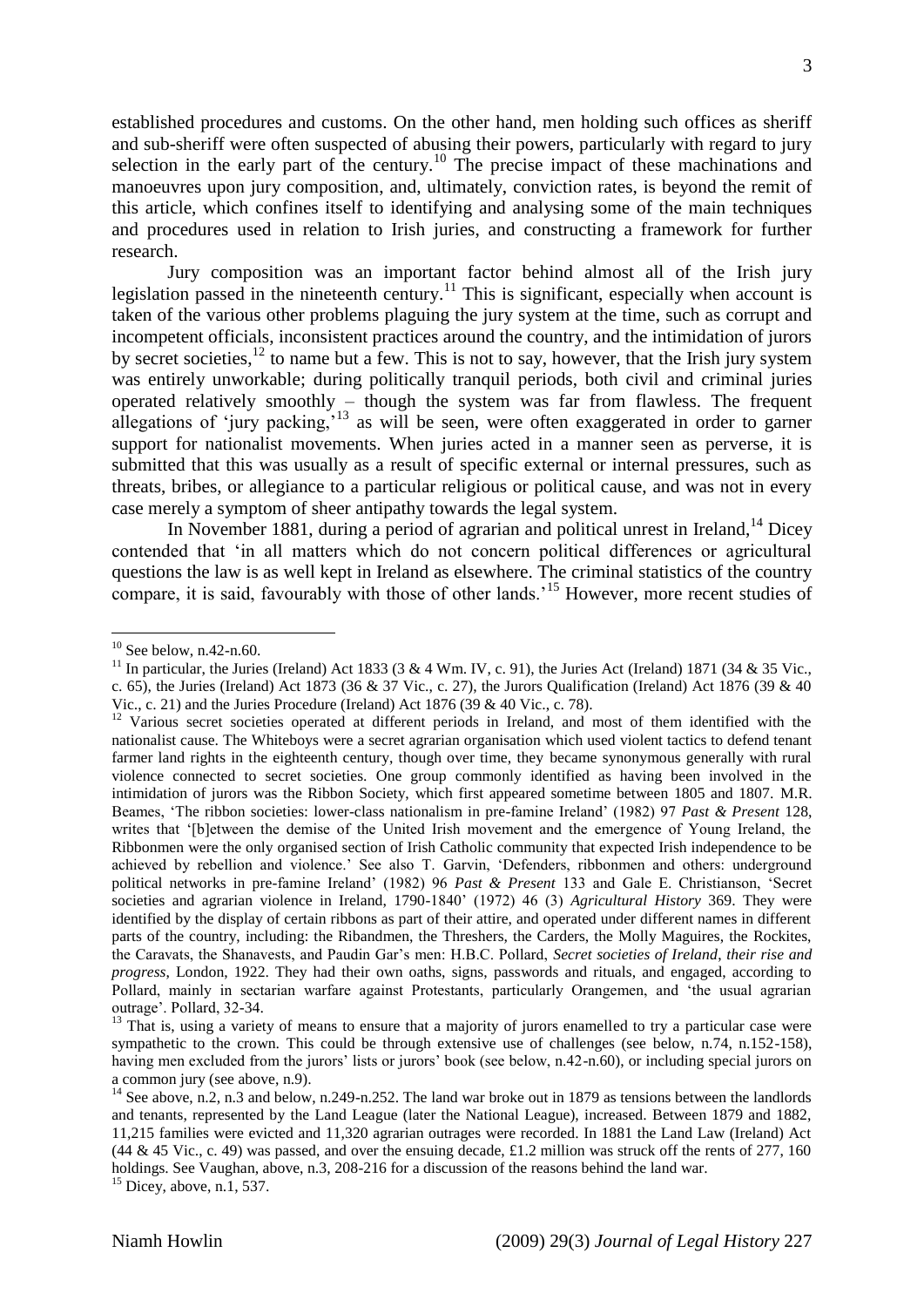both eighteenth- and nineteenth-century Irish criminal statistics would suggest otherwise. S.J. Connolly has noted that throughout the nineteenth century, 'Ireland's uneasy position within the British state was reflected in episodes of armed resistance wholly without parallel elsewhere in what became the United Kingdom. Even in the absence of overtly political violence, equally, Ireland was consistently seen as presenting unique problems of crime and disorder.<sup>16</sup> Newspaper reports from various parts of the kingdom suggest that there was indeed a body of opinion which considered Ireland as presenting unique problems in this regard. For example, the *Aberdeen Journal* stated in 1838 that

no variety of familiar English crime has yet been detected which involves hostility to the whole system of established social order, and to every grade of the administrators of that system. A large class of Irish crimes, on the contrary, are nothing else than an embodiment of high treason … Irish murders … extend their influence far beyond the person of the victims. These influences are, in fact, levelled against the state – against the established system of social order.<sup>17</sup>

Although it is clear that there was generally perceived to exist in Ireland certain problems in relation to crime and social disorder, it is difficult to pin down accurate statistics demonstrating the levels of detection and punishment for serious crimes. Indeed, Connolly notes that the limitations of criminal statistics are 'enormous'.<sup>18</sup> There are several reasons for this: recorded crime will only ever represent a fraction of the total crime committed; definitions and categories of crime change over time; it is difficult to distinguish changes in behaviour over time from changes in the efficiency of crime detection or prosecution, or changes in legal codes.<sup>19</sup> Differences between the criminal justice systems of England and Ireland also hinder attempts to compare the criminality levels or conviction rates in the two countries. As Vaughan has pointed out, the general impression of disorder in Ireland 'was increased by law enforcement arrangements in Ireland, which differed considerably from those in the rest of the United Kingdom.'<sup>20</sup> He cites the existence of professional prosecutors, $21$  a centralised constabulary and the use of special legislation as examples. Historians have drawn upon judicial statistics<sup>22</sup> and 'outrage'<sup>23</sup> returns by the constabulary,<sup>24</sup> and despite the evident discrepancies between these two sources, Connolly points out that 'even taken as a rough indication, the Irish return of outrages confirms the high level of violence relative to other parts of the United Kingdom. It suggests that the homicide rate in

<sup>16</sup> S.J. Connolly, 'Unnatural death in four nations: Contrasts and comparisons' in *Kingdoms United? Great Britain and Ireland since 1500: Integration and diversity*, Dublin, 1999, 201.

<sup>17</sup> *Aberdeen Journal*, 5 Dec. 1838.

<sup>&</sup>lt;sup>18</sup> Connolly, above, n.16, 202.

 $19$  Ibid.

 $20$  Vaughan, above, n.3, 139.

 $21$  Ireland had a system of public prosecution well in advance of England, as discussed below, n.144-n.151. This clearly impacted upon the nature and number of prosecutions.

 $22$  See for example Johnson, 'Trial by jury', above, n.6.

<sup>&</sup>lt;sup>23</sup> Some outrages were classified as 'agrarian', and these differed from ordinary outrages in that they tended to fluctuate more dramatically, their composition was different, and they attracted more attention from both officials and the press. The annual returns of outrages did not define agrarian outrages, though Vaughan points out that they were commonly perceived as arising from disputes between landlords and tenants. However, he demonstrates that in fact 'the typical agrarian homicide was caused by a family dispute or a row between neighbours.' Agrarian crime was a catch-all in the taxonomy of total crime, for they included not only outrages caused by disputes between landlords and tenants, but all crimes cause by disputes about land. Vaughan, above, n.3, 141-144, 149.

 $24$  Ian O'Donnell, 'The fall and rise of homicide in Ireland', in S. Body-Gendrot, and P. Spierenburg (eds), *Violence in Europe: Historical and Contemporary Perspectives*, New York, 2008, 82.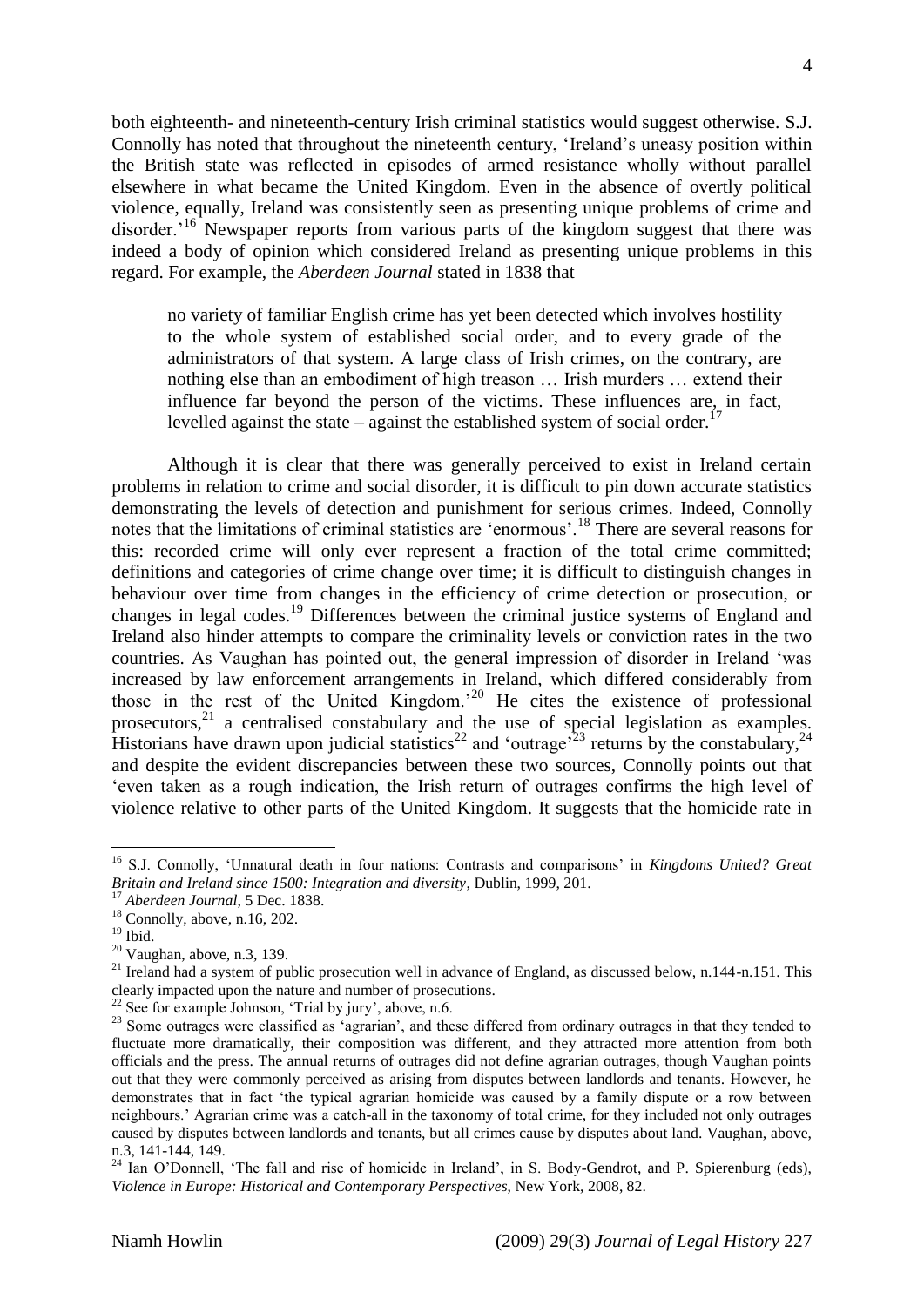Ireland between 1835 and 1850 was two-and-a-half times that recorded in England and Wales in the 1850s and 1860s.'<sup>25</sup>

Johnson's comparison of conviction and imprisonment rates in England and Ireland is based on data from the judicial statistics, and demonstrated, for example, that of those prosecuted for offences against the person in Ireland in 1860, fifty-one % were convicted, and thirty-five % were imprisoned, whilst in England and Wales, sixty-six % were convicted and sixty-five % were imprisoned. Ten years later, sixty-two % of those in Ireland were convicted, with forty-eight % being imprisoned, whilst in England and Wales the figure was seventy-five % on both counts. The discrepancy was even wider by 1880, with just forty-one % of those prosecuted in Ireland being convicted, and twenty five % receiving prison sentences. In the same year, seventy-six % of those prosecuted in England and Wales were both convicted and imprisoned. Johnson goes on to consider other categories of crime, including violent and non-violent offences against property, forgery offences and offences against the currency, malicious injuries to property, and other offences, and clearly indicates that 'in *all* categories of crime the conviction and punishment rates were lower in Ireland.'<sup>26</sup>

Johnson also demonstrates that conviction rates were lowest in rural areas, which is significant given that Ireland was less urbanised than England in the nineteenth century. Looking at conviction rates at assizes and quarter sessions, he shows that the conviction rate in urban Ireland (defined as consisting of Antrim, Belfast, Dublin city and county, Cork city and Limerick city) was sixty-seven point five % in the early 1860s, compared with fifty-four point four % in rural Ireland. This trend continued for the next two decades, and by the late 1870s there was a difference of seventeen point three % between urban and rural conviction rates.<sup>27</sup> Johnson suggests a number of interesting factors contributing to these low figures – for example, a reluctance to convict which was often a result of the close relationship between the accused, the witnesses and the jurors in rural Ireland.<sup>28</sup> Another factor was the attitude towards violent crime in Ireland at the time – society appears to have been considerably more tolerant of violence compared with England or Wales.<sup>2</sup>

Garnham has examined petty jury verdicts and conviction rates in England and Ireland in the late eighteenth century,  $30$  and proffers several reasons for the low conviction rates in Ireland during that period, $31$  including the corruption of juries, officials charged with initiating prosecutions and witnesses. He also cites landlords' influence and the reluctance to convict men who acted under the influence of alcohol. The intimidation and external pressures under which jurors were often obliged to act in Ireland may also have been a factor.<sup>32</sup> It is certainly impossible to consider the working of the Irish criminal justice system in the eighteenth and nineteenth centuries in the absence of a political and social context.

Other writers corroborate the assertion that conviction rates in Ireland were low. Woodward, for example, notes that the number of indictments far outweighed the number of

1

 $32$  Garnham, above, n.30.

 $25$  Connolly, above, n.16, 206.

<sup>&</sup>lt;sup>26</sup> Johnson, 'Trial by jury', above, n.6, 275.

<sup>27</sup> Ibid., 276.

<sup>&</sup>lt;sup>28</sup> Ibid., 277. This was exacerbated by the system of extensive challenges; see below, n.74, n.152-158.

<sup>29</sup> Ibid., 278.

<sup>&</sup>lt;sup>30</sup> Neal Garnham, 'The limits of English influence on the Irish criminal law, and the boundaries of discretion in the eighteenth-century Irish criminal justice system', in S. Donlan and M. Brown (eds), *The Boundaries of the State: Law in Ireland*, *1700-1850* (forthcoming, Hampshire, 2010).

<sup>&</sup>lt;sup>31</sup> Although Garnham's focus is on the eighteenth century, much of his discussion has relevance for an examination of the jury system in the nineteenth century, because many of the issues affecting conviction rates had not abated.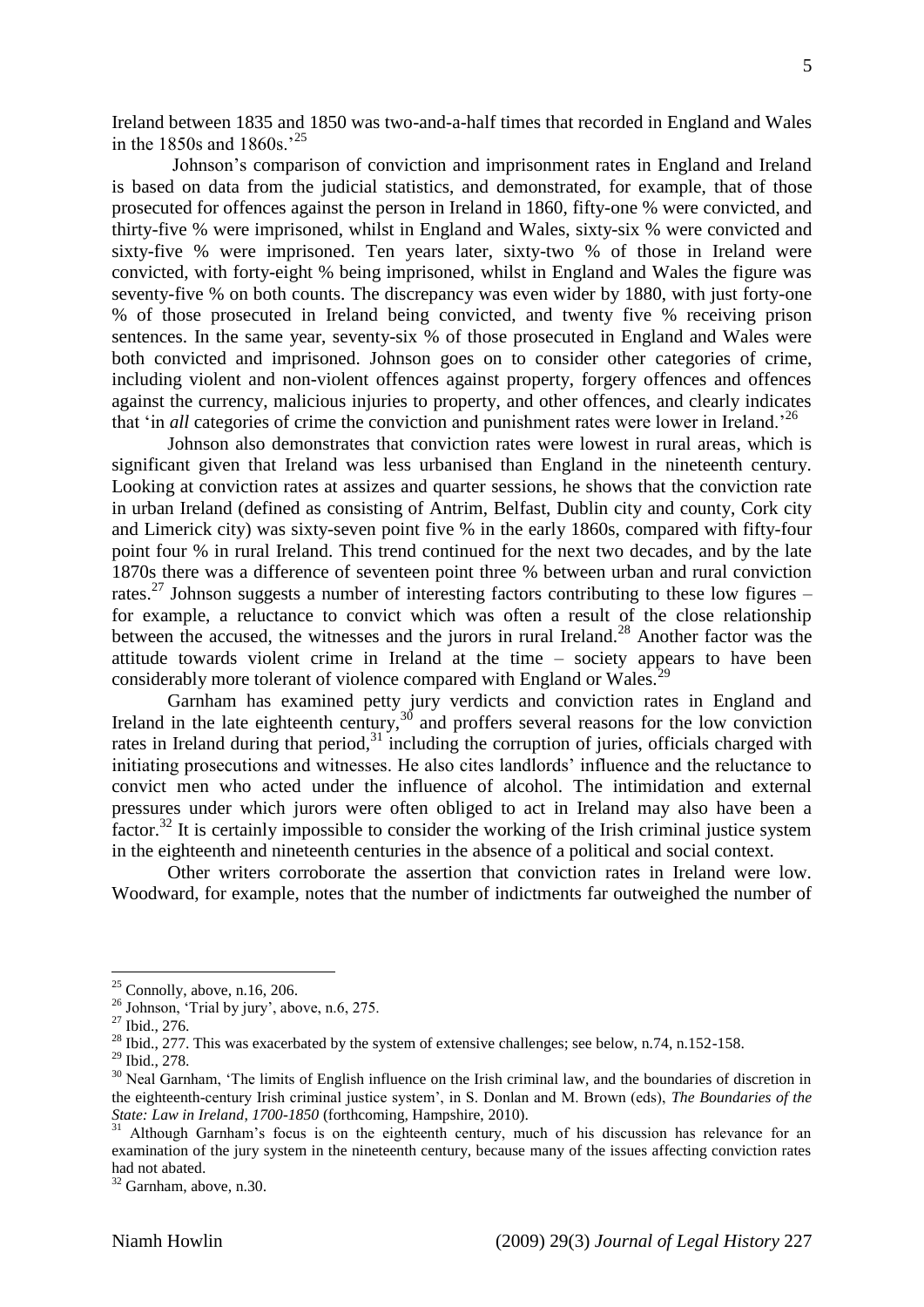convictions in Irish courts.<sup>33</sup> The statistics presented to the Dublin Statistical Society by James Houghton in 1850 demonstrated that in the years 1842-1848, between fifty-two and sixty per cent of those committed for trial in Dublin were convicted.<sup>34</sup> This difficulty in obtaining convictions did not go unnoticed. In 1848 the *Belfast News-Letter* reported that '[i]t is now an ascertained fact that in political cases, almost always, and in agrarian cases, not seldom, a verdict in accordance with the evidence cannot be counted upon in Ireland.<sup>35</sup> There was a common belief that the criminal justice system in Ireland was beset by unique difficulties, typified by a statement from an English newspaper in 1862: '[w]e take it there is no country in the world in which justice, both civil and criminal, is so fairly administered as in England  $\ldots$  How is it that they manage these things differently in Ireland?<sup>36</sup>

The main reasons ascribed to the difficulties associated with securing convictions were the intimidation and allegiances of both witnesses and jurors. A paper in 1882 emphasised '… the necessity of dealing strongly with those who endeavour to tamper with the administration of justice, whether by intimidating the witnesses or by seeking to prejudice the jurors.'<sup>37</sup> So problematic was jury trial in Ireland that one English newspaper declared in 1848 that a recent high-profile failure to convict was '…proof of the utter inapplicability of the present jury system to the present state of society in Ireland.<sup>38</sup> Another newspaper reported on the same day that '[t]he perversion of the jury-box in Ireland has been one of the many evils which have resulted from that misgovernment which separated the people into rival parties, embittered against each other by religious and political enmities.'<sup>39</sup>

As McEldowney has pointed out, given the many problems facing the operation of the jury system in Ireland in the nineteenth century, the fact that it survived at all 'was a remarkable achievement.' <sup>40</sup> So how did this 'remarkable achievement' come about? One factor which guarded against the collapse of the system of trial by jury was its popularity with the Irish judiciary. Similarly, the legitimacy of the law in Ireland depended on its acceptance by the general population, among whom jury trial proved to be popular. Another major contributing factor, it is argued, was the lengths to which both crown authorities and defendants manipulated the system, each to their own ends.

## II. CONTROLLING JURY COMPOSITION.

For better or for worse, trial by jury was to remain a permanent fixture of the Irish criminal justice system, and it was up to the prosecuting authorities to develop what Johnson describes as 'stratagems' for ensuring its effective operation. The principal means of exerting control over the jury was the regulation of the qualifications as to age, gender and property which had to be met by all jurors. The most important of these, whether one sat as a special or

<sup>33</sup> Nicholas Woodward, 'Transportation convictions during the great Irish famine' (2006) 37(1) *Journal of Interdisciplinary History* 59, 65.

<sup>34</sup> James Haughton 'Statistics of crime' (1850) 2 *Journal of the Statistical and Social Inquiry Society of Ireland* 1.

<sup>35</sup> *Belfast News-Letter*, 22 Aug. 1848.

<sup>&</sup>lt;sup>36</sup> *The Leeds Mercury*, 23 June 1862. R. Swift, 'Villains or heroes? The Irish, crime and disorder in Victorian England' (1997) 29(3) *Albion* 399, explores some English attitudes towards Irish criminality in the nineteenth century.

<sup>37</sup> *The Penny Illustrated Paper and Illustrated Times*, 26 Aug. 1882.

<sup>&</sup>lt;sup>38</sup> *Liverpool Mercury*, 22 Aug. 1848. The trial referred to by the newspaper was the second trial of Kevin Izod O'Doherty, discussed below, n.66.

<sup>39</sup> *Manchester Times and Gazette*, 22 Aug. 1848

<sup>40</sup> John McEldowney, '"Stand by for the Crown": An historical analysis' (1979) *Criminal Law Review* 272.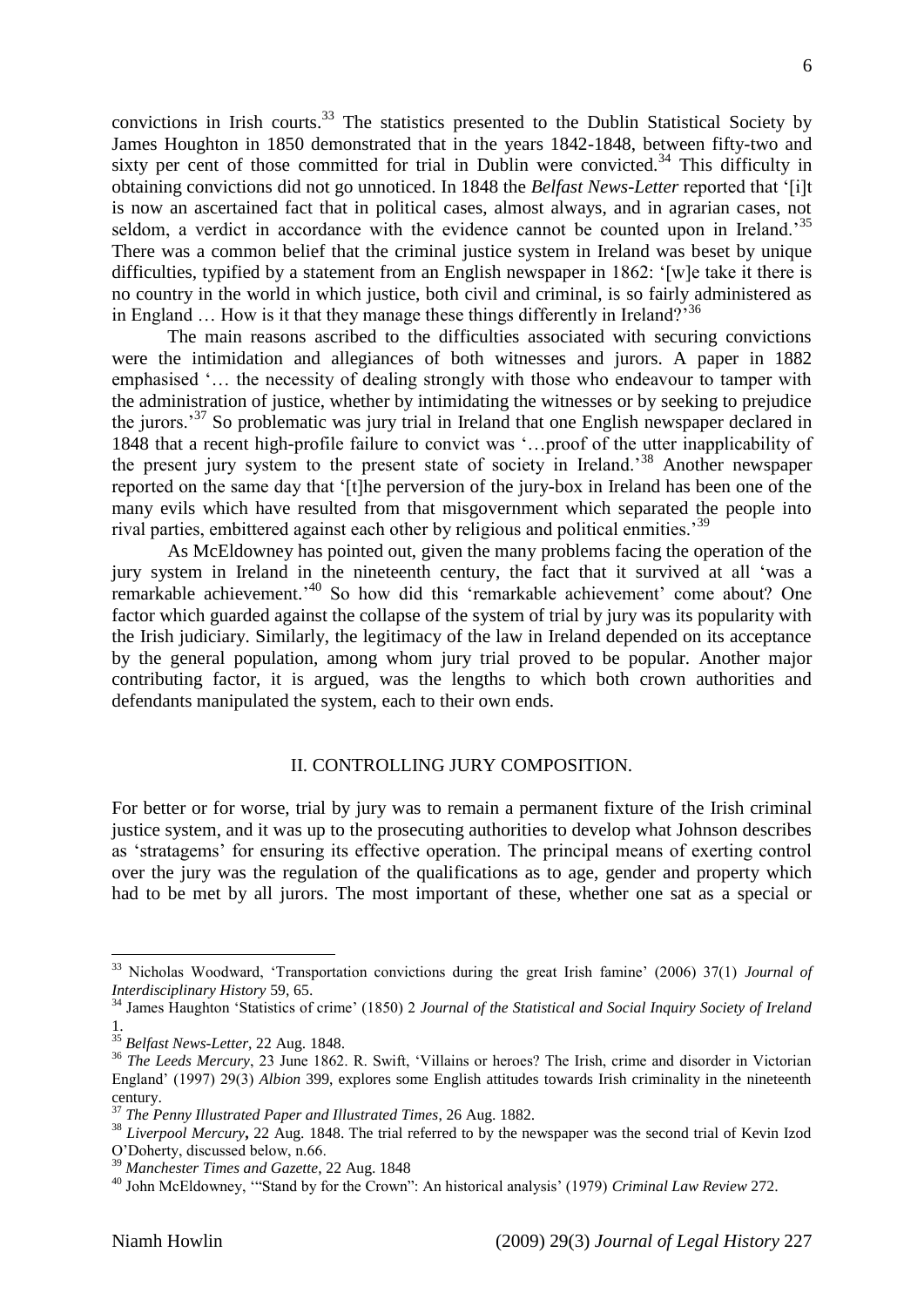common juror<sup>41</sup> were the property requirements contained in numerous pieces of nineteenthcentury legislation. Alongside these were a number of statutory exemptions excusing groups and individuals who were otherwise qualified. Additionally, certain categories of person were barred from serving. Qualification alone did not guarantee a place on a jury: jurors could be challenged by both the prosecution and the defence for a variety of reasons, as will be discussed below. The rules as to exemptions, disqualifications and challenges each affected the composition of the jury, and the government used each of these mechanisms in turn to exert a degree of control over who ultimately sat in the jury-box for the trial of a particular case.

## *1. Preparing the jurors' book*

Before going on to consider the various factors affecting who sat in the jury-box, it is worth mentioning how the jurors' lists and jurors' books were drawn up. The rules prescribing how this was to be done were set out extensively in legislation. Under the Juries (Ireland) Act 1833,<sup>42</sup> within a week after the commencement of the midsummer sessions,<sup>43</sup> the clerk of the peace in every county, city or town issued and delivered a precept<sup>44</sup> to the high constable and the collectors of the grand jury cess, or local rate, in each barony or administrative division within the county.<sup>45</sup> This required them, within one month, to prepare 'a true List of all Men residing within their respective Districts qualified with respect to Property, and liable to serve on Juries.'<sup>46</sup> The high constable and the cess collector or collectors made out, in alphabetical order, a list of qualified jurors in the barony, with 'the true place of Abode, the Title, Quality, Calling, or Business, and the Nature of the Qualification of every such Man.'<sup>47</sup> They delivered the list to the clerk of the peace, who kept it in his office for three weeks, 'to be perused by any of the Inhabitants of such County ... at any reasonable time during such Three Weeks'.<sup>48</sup> At the end of the three weeks, the lists were to be presented before the justices assembled at a special sessions two or three months after the start of the October general or quarter sessions.<sup>49</sup> The place and time of such special sessions were publicised. The justices, high constables and cess collectors attended, with the constables and collectors liable to answer questions on oath, in order to determine whether any unqualified men had been included on the lists, or whether any qualified man had been omitted. The justices then delivered an amended list to the clerk of the peace, to be kept among the county records and

<sup>&</sup>lt;sup>41</sup> As noted above, n.9, most petty juries consisted of common jurors, but cases deemed to require a higher standard of juror were tried by special juries.

 $42$  3 & 4 Wm. IV, c. 91.

<sup>&</sup>lt;sup>43</sup> The Juries Act (Ireland) 1871 (34 & 35 Vic., c. 65) was more specific as to the dates by which the various elements of the procedure had to be completed.

 $44$  3 & 4 Wm. IV, c. 91, sch. A.

<sup>&</sup>lt;sup>45</sup> Under the Juries Act (Ireland) 1871 (34  $\&$  35 Vic., c. 65, s. 8), the precept was issued to the clerk of each poor law union, except in Dublin, where it was issued to the collector-general of rates. 34 & 35 Vic., c. 65, s. 10.

 $^{46}$  3 & 4 Wm. IV, c. 91, s. 4. Under the Juries Act (Ireland) 1871 (34 & 35 Vic., c. 65, s. 8), the precept required 'a true list, in writing … of the names of all men rated for the relief of the poor within the said union, who are qualified and liable to serve as jurors'.

 $^{7}$  3 & 4 Wm. IV, c. 91, s. 5. Under the Juries Act (Ireland) 1871 (34 & 35 Vic., c. 65, s. 9), the clerk of the poor law union, made 'due inquiry' with the assistance of the poor rate collector or collectors. They then prepared the list in alphabetical order of surnames, and this was called the general list of jurors for the barony.  $48$  3 & 4 Wm. IV, c. 91, s. 9.

 $49$  3 & 4 Wm. IV, c. 91, s. 9. A similar procedure was laid down in the Juries Act (Ireland) 1871 (34 & 35 Vic.,

c. 65, s. 12).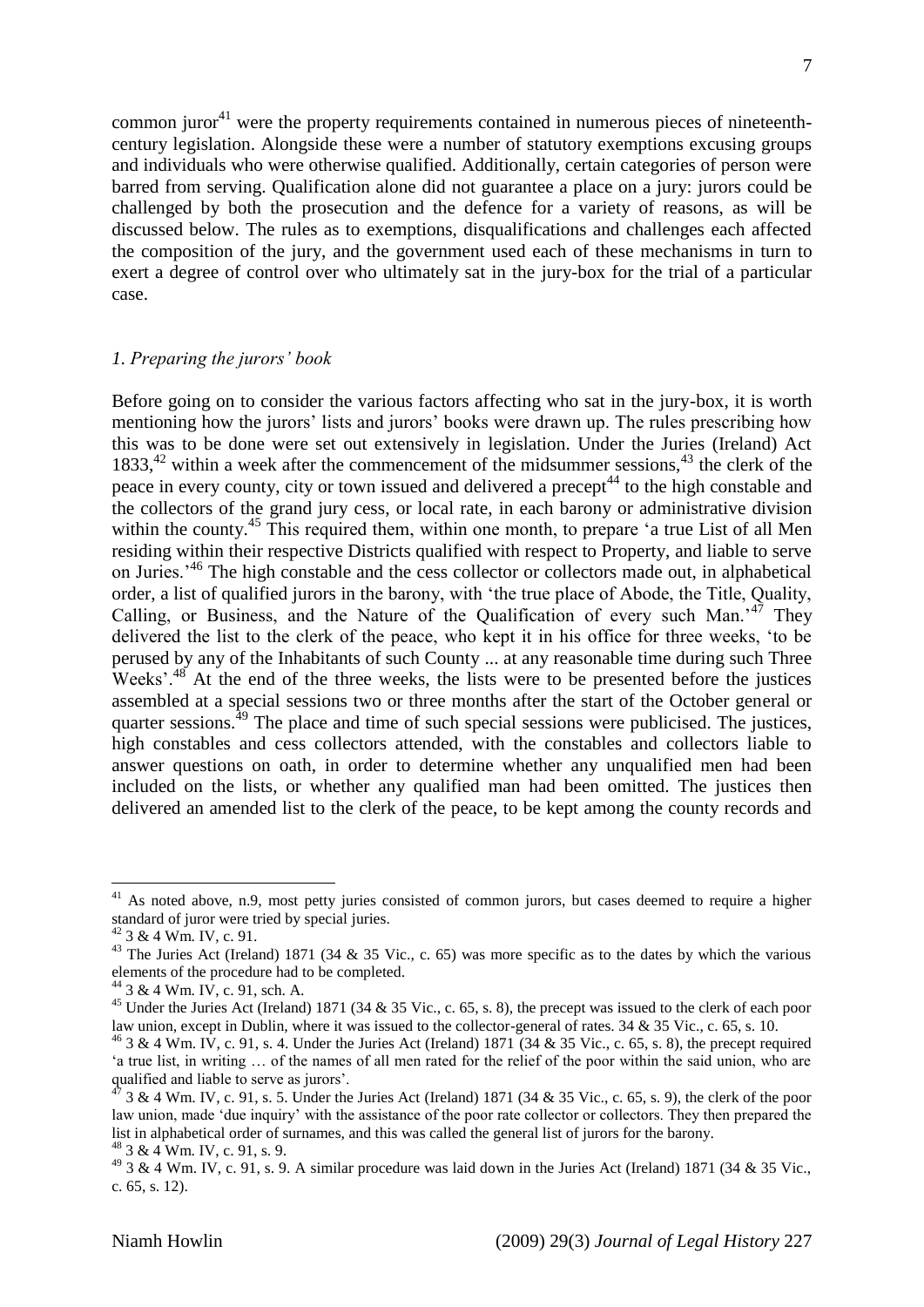copied into a book to be delivered to the sheriff, the under-sheriff or the town clerk. This was known as the jurors' book,<sup>50</sup> and was brought into use on 1 January the following year.<sup>51</sup>

Before any assize or other court sessions where there were civil or criminal issues to be tried by jury, a writ of *venire facias*<sup>52</sup> was issued, directing the sheriff to return 'Twelve good and lawful Men from the Body of his County.'<sup>53</sup> The sheriff took these names from the current jurors' book for the county, and under the 1833 Act he had discretion as to the names he selected.<sup>54</sup> After the reforms of the Juries Act (Ireland) 1871 Act were introduced, however, he was obliged to take the names from the book 'in a regular alphabetical series', taking one name from each letter of the alphabet and going through the alphabet as many times as necessary.<sup>55</sup> This measure was introduced in response to frequent claims of bias or unscrupulousness on the part of the sheriff.

When returning the writ of *venire facias*, the sheriff annexed a panel listing the names and other details of 'a competent Number of Jurors named in the Jurors' Book.' There were to be between thirty-six and sixty jurors listed, unless the assize or session judge ordered that there be a greater or lesser number. These men were competent to try all the issues at the next assizes or sessions.<sup>56</sup> The sheriff kept a copy of the panels in his office for seven days before the court sat, for the parties to inspect if they wished.<sup>57</sup> Under the 1833 Act, the jurors were then summoned by means of a hand-delivered note six days before their attendance was required.<sup>58</sup> The 1871 Act provided that they were only to be summoned four days in advance,<sup>59</sup> and the summons was sent by post in Dublin.<sup>60</sup>

The name of every man summoned was to be written on a piece of parchment or card. These were delivered to the judge's clerk, and kept in a box. Whenever any issue came to be tried, the clerk, in open court, drew out twelve cards. If any of the men whose names were called did not answer, or were challenged, then more cards could be drawn until a jury of twelve was assembled.<sup>61</sup> These men were then sworn in to try the issue.<sup>62</sup> Any man who did not appear, or who was present in court but did not answer when his name was called three times, or who absented himself from the court, was liable to be fined.<sup>63</sup>

## *2. The importance of jury composition*

1

- <sup>57</sup> 3 & 4 Wm. IV, c. 91, s. 14.
- <sup>58</sup> 3 & 4 Wm. IV, c. 91, s. 18.

<sup>60</sup> 34 & 35 Vic., c. 65, s. 22.

<sup>&</sup>lt;sup>50</sup> The same procedures were used in the preparation of the special jurors' book. See also the Juries Act (Ireland) 1871 (34 & 35 Vic., c. 65, s. 11).

 $51$  3 & 4 Wm. IV, c. 91, s. 9.

<sup>52</sup> Under the Act (Ireland) 1871 (34 & 35 Vic., c. 65), there was no writ of *venire facias*, but the sheriff's duties in this regard were essentially the same. Before a court requiring a jury was to sit, he had to procure all precepts 'necessary for commanding the return of jurors before the court.' The sheriff (or other officer) had to 'select a sufficient number of names' from the relevant jurors' book, 'and prepare a panel thereof.' A written or printed panel containing the jurors' names, addresses and so on, as well as whether or not they had previously been summoned as a juror in the past two years, was prepared by the sheriff seven days before the date mentioned in the precept. A printed copy of this panel was to be made available, upon the payment of a fee, to any party requiring it. 34 & 35 Vic., c. 65, s. 18.

<sup>53</sup> 3 & 4 Wm. IV, c. 91, s. 10. See also 34 & 35 Vic., c. 65, s. 13.

<sup>54</sup> 3 & 4 Wm. IV, c. 91, s. 11. If there was no jurors' book, he was to use the book from the previous year.

<sup>55</sup> 34 & 35 Vic., c. 65, s. 19.

<sup>56</sup> 3 & 4 Wm. IV, c. 91, s. 12.

<sup>59</sup> 34 & 35 Vic., c. 65, s. 21.

<sup>&</sup>lt;sup>61</sup> Although the ballot procedure only extended civil cases under the 1833 Act, under the 1871 Act it applied in both civil and criminal cases. 34 & 35 Vic., c. 65, s. 41.

 $62$  The same jury could try several issues in succession if the parties consented. 3 & 4 Wm. IV, c. 91, s. 19.

 $63$  3 & 4 Wm. IV, c. 91, ss. 32 and 41, and 34 & 35 Vic., c. 65, s. 48.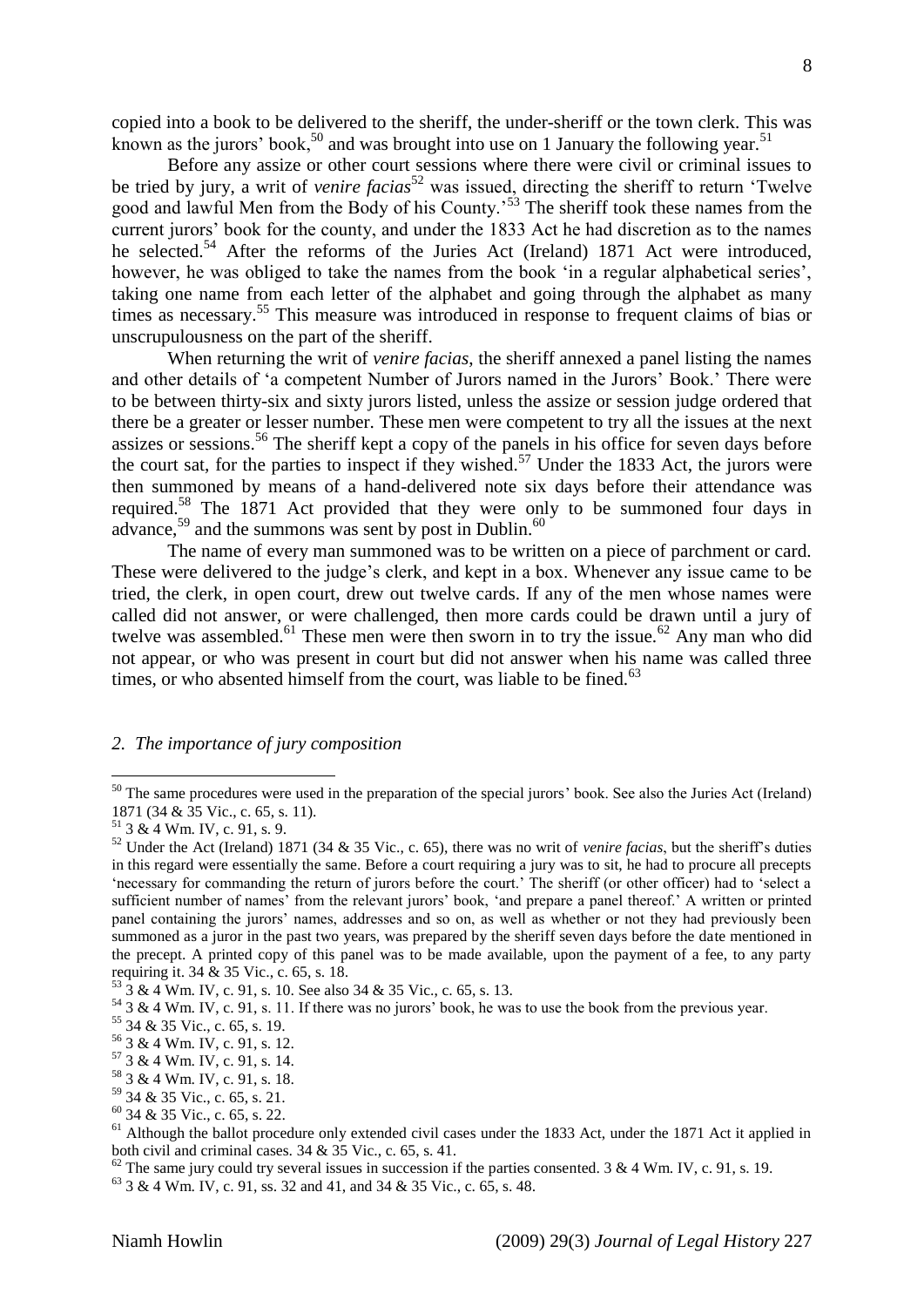Jury composition had the potential to affect the outcome of all types of cases, most notably those of a political hue. In a country whose population was divided by politics and religion, it is unsurprising that the make-up of the jury often came under scrutiny, particularly in the wake of high-profile cases where composition appeared to have been a crucial factor. One example was the trial of Daniel O'Connell in 1844, discussed below. <sup>64</sup> Four years later, the 1848 State trials also generated considerable controversy. The widespread misery and discontent after the Great Famine of the 1840s had driven many young men to join such nationalist groups as the Young Irelanders, which were an extremist section of the earlier Repealers.<sup>65</sup> In 1848 they staged an abortive uprising which was opposed by the clergy, and was easily quashed. After the trials of some of the leaders – John Mitchel, John Martin, Kevin Izod O'Doherty, and Richard Dalton Williams – for treason-felony, a petition entitled 'No Jury Packing' was signed by several thousand Roman Catholics. Mitchel, Martin and O'Doherty were convicted and sentenced to long terms of transportation, and '[u]pon none of the juries by which they were convicted, was there one Roman Catholic'. <sup>66</sup> At Mitchel's trial in May 1848, there had been 122 Protestants and twenty-eight Catholics on the panel. <sup>67</sup> The Catholics' names were at the end of the panel, so that they were unlikely to be called. It was resolved to challenge the array, but Wheeler, the chief clerk in the sheriff's office, who had prepared the panel, had fled to London on the evening when it was made known that the array would be challenged.<sup>68</sup> The Attorney General, James Monahan, defended the panel, and it was impossible, under the rules of evidence, to show that there were a greater number of Roman Catholics than Protestants on the book. In August, at the trials of Martin and O'Doherty, only thirty of the 130 jurors on the panel were Catholics. At O'Doherty's first trial there was one Roman Catholic on the jury; there were two at his second, and none at his third. The panel of 176 at this last trial had contained the names of forty-two Catholics.

Another case illustrating the perceived importance of jury composition were the 1887 'Sligo trials'. Resistance to evictions at Woodford, county Galway, during the land war in 1886 resulted in the imprisonment of seventy-five farmers, and it was decided to try the cases in Sligo, a neighbouring county. It was said that in county Sligo, Catholics outnumbered Protestants nine to one, $69$  but the jury panel consisted of 128 Protestants and 122 Roman Catholics. It was alleged that the panel had been packed, and Palles CB quashed the panel. After an adjournment of eight days a new panel was put together, but still the religious imbalance was obvious. The government withdrew the charges of felony, in order to reduce the number of challenges allowed to the prisoners.<sup>70</sup> The first panel contained twenty-nine Protestants and forty-eight Roman Catholics, but by the time the crown had exhausted its 'stand-by' powers, there were ten Protestants and just two Catholics. This, it was claimed by one pamphleteer, 'was not an isolated case, but was part of a system persevered in day after day by the Conservative Government, in spite of the protests of jurors, the comment of Chief Baron Palles, and the refusal of Counsel to plead before the packed juries'.<sup>71</sup> On the second day of the trials, a jury composed entirely of Protestants was empanelled. The third day saw a jury of eleven Protestants and one Catholic. This led the defence counsel to withdraw from the case, stating that it was 'a humiliation to be compelled to take part in a trial in which their

<sup>64</sup> See *R v O'Connell* (1844) 8 Ir LR 261 and *O'Connell v R* (1844) 11 Cl & F 155; 8 ER 1061.

 $<sup>65</sup>$  Pollard, above, n.12, 40.</sup>

<sup>66</sup> *Juries: petition against exclusion of Roman Catholics*, National Archives of Ireland (N.A.I.) OP/1848/110.

<sup>67</sup> *Freeman's Journal*, 25 May 1848.

<sup>&</sup>lt;sup>68</sup> This can be compared with the recorder who had conveniently left the country at the time of Daniel O'Connell's trial in 1844 when the array in that case was to be challenged. See further below, n.159-n.175.

 $^{69}$  E.P.S. Counsel, *Jury packing*,  $2<sup>nd</sup>$  ed., Dublin, 1887, 9.

<sup>70</sup> See below, n.152-158.

 $71$  Counsel, above, n.69, 9-10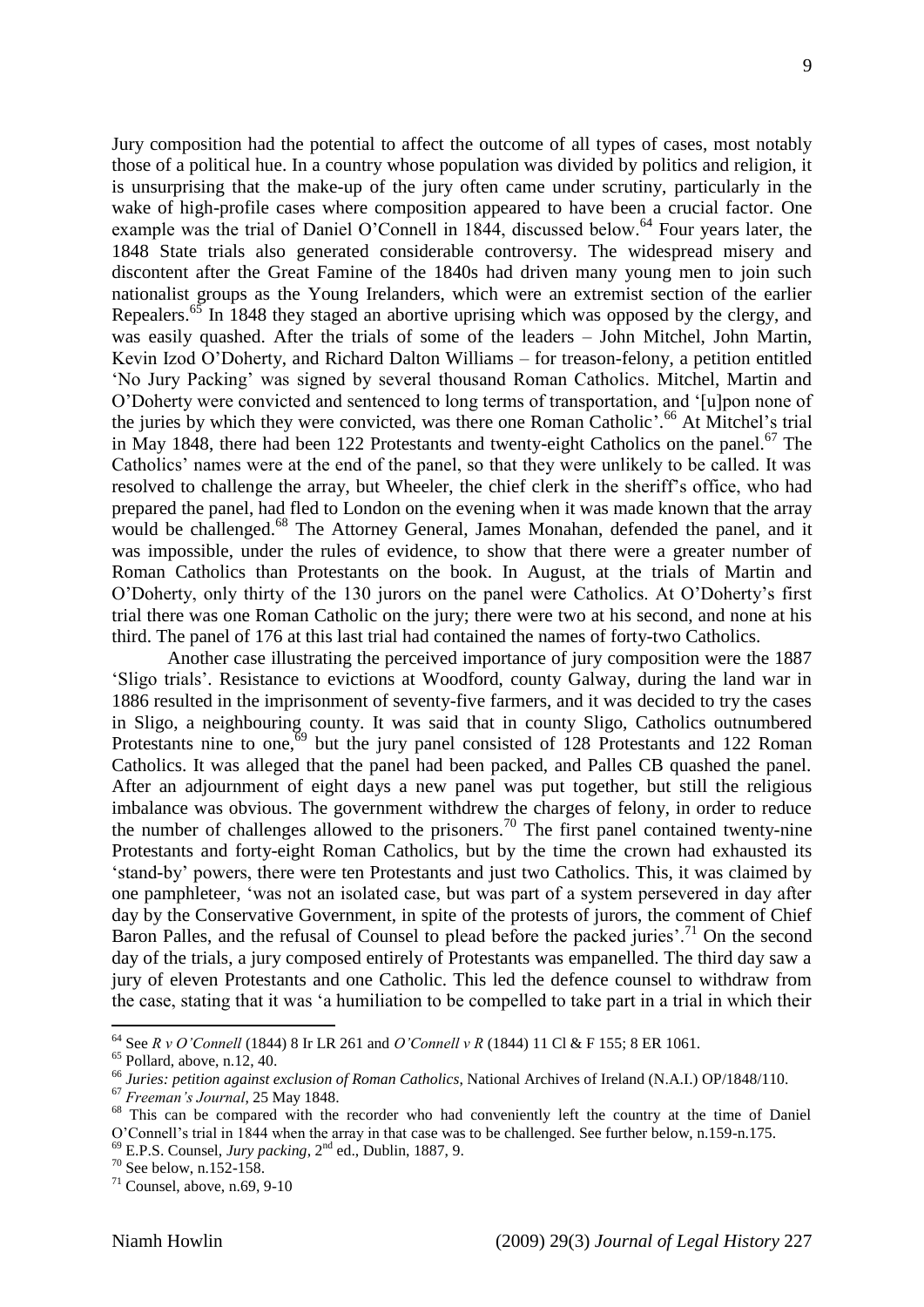co-religionists were systematically and insultingly excluded from the jury-box, as if Papist was only another word for perjuror<sup>72</sup>

These prominent cases generated fierce debate and fuelled perceptions that the composition of a criminal trial jury was an issue of utmost importance. Although such perceptions may have been incorrect, the very fact that the jury system could be so construed is significant, indicative as it is of a wider distrust of the machinery of government. Whenever the criminal justice system – and, by implication, the jury system – came under pressure, the administration's response was usually an attempt to tighten control of or alter significantly the constitution of the jury. This indicates that the general population was not alone in attaching importance to this issue. McEldowney points out that 'legal devices and institutions did not operate in Ireland in a political vacuum. On the contrary the political and religious problems overshadowed the working of every law.'<sup>73</sup> This was no less true in relation to juries, and their constitution in particular presented problems in terms of political and religious representation. He adds that the crown's powers to challenge jurors for cause and to order them the stand aside without showing cause 'gave some control over who was able to sit on a jury. Although questions of religion and politics were not intended to be the main criteria for excluding jurors, there was little in reality to prevent such considerations being invoked in the mind of the crown solicitor.<sup>74</sup>

#### *3. Qualifications*

We now turn to consider the first level of jury control: the legislatively-prescribed conditions which had to be met by every juror. Originally, the qualifications for jurors were minimal; they were to be men who were 'free and lawful, impartial and disinterested, neither the enemies nor the too close friends of either litigant.<sup> $75$ </sup> Coke also outlined the requirements for jurors:

He that is of a jury must be *liber homo*, that is, not only a freeman and not bond, but also one that hath such freedom of mind as he stands indifferent as he stands unsworn. Secondly, he must be *legalis*. And by the law, every juror that is returned for the trial of any issue or cause, ought to have three properties. First, he ought to be dwelling most near to the place where the question is moved. Secondly, he ought to be most sufficient both for understanding, and competency of estate. Thirdly, he ought to be least suspicious, that is, to be indifferent as he stands unsworn: and then he is accounted in law *liber et legalis homo*; otherwise he may be challenged, and not suffered to be sworn.<sup>76</sup>

<sup>&</sup>lt;sup>72</sup> R.B. O'Brien, *Dublin Castle and the Irish people*, 2<sup>nd</sup> ed., London, 1912, 131-132. See: *Parliamentary Debates*, series 3, vol. 310, cols. 387-389, 1 Feb. 1887 (House of Commons) *Parliamentary Debates*, series 3, vol. 310, cols 896-897, 8 Feb. 1887 (House of Commons) and *Parliamentary Debates*, series 3, vol. 310, cols.1389-1390, 14 Feb. 1887 (House of Commons). See also (1887) 21 *Irish Law Times and Solicitors' Journal* 72.

<sup>73</sup> J.F. McEldowney, 'Some aspects of law and policy in the administration of criminal justice in nineteenthcentury Ireland', in J. McEldowney and P. O'Higgins (eds.), *The common law tradition: essays in Irish legal history*, Dublin, 1990, 154.

 $^{74}$  Ibid.

<sup>75</sup> F. Pollock and F.W. Maitland, *A History of English Law before the Time of Edward I*, 2 vols., 2nd ed., Cambridge, 1898, repr. 1911, vol. 2, 621. See also J.H. Thomas, *A systematic arrangement of Lord Coke's first institute of the laws of England*, 3 vols, Philadelphia, 1836, vol. 3, 365; Coke 155b.  $76$  Coke 155b, above, n.75.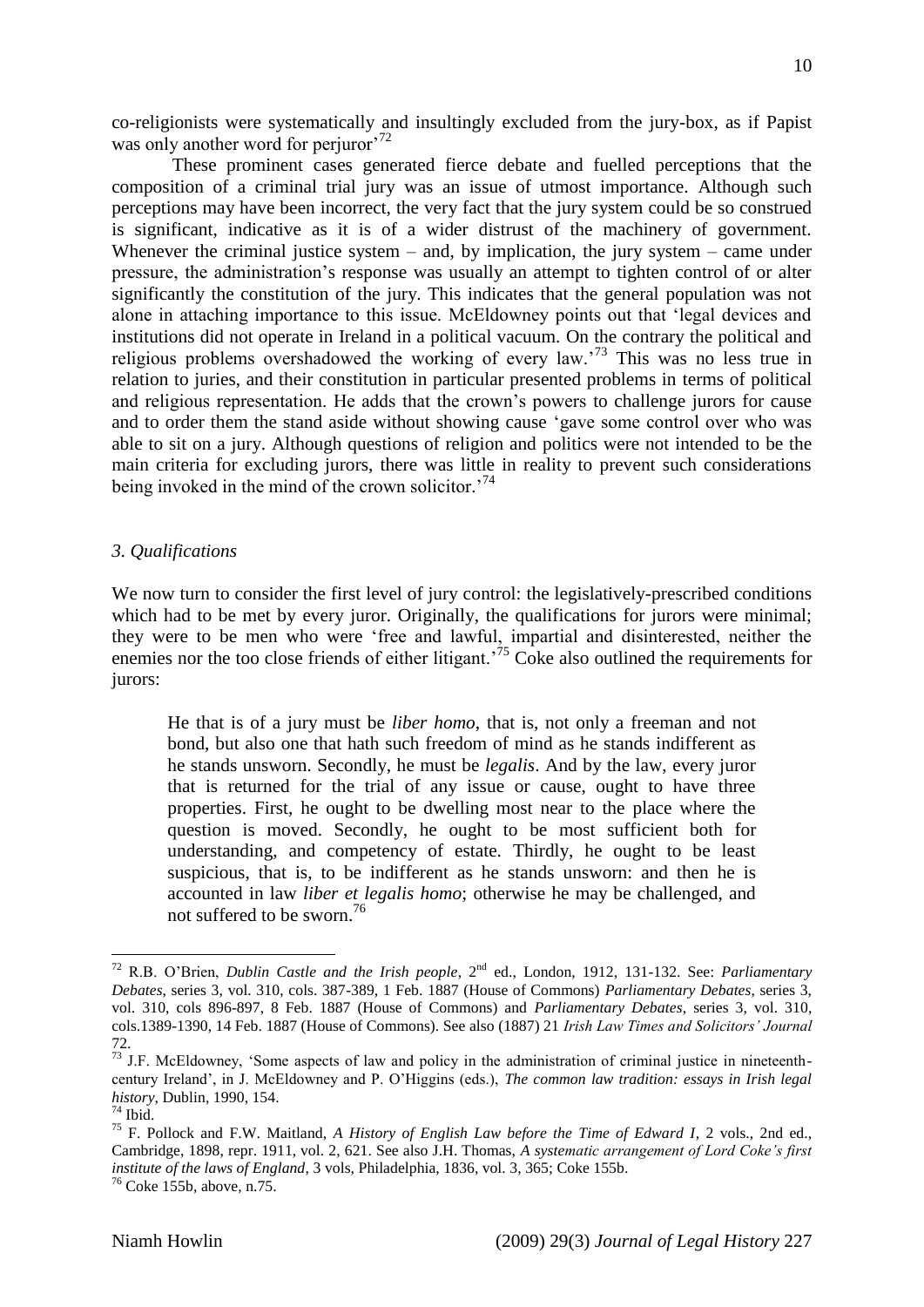The eighteenth and nineteenth centuries saw an increasing 'patchwork'<sup>77</sup> of legislation dealing with juror qualification, though the most important restriction on eligibility for jury service was always the property requirement.<sup>78</sup> Until the middle of the eighteenth century, the Irish property qualification<sup>79</sup> was always lower than the English one, and is largely attributable to the inadequate supply of suitable men.<sup>80</sup>

The purpose of the Juries (Ireland) Act  $1833^{81}$  was essentially to make Irish jury laws more similar to the English laws. $82$  A qualified juror henceforth had to enjoy either ten pounds annually in land or rents held in fee simple, fee tail or for life, or fifteen pounds annually in lands held by a lease originally made for not less than twenty-one years. He could alternatively be classified as a resident merchant, a freeman, or a householder in a town, with an annual value of twenty pounds.<sup>83</sup> Commentators in 1839 and again in 1852 complained vociferously about the standard of jurors empanelled in Ireland after the passing of this Act.<sup>84</sup> It has been observed that '[w]hatever the merits of the [1833] act at the time, during the postfamine period it became largely unworkable.<sup>85</sup> Several observers were critical not of the jurors themselves, but of the continued scarcity thereof, especially after the famine years, which led the sheriffs to use ever more inventive means to secure jury panels, often returning men who were not qualified in accordance with the statute. This, along with the sheriff's discretion in selecting the names from the jurors' book, outlined above, contributed towards allegations of jury-packing. In many counties the sheriff effectively had a free hand in choosing who served on juries. Although some of them abused their powers, even those who did not could nevertheless be tainted with the suspicion of corruption.

Meanwhile, since 1825 English jurors had qualified on the basis of the rateable value of their lands, as opposed to their simple value. It had not been possible in 1833 to introduce

 $77$  John H. Langbein, 'The English criminal trial jury on the eve of the French Revolution', in A. Schioppa (ed.), *The trial jury in England*, *France*, *Germany 1700-1900*, Berlin, 1987, 24. Note that while Langbein refers to the proliferation of legislation in England, similar levels of legislative activity were evident in relation to Irish juries during this period.

<sup>78</sup> Ibid., 25.

 $79$  The principal pieces of legislation during this period were the Sheriffs Act (Ireland) 1725 (12 Geo. I, c. 4, s. 17), the Regulation of Juries (Ireland) Act 1735 (9 Geo. II, c. 3) and the Sheriffs (Ireland) Act 1755 (29 Geo. II, c. 15).

<sup>80</sup> Neal Garnham, *The courts*, *crime and criminal law in Ireland 1692-1760*, Dublin, 1996, 135.

<sup>81</sup> 3 & 4 Wm. IV, c. 91.

<sup>82</sup> *Parliamentary Debates*, series 3, vol. 21, col. 1054, 4 March 1834 (House of Commons), *per* Daniel O'Connell. See Howlin, above, n.4, 'English and Irish jury laws'.

<sup>&</sup>lt;sup>83</sup> There was an additional category for cities and towns: resident merchants, freemen or householders with personal estate to the value of one hundred pounds. This was the first time that personalty sufficed as a jury qualification.

<sup>84</sup> *Report from the Select Committee of the House of Lords, appointed to enquire into the state of Ireland in respect of crime, and to report thereon to the House* H.C. 1839 (486) xi, 1; xii, 2. One grievance was the apparently lower class of jurors; see for example para. 1072. Hill Wilson Rowan, a resident magistrate, told the committee, para. 2258, that under the new Act, there were many Ribandmen or ribbon-men serving (see above, n.12), some of whom held estates of over one hundred acres. It was his opinion that many of these people would not have been summoned to serve under the previous qualifications. The Juries (Ireland) Act 1833 (3  $\&$  4 Wm. IV, c. 91) was also criticised for producing a lower standard of jurors than existed in England. Complaints were also made about the effect it had on the trials of Protestants: Chief Constable Hatton, para. 3037-9, told the Committee that prisoners who were Roman Catholic were now much more confident of receiving a fair trial, while those who were Protestant were less confident than previously. Another committee on crime and outrage was established in 1852: *Report from the Select Committee on Outrages (Ireland)*, H.C. 1852 (438) xiv, 1. It seems that little had changed in the intervening fourteen years, and many of the sentiments expressed before this committee echoed the comments of 1839. In fact, many of the witnesses themselves gave evidence before both committees.

<sup>85</sup> Johnson, 'Trial by jury', above, n.6, 271.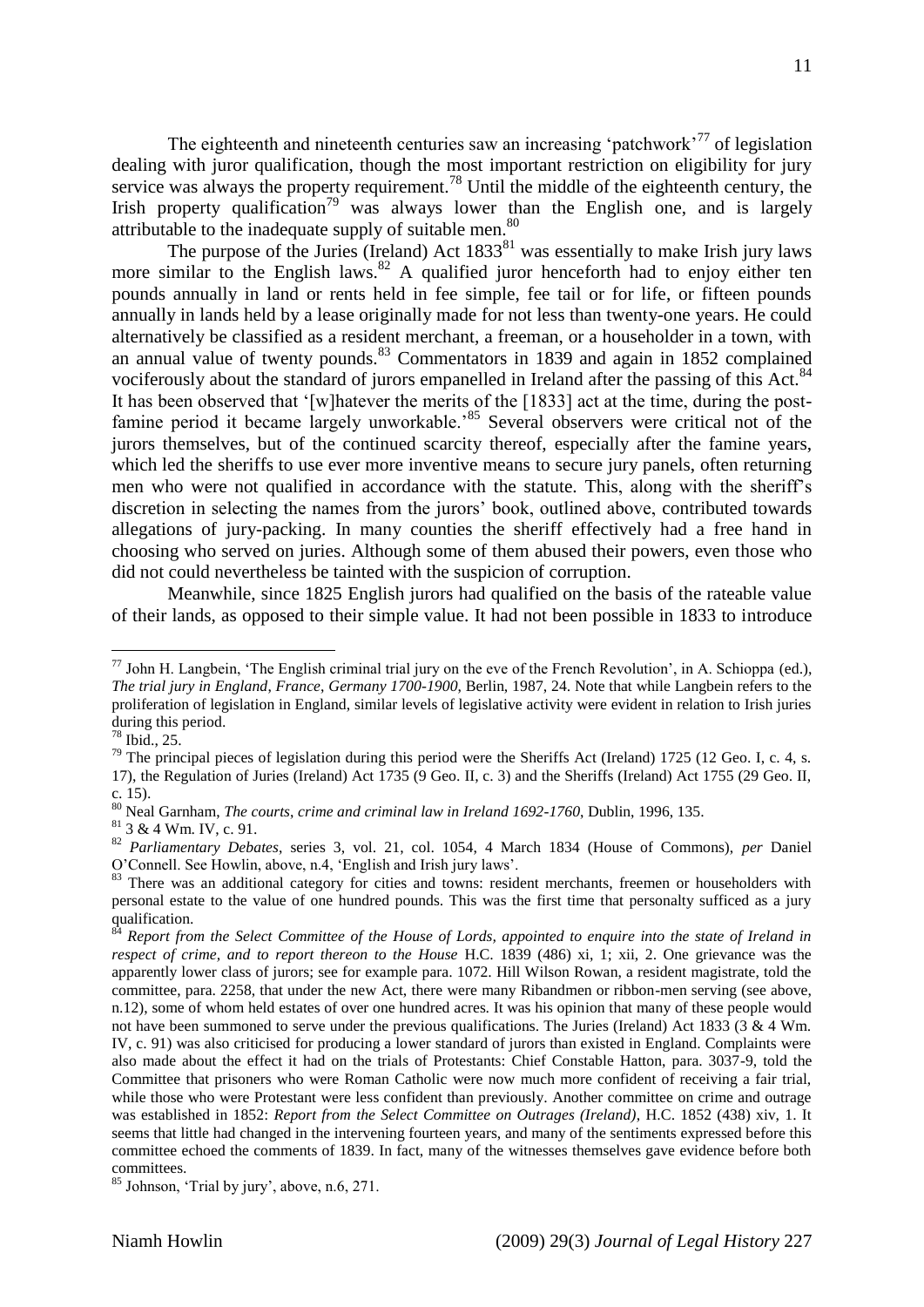such a system in Ireland, because the poor laws were not yet operative.<sup>86</sup> By the 1850s however, calls were being made for the extension of the poor law rating system as a basis for jurors' qualifications. Between 1854 and 1868, nine abortive bills were introduced in attempts to give effect to these recommendations. $87$  By 1870, it was clear that the Juries (Ireland) Act  $1833^{88}$  had become 'virtually obsolete.<sup>89</sup> With the Juries Act (Ireland)  $1871$ ,<sup>90</sup> the Irish Lord Chancellor, Lord O'Hagan<sup>91</sup> proposed to 'put an end to existing qualifications and to substitute a simple and uniform qualification',  $\frac{92}{2}$  thus finally giving effect to the recommendations of the 1852 select committee on outrages in Ireland.<sup> $93$ </sup> Under section five of what became known as O'Hagan's Act, jurors in both civil and criminal cases were now to be rated for the relief of the poor with respect to lands of a specified annual value. The required net annual value of the jurors' property varied around the country,<sup>94</sup> with twenty pounds being the specified amount in most counties, though it went as low as twelve pounds in some districts. For example, in Antrim the qualification for common jurors was twenty pounds in the countryside and twelve pounds in cities and towns, whilst in the towns of Drogheda and Galway it was slightly higher at fifteen pounds. The qualification in county Leitrim was twelve pounds in both urban and rural areas. Special jurors' qualifications were also affected,<sup>95</sup> and varied from a low of thirty pounds in such towns as Waterford, Kilkenny and Carrickfergus, to a high of one hundred pounds in the counties of Tipperary, Meath and Kildare.<sup>96</sup>

Although the new rating system was generally welcomed in principle, the Juries Act (Ireland)  $1871^{97}$  itself was widely criticised for having set the bar too low.<sup>98</sup> Some were

<sup>86</sup> See R.B. McDowell, *The Irish administration 1801-1914*, London, 1964, 175-190.

<sup>87</sup> See *Parliamentary Debates*, series 3, vol. 133, col. 1023, 26 May 1854 (House of Commons); *Parliamentary Debates*, series 3, vol. 133, col. 1234, 2 June 1854, (House of Commons); *Parliamentary Debates*, series 3, vol. 135, cols. 116-121, 12 July 1854 (House of Commons); *Parliamentary Debates*, series 3, vol. 136, cols. 299- 300), 14 Dec. 1854 (House of Commons); *Parliamentary Debates*, series 3, vol. 136, col. 461, 18 Dec. 1854 (House of Commons); *Parliamentary Debates*, series 3, vol. 140, col. 219, 5 Feb. 1856 (House of Commons); *Parliamentary Debates*, series 3, vol. 140, cols. 970-972, 18 Feb. 1856 (House of Commons); *Parliamentary Debates*, series 3, vol. 141, col. 1469, 25 April 1856 (House of Commons); *Parliamentary Debates*, series 3, vol. 149, col. 982, 13 April 1858 (House of Commons); *Parliamentary Debates*, series 3, vol. 149, col. 2008, 29 April 1858 (House of Commons); *Parliamentary Debates*, series 3, vol. 150, col. 2014, 14 June 1858 (House of Commons); *Parliamentary Debates*, series 3, vol. 150, col. 2285, 17 June 1858 (House of Commons); *Parliamentary Debates*, series 3, vol. 178, col. 629, 3 April 1865 (House of Lords). McEldowney notes that there is no apparent reason for the failure of these bills, though it does seem that petty rivalries and loyalties may have played a significant part. J.F. McEldowney, *Lord O'Hagan and the Irish Jury Act 1871*, thesis submitted for the degree of Doctor of Philosophy, Cambridge University, 1981, 95.

<sup>88</sup> 3 & 4 Wm. IV, c. 91.

<sup>89</sup> *Report from the Select Committee of the House of Lords on Irish Jury Laws*, H.L. 1881 (430), xi, 1, para. 5.  $90\,34$  & 35 Vic., c. 65.

<sup>&</sup>lt;sup>91</sup> See J.F. McEldowney, 'Lord O'Hagan (1812-1885): A study of his life and period as Lord Chancellor of Ireland (1868-1874)' (1979) 14 *Irish Jurist* 360. McEldowney's thesis, above, n.87, also examines in detail the factors leading to the passing of the 1871 Act, as well as its consequences. See also McEldowney, 'The case of *the Queen v McKenna* and jury packing in Ireland' (1977) 12 *Irish Jurist* 339; Daire Hogan, 'Arrows too sharply pointed: the relations of Lord Justice Christian and Lord O'Hagan, 1868-1874', in J.F. McEldowney and P. O'Higgins (eds), *The common law tradition: essays in Irish legal history* Dublin, 1990; F.E. Ball, *The Judges in Ireland 1221-1921*, London, 1926, 302; E.J. Moore, 'Lord O'Hagan', (1908) 42 *Irish Law Times and Solicitors' Journal* 255.

<sup>92</sup> *Parliamentary Debates*, series 3, vol. 206, col. 1031, 19 May 1871 (House of Lords).

<sup>93</sup> *Report from the Select Committee on Outrages (Ireland)*, H.C. 1852 (438) xiv, 1.

 $94$   $34$   $8$   $35$  Vic., c. 65, sch. 4.

<sup>&</sup>lt;sup>95</sup> The Juries Act (Ireland) 1871 (34 & 35 Vic., c. 65), sch. 5. See above, n.9.

<sup>&</sup>lt;sup>96</sup> Varving land values around the country were a factor affecting these sums.

 $97$  34 & 35 Vic., c. 65.

<sup>&</sup>lt;sup>98</sup> These criticisms were summed up by James Charles Coffey, QC, who was the crown prosecutor for county Clare, and chairman the bench of the city and county of Londonderry: '[i]n principle I approve of the rating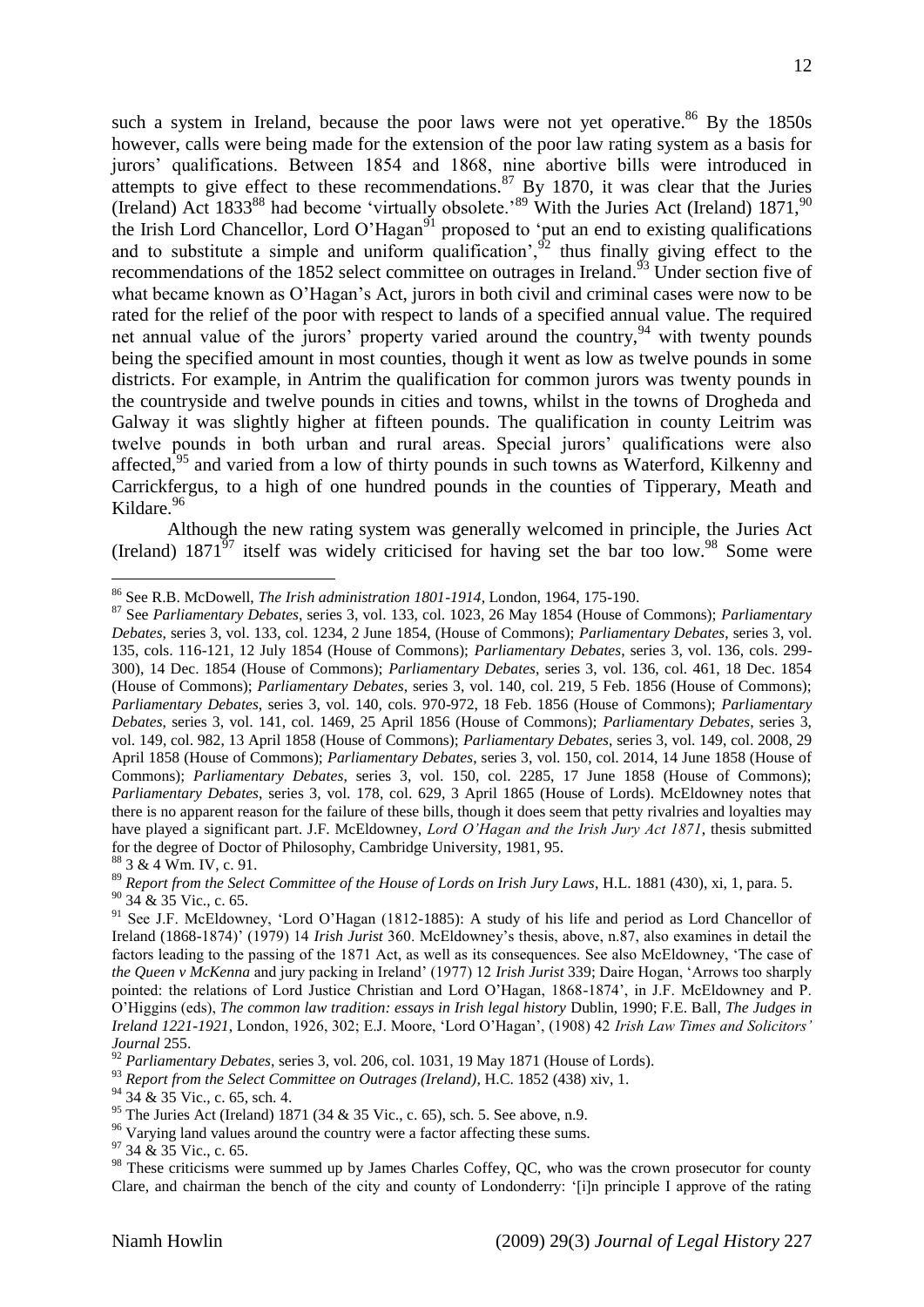vehement in their condemnation, claiming that the rating qualification was 'so low, that it provided an entirely superfluous number of jurors, and they had no knowledge whatever of their duties.<sup>'99</sup> Indeed, in the words of the fifth Marquess of Lansdowne, <sup>100</sup> a 'general complaint' arose that

popular representation in the jury-box had been carried a little too far, and that while the Act had certainly provided an abundant supply of jurors, it had not been successful in securing the presence in the box of men of independence and intelligence, or in excluding persons who were very much the reverse of intelligent, and totally devoid of independence.<sup>101</sup>

In response to such criticisms, Lord O'Hagan noted the differences in the operation of the rating system in England and Ireland, and said that the 'experiment in Ireland was as novel as it was difficult'. He described the new system as having 'wrought, in a sense, a social revolution' by opening the jury box to 'classes who had for generations been jealously precluded from any interference with the Courts of Justice.<sup>'102</sup> W.E. Vaughan has since expressed surprise at the government's decision to lower the jury qualification at this time of such political unrest.<sup>103</sup> As O'Hagan himself later admitted, it "'had gone before its time.'"<sup>104</sup> The radical changes effected by these new qualifications had a profound impact on the crown's ability to predict and control who sat in the jury-box. As will be seen, in the wake of these reforms other procedures – such as, for example, the right to challenge jurors with or without cause – became increasingly important.

Although one of the intended effects of the Juries Act (Ireland)  $1871^{105}$  was to broaden the jury franchise and introduce greater diversity in the jury-box, in fact it had the opposite effect. This was illustrated by Justice John David Fitzgerald shortly after the Act came into effect, when he produced for the benefit of the 1873 select committee on the Irish jury system some recent jury panels from Limerick and Cork.<sup>106</sup> On the panel from the Limerick summer assizes of 1872, there were 141 individuals listed, of whom thirty-seven were described as 'esquire' (this included magistrates and men of high social position), thirtyfour were gentlemen or shopkeepers, and seventy were listed as farmers. At the spring 1873 Limerick assizes, the first assizes to have taken place since the Juries Act (Ireland) 1871 came into force, there were five justices of the peace,  $107$  seven gentlemen and 128 farmers. This represented an increase in the proportion of farmers from just under fifty percent to just over ninety percent. A similar pattern was evident with the panels for the Cork assizes; the percentage of farmers jumped from about eleven per cent of the panel, to over seventy per

<sup>101</sup> *Parliamentary Debates*, series 3, vol. 261, col. 1035, 23 May 1881 (House of Lords).

qualification; I think that it is sound, but in my judgment it is too low, and it must be raised.' *First, second, and special reports from the Select Committee on Juries (Ireland)* H.C. 1873 (283) xv, 389, para. 647,

<sup>99</sup> *Report from the Select Committee of the House of Lords on Irish Jury Laws*, H.L. 1881 (430), xi, 1, para. 300. <sup>100</sup> This was Henry Charles Keith Petty Fitzmaurice, who chaired the 1881 Select Committee on Irish Jury Laws. See *Report from the Select Committee of the House of Lords on Irish Jury Laws*, H.L. 1881 (430), xi, 1.

<sup>102</sup> *Parliamentary Debates*, series 3, vol. 231, cols. 497-498, 4 Aug. 1876 (House of Lords).

<sup>103</sup> Vaughan, above, n.3, 141.

<sup>&</sup>lt;sup>104</sup> D.S. Johnson, 'The trials of Sam Gray: Monaghan politics and nineteenth century Irish criminal procedure,' (1985) 20 *Irish Jurist* (ns) 109, 133.

 $105$  34 & 35 Vic., c. 65.

<sup>&</sup>lt;sup>106</sup> First, second, and special reports from the Select Committee on Juries (Ireland) H.C. 1873 (283) xv, 389, para. 3223.

 $107$  Robert Vere O'Brien, the clerk of the peace for county Clare pointed out to the 1881 parliamentary committee that some of those listed as farmers were also justices of the peace. *Report from the Select Committee of the House of Lords on Irish Jury Laws*, H.L. 1881 (430), xi, 1, para. 2206.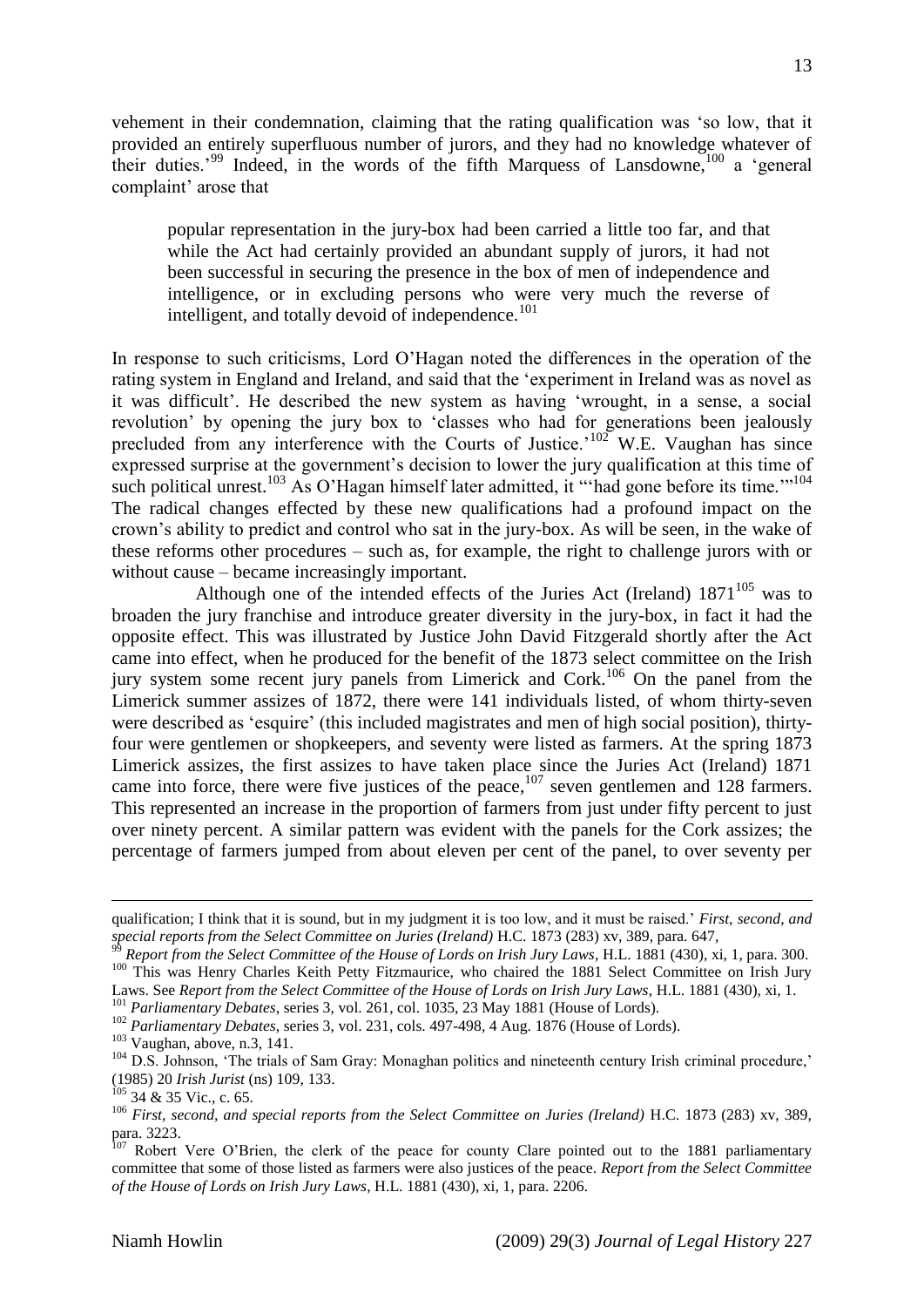cent.<sup>108</sup> These figures, said Fitzgerald, 'at once show[ed] compendiously the practical operation of the Act.<sup>'109</sup> Similarly, the following year, James Hamilton QC, the chairman of the county Sligo bench informed the 1874 select committee on the working of the Irish jury system that in his county the jurors were 'principally farmers,'<sup>110</sup> which was a positive development for cases of larceny and damage to property, $111$  but presumably less so in more violent agrarian cases.<sup>112</sup> At a time when agrarian-related crime was widespread throughout the Irish countryside, some lamented the new prevalence of farmers on the petty jury. Speaking before the 1881 select committee on Irish jury laws, Thomas DeMoleyns presented jury panels from the previous three or four assizes in Limerick, from which it was clear that the majority of jurors were farmers.<sup>113</sup> He criticised this 'want of diversity', complaining that there was 'no variety', and that it 'would be a great object in all trials to endeavour to ensure a diversity of qualifications; at present they all appear, I think, to have the same habits, the same feelings, and to move in the same groove.<sup>'114</sup>

The general consensus $^{115}$  among those who worked within the criminal justice system was that the Juries Act (Ireland)  $1871^{116}$  had gone too far in widening the franchise, creating a jury almost devoid of diversity, with the new jurors more susceptible to intimidation and corruption. Within months of the Act coming into effect at the 1873 spring assizes, steps were taken to remedy the negative consequences of Thomas O'Hagan's 'experiment': a parliamentary committee was appointed to inquire into the Act's operation.<sup>117</sup> Almost immediately it issued a preliminary report, whose recommendations were given expression in the Juries (Ireland) Act  $1873$ ,<sup>118</sup> a temporary Act which raised the rating qualification for special and common jurors. The committee was re-appointed in 1874, and its final report concluded that the rating qualifications introduced in 1871 were too low, and that some of the

<sup>&</sup>lt;sup>108</sup> At the 1872 summer assizes there were twenty-two farmers out of a total of 189 jurors, whilst in spring 1873 there were 174 out of 240. *First, second, and special reports from the Select Committee on Juries (Ireland)* H.C. 1873 (283) xv, 389, para. 3223.

 $109$  Ibid.

<sup>110</sup> *Report from the Select Committee on Jury System (Ireland)* H.C. 1874 (244) ix, 557, para. 9.

<sup>&</sup>lt;sup>111</sup> Ibid., para. 9. He said 'jurors are willing enough to convict in petty larceny cases. They are principally farmers, and if a person is indicted for stealing a sheep or a cow, they are very willing to convict indeed.'

<sup>&</sup>lt;sup>112</sup> In 1881, Lewis Mansergh Buchanan, clerk of the peace for Tyrone claimed that majority of those serving on juries outside Dublin were 'the better class of farmers': *Report from the Select Committee of the House of Lords on Irish Jury Laws*, H.L. 1881 (430), xi, 1, para. 319.

<sup>&</sup>lt;sup>113</sup> Similar evidence was presented by Charles Kelly, the chairman of the bench of county Clare, who demonstrated that at the 1881 June sessions, there were in his county sixty jurors, fifty-one of whom were farmers. *Report from the Select Committee of the House of Lords on Irish Jury Laws*, H.L. 1881 (430), xi, 1, para. 3011. Thomas Fitzgerald, the crown solicitor for Donegal and Londonderry, also demonstrated, para. 2893, that in Donegal, the panel for the 1881 assizes listed 130 people, of whom ninety-nine were farmers.

<sup>114</sup> Ibid., para. 1604. Alexander Morphy, who was a circuit crown solicitor for Clare and Kerry, told the Committee of 1873 that farmers, in county Clare were 'unequal to the obligations which were imposed upon them,' and that he would rather that there were none on the jury panels. *First, second, and special reports from the Select Committee on Juries (Ireland)* H.C. 1873 (283) xv, 389, para. 3752-3.

<sup>&</sup>lt;sup>115</sup> See, for example, *First, second, and special reports from the Select Committee on Juries (Ireland)* H.C. 1873 (283) xv, 389, H.C. 1873 (283), xv, 389, *per* James Robinson, QC, para. 3849, and *Report from the Select Committee of the House of Lords on Irish Jury Laws*, H.L. 1881 (430), xi, 1, *per* Thomas de Moleyns, para. 1905. De Moleyns was the chairman of the county Kilkenny bench and the crown prosecutor for Limerick city and county.

 $116$  34 & 35 Vic., c. 65.

<sup>117</sup> *First, second, and special reports from the Select Committee on Juries (Ireland)* H.C. 1873 (283) xv, 389. See Anon., 'Irish Juries' (1873) 7 *Irish Law Times and Solicitors' Journal* 284.  $118$  36 & 37 Vic., c. 27.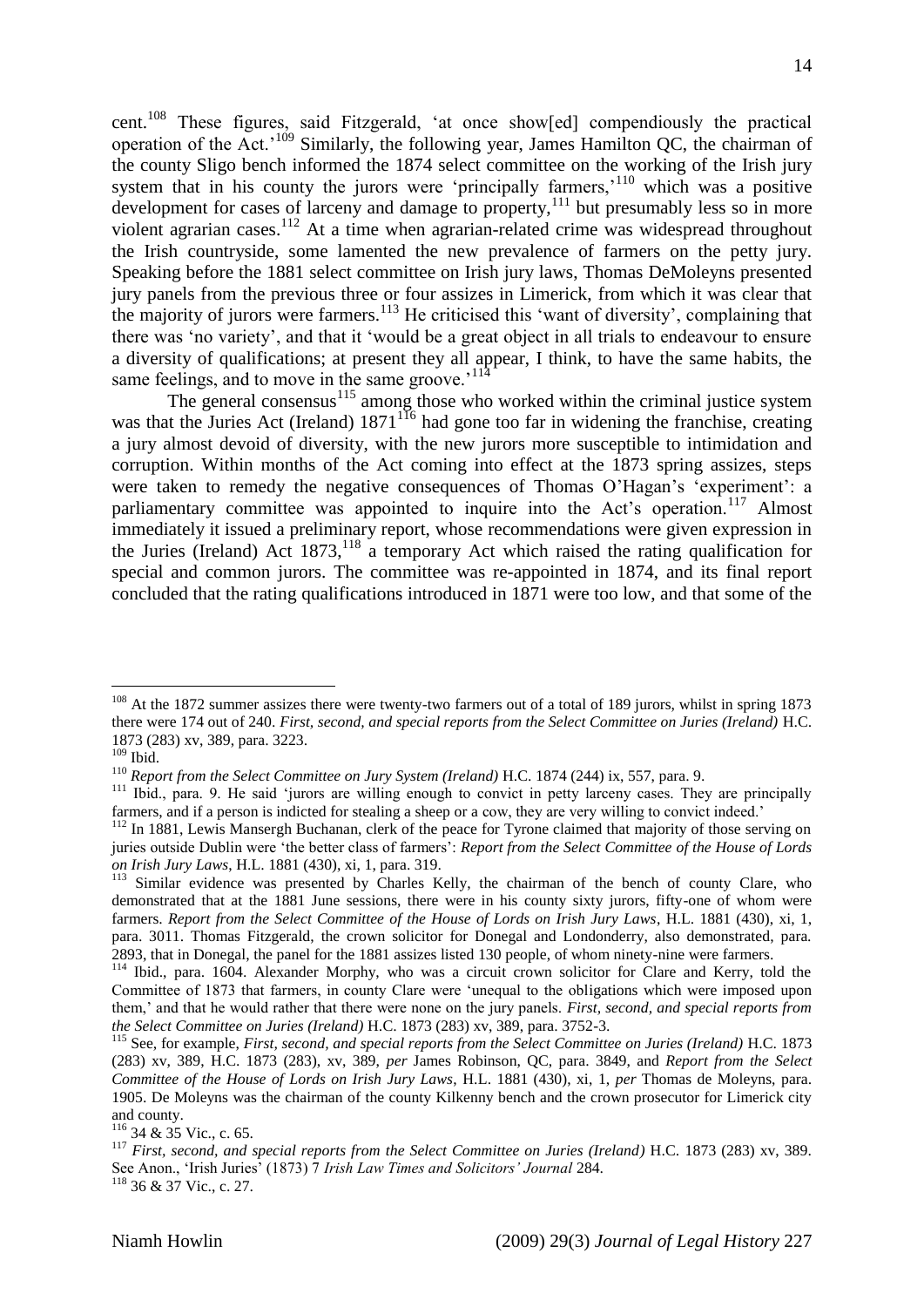sums fixed by the Juries (Ireland) Act 1873 needed to be raised.<sup>119</sup> The various recommendations were embodied in two Acts of  $1876$  – the Juries (Procedure) Ireland Act,<sup>120</sup> and the Jurors (Qualification) Ireland Act.<sup>121</sup> The latter impacted upon the problem of jury diversity. Section two<sup>122</sup> raised the rating qualification for lands in rural areas from thirty<sup>123</sup> to forty pounds, and reduced the qualifications for private homes, offices and curtilage from twelve or twenty pounds<sup>124</sup> to either six or ten pounds.<sup>125</sup> The 1876 Act distinguished between cities and counties: in Dublin, Cork, Limerick and Waterford, the new rating was twenty pounds, whilst in the towns of Kilkenny, Carrickfergus, Drogheda and Galway it was to be fifteen pounds. Generally, the qualification for urban dwellers was reduced, whilst for those in the countryside it was increased. This was generally welcomed as excluding inexperienced and incompetent jurors.<sup>126</sup> The lowering of the qualification from twelve to ten pounds in towns was not, however, met with such unreserved approval; William Edward Whelan, a Portadown resident magistrate, was of the view that this was 'much too low,' and that '[t]he county jurors are better than they were, and the town jurors are worse.<sup>'127</sup> Where the qualification was reduced, it was often alleged that the new 'lower class' jurors were reluctant to convict, coming as they did from the same social class as many of those accused.<sup>128</sup>

Coupled with the increasing presence of farmers on juries was the growing aversion to jury service amongst men from higher social classes. Many such men simply chose to ignore jury summonses, as will be discussed below. It will also be seen that many of those who obeyed the summonses were liable in any case to be challenged by the prisoner, who could challenge a certain number of jurors without cause. It could be argued that attempts to compel upper-class jurors to attend were at times futile, because if the prisoner fully exhausted his challenges, there might be few – if any – such men sitting on the actual jury empanelled to try the case.

## *4. Exemptions and disqualifications*

Certain categories of person were exempted from sitting on juries.<sup>129</sup> Many otherwise qualified jurors relished their exemption; in 1873, Chief Justice Monahan remarked that There is not a man in Ireland wishes to be on a jury.<sup>130</sup> Section two of the Juries (Ireland)

<sup>&</sup>lt;sup>119</sup> *Report from the Select Committee on Jury System (Ireland)* H.C. 1874 (244) ix, 557. See Anon., 'The Jury Act' (1873) 7 *Irish Law Times and Solicitors' Journal* 167 where the prevailing opinion on the Act was summed up: '[t]he principle involved in it is right, but the qualification is, for the minute, too low.'

 $120$  39 & 40 Vic., c. 78.

<sup>&</sup>lt;sup>121</sup> 39 & 40 Vic. c. 21.

<sup>&</sup>lt;sup>122</sup> 39 & 40 Vic. c. 21.

<sup>123 36 &</sup>amp; 37 Vic., c. 27, sch.1.

<sup>&</sup>lt;sup>124</sup> 36 & 37 Vic., c. 27, sch.1.

<sup>125 39 &</sup>amp; 40 Vic. c. 21, sch. 2.

<sup>126</sup> *Report from the Select Committee of the House of Lords on Irish Jury Laws*, H.L. 1881 (430), xi, 1, *per*  Buchanan (see above, n.112) para. 305, 321.

<sup>127</sup> Ibid., para. 1532-3.

<sup>&</sup>lt;sup>128</sup> Although it is difficult to compare the rating system with the earlier system of qualification according to the annual value of one's property, it does appear that even after 1876 the qualifications allowed poorer men onto the jury that had been the case under the 1833 Act.

<sup>&</sup>lt;sup>129</sup> While such exemptions usually stemmed from legislation, at times they could be granted by the crown: see the English case of *R v Perceval and others* (1659) Sid 243; 82 ER 1083.

<sup>&</sup>lt;sup>130</sup> First, second, and special reports from the Select Committee on Juries (Ireland) H.C. 1873 (283) xv, 389, para. 2647-8.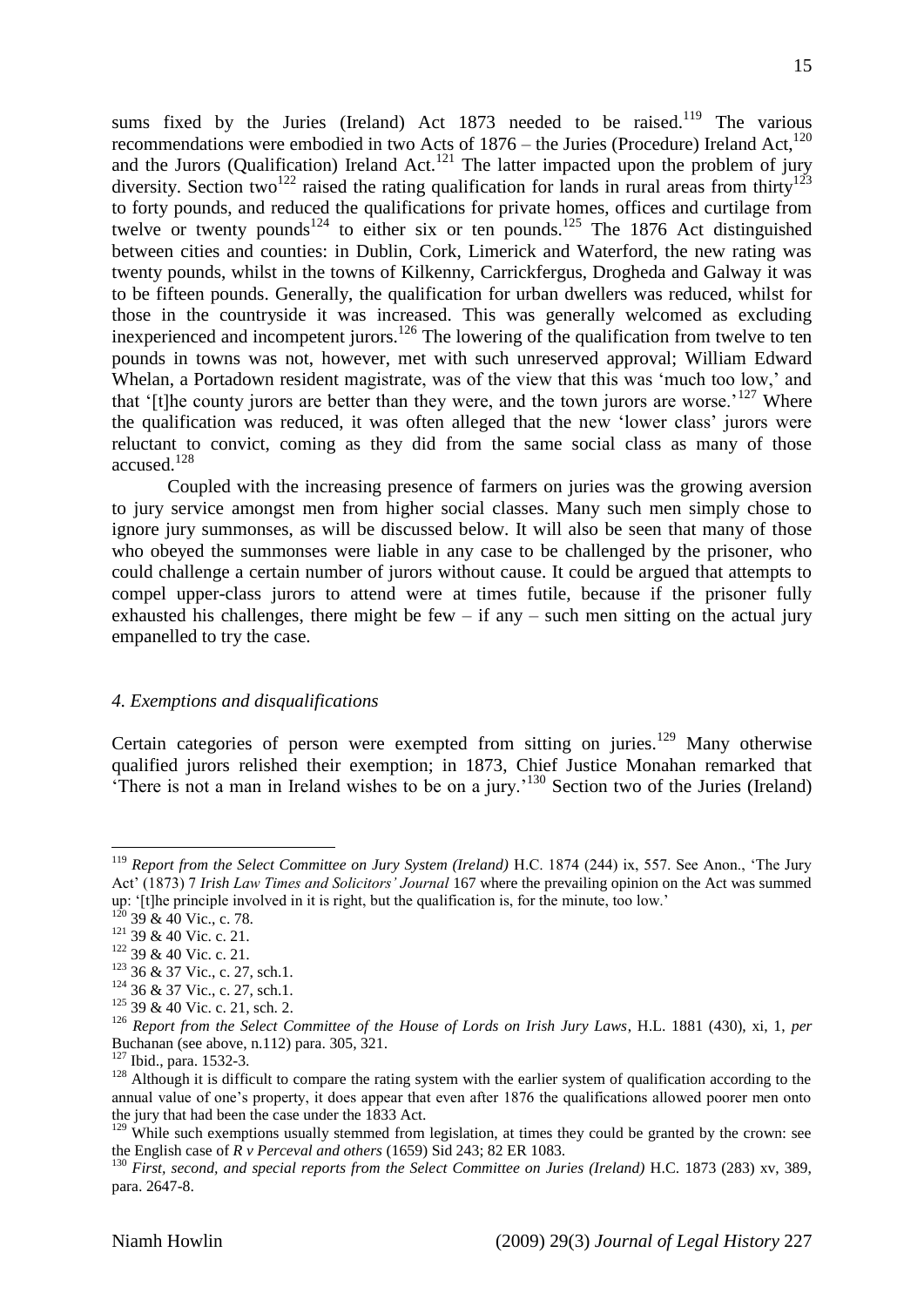Act  $1833^{131}$  listed as exempt from jury service such categories as peers, persons connected with the administration of justice, clergymen and members of certain professions, including surgeons, apothecaries and postmasters. Section six of the Juries Act (Ireland)  $1871^{132}$ 'absolutely freed and exempted' certain groups from jury service. While the list was similar to those exempted in 1833, some newly-exempted groups were MPs, masters of vessels and licensed pilots, civil engineers, public notaries, actuaries, professors, schoolmasters and teachers. One group who lost their exemption were justices of the peace. 133

It has been noted that the Juries Act (Ireland)  $1871^{134}$  resulted in an increase in the number of jurors – perhaps to an excessive extent, according to some complaints made to the 1873 and 1874 parliamentary committees. <sup>135</sup> Proposals to raise the qualification were coupled with suggestions that the categories of exemptions be narrowed, so as to maintain a sufficient number of jurors. The *Irish Law Times and Solicitors' Journal* noted in 1872 that

some objections have been made to the proposed curtailment of exemptions, and the rendering liable ministers of religion and members of Parliament. We do not see any good reason why any person should be relieved from serving on juries unless otherwise actively engaged in services which are of public importance or connected with the courts.<sup>136</sup>

Section twenty of the Juries (Procedure) Ireland Act  $1876^{137}$  repealed all previous provisions, and the first schedule to the Act listed those persons who were henceforth excused. Though similar to the Juries Act (Ireland) 1871,<sup>138</sup> there were one or two new categories, such as 'persons who cannot read or write the English language,' practising 'pharmaceutical chymists duly registered,' and small publicans. Although the exemptions in Ireland were not nearly as numerous as those in England, $1^{39}$  nevertheless there was a general feeling that the Juries (Procedure) Ireland Act  $1876^{140}$  had gone too far.<sup>141</sup> Witnesses before the 1881 parliamentary committee complained that the number of exempt classes was too great, and called for a limitation.<sup>142</sup> Nevertheless, despite the criticisms levelled at it, the Juries (Procedure) Ireland Act  $1876^{143}$  remained unamended and the situation persisted for the remainder of the century.

#### *5. Challenging jurors*

1

<sup>136</sup> Anon., 'Juries Bill 1871' (1872) 6 *Irish Law Times and Solicitors' Journal* 326.

<sup>138</sup> 34 & 35 Vic., c. 65.

 $143$  39 & 40 Vic., c. 78.

 $131$  3 & 4 Wm. IV, c. 91.

<sup>132 34 &</sup>amp; 35 Vic., c. 65.

<sup>&</sup>lt;sup>133</sup> They had previously been allowed to sit on juries except at any sessions of the peace within their own jurisdiction. 3 & 4 Wm. IV, c. 91, s. 38.

<sup>134</sup> Ibid.

<sup>135</sup> *First, second, and special reports from the Select Committee on Juries (Ireland)* H.C. 1873 (283) xv, 389; *Report from the Select Committee on Jury System (Ireland)* H.C. 1874 (244) ix, 557.

<sup>&</sup>lt;sup>137</sup> 39 & 40 Vic., c. 78.

<sup>&</sup>lt;sup>139</sup> Under the English Juries Act 1870 (33 & 34 Vic., c. 77), the schedule of exempt persons was considerably longer than that contained in the Juries Procedure (Ireland) Act 1876 (39 & 40 Vic., c. 78), and specifically listed, *inter alia*, judges, Roman Catholic priests, Jewish ministers, certified conveyancers, special pleaders, coroners, and gaolers. Another controversial group exempted in England were the income-tax commissioners. <sup>140</sup> 39 & 40 Vic., c. 78.

<sup>141</sup> *Report of the Select Committee on law and practice relating to summoning*, *attendance and remuneration of special and common juries*, H.C. 1867-68 (401), xii, 677, 579, *per* Sir William Erle, para. 1076.

<sup>142</sup> *Report from the Select Committee of the House of Lords on Irish Jury Laws*, H.L. 1881 (430), xi, 1, *per*  Justice Fitzgerald, para. 2982. John Byrne, the collector general of rates in Dublin, who had responsibility for preparing the jurors' lists for the city of Dublin, claimed, para. 790, that the high number of exempt categories had 'considerably impaired' the quality of juries.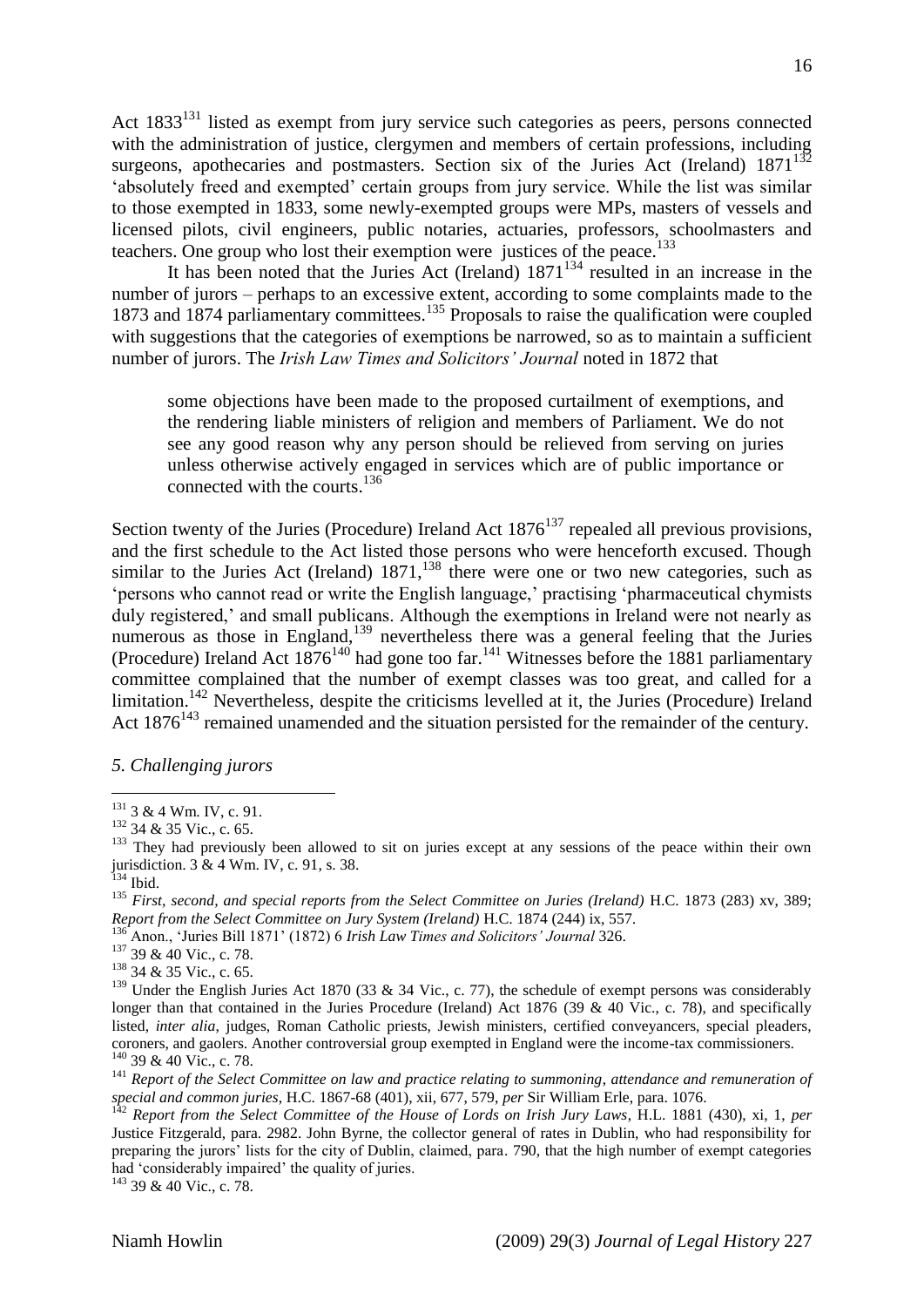Before describing the various types of jury challenges allowed to both the accused and the crown in criminal cases, the significance of public prosecutors in Ireland is worthy of note. In England, criminal prosecutions were by and large brought by private individuals, $144$  whereas in Ireland, all prosecutions came under the direct personal control and supervision of the Irish attorney general.<sup>145</sup> According to McEldowney, this Irish system of public prosecutions emerged partially 'as a response to the peculiar difficulties of enforcing English criminal law in Ireland.<sup>146</sup> He later adds that in Ireland, law enforcement was 'a politically sensitive issue;<sup>147</sup> it was difficult to get witnesses and prosecutors to come forward 'for fear of their lives', especially in cases of agrarian crimes, for which it was difficult to secure a conviction from a jury.<sup>148</sup> The system of public prosecution was at first seen as an addition, rather than an alternative to the private system, but by the middle of the nineteenth century, private prosecutors played a minor role. The Irish attorney general appointed a crown solicitor for each county, who sent him instructions for opinion on each case sent forward by the magistrates for trial at the assizes.<sup>149</sup> McLennan noted that in 1835 "the appointment of these solicitors secured the effective prosecution of a very large class of cases, chiefly assaults, arising out of riots at fairs or other assemblies of the people."<sup>150</sup> Crown solicitors were, according to McEldowney, 'the essential link between the local magistracy and the central government. They effectively chose the Crown Counsel employed by the Crown in each case.'<sup>151</sup>

Both crown counsel and the accused's counsel were entitled to challenge a certain number of jurors. Both could challenge an unlimited number 'for cause', and the accused was, in addition, allowed a certain number of peremptory challenges.<sup>152</sup> Parallel to this was the crown's right to order an unlimited number of jurors to 'stand aside', without showing cause, until the full list of jurors' names had been called.<sup>153</sup> The right to challenge was a safeguard against biased or otherwise unsuitable jurors, and was traditionally seen as a vital aspect of jury trial.<sup>154</sup> The rules,<sup>155</sup> as will be seen, were fairly complex, and the volume of

<sup>144</sup> See John H. Langbein, 'The origins of public prosecution and common law' (1973) 17 *American Journal of Legal History* 313.

<sup>&</sup>lt;sup>145</sup> For a comparative analysis, see W.H. Dodd, 'The preliminary proceedings in criminal cases in England, Ireland, and Scotland, compared' (1878) *Journal of the Statistical and Social Inquiry Society of Ireland* 201. See also W.N. Hancock, 'The cost of adopting a complete system of public prosecutions in England, as illustrated by the results of the working of the Scotch and Irish systems of prosecution.' (1878) *Journal of the Statistical and Social Inquiry Society of Ireland* 271. The only cases in Ireland where the attorney general could not prosecute were those concerning embezzlement in banks and other large establishments.

<sup>146</sup> J. McEldowney: 'Crown prosecutions in nineteenth-century Ireland' in D. Hay and F. Snyder, *Policing and prosecution in Britain 1750-*1850, Oxford, 1989, 428.

 $147$  Ibid., 430.

<sup>148</sup> Ibid.

<sup>&</sup>lt;sup>149</sup> Dodd, above, n.145, 202.

<sup>150</sup> J.F. McLennan, *Memoir of Thomas Drummond*, Edinburgh, 1867, 281.

<sup>&</sup>lt;sup>151</sup> McEldowney, 'Crown Prosecutions', above, n.146, 437.

<sup>&</sup>lt;sup>152</sup> See R.B. Browne, "A delusion, a mockery, and a snare": array challenges and jury selection in England and Ireland, 1800-1850' (2004) 39(1) *Canadian Journal of History* 2. In Ireland, persons accused of misdemeanours could challenge six jurors without cause; in England, there was no such right. In felonies, defendants in Ireland could challenge twenty peremptorily, while in England, they could challenge just six.

<sup>153</sup> McEldowney, 'Stand by', above, n.40, 274. See below, n.176-n.181.

<sup>&</sup>lt;sup>154</sup> See McEldowney, 'Stand by', above, n.40, 273. According to Coke, the term 'challenge' was 'derived of the old word caloir or chaloir, which in one signification is to care for, or foresee. And for that to challenge jurors is the meane to care or foresee that an indifferent trial be had, it is called calumnaire, to challenge, that is to except against them that are returned to be jurors.' Coke 155b, above, n.75. Giles Duncombe, *Tryals per pais*, 6<sup>th</sup> ed., London, 1725, 122 said that '[c]hallenge is a Word common, as well to the English as the French ... and the Latin Word is Vindicare…' See also M. Bacon, *A new abridgement of the law*, London, 1736, 251.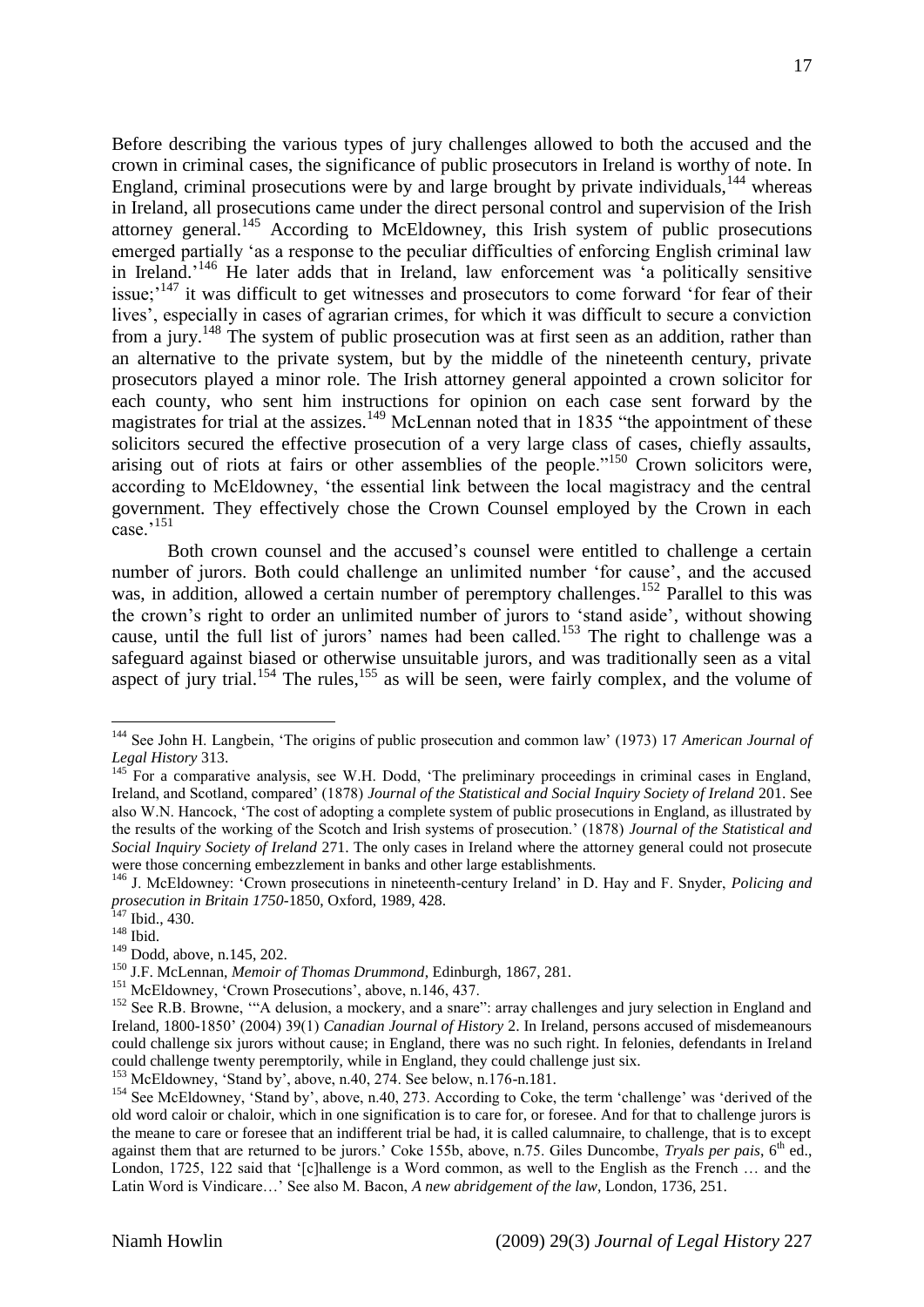case-law generated by disputes over challenges<sup>156</sup> is some indication of the perceived importance of the practice. The challenge procedure was an important mechanism for determining who actually sat upon a jury, especially in the early nineteenth century before the extensive statutory regulation of juror qualifications. Stephen wrote in 1883 that given the early role of jurors as witnesses, the right to challenge jurors was 'in very ancient times equivalent to the choice of the witnesses by whom matters of fact were to be determined.<sup>157</sup>

There were two types of challenge: challenges to the polls and challenges to the array. A challenge to the array was an objection to the way in which the jury panel had been compiled – in other words the entire jury was objectionable, usually because of bias or partiality on the part of the sheriff. A challenge to the polls, on the other hand, was an objection to a specific juror. There was no limit to the number of challenges to the polls for cause in civil and criminal trials.<sup>158</sup> If a challenge to the polls for cause failed, a prisoner might still succeed with a peremptory challenge.

The issue of challenging the array of the jury came to the fore during the trial of Daniel O'Connell for conspiracy in 1844.<sup>159</sup> This trial was described as being 'from the commencement to the close, in length, and extent, and importance, without precedent or parallel.<sup>'160</sup> O'Connell, a Roman Catholic MP, had organized a series of 'monster meetings' in order to agitate for repeal of the Union. He was arrested in October 1843, and proceedings commenced in the Court of Queen's Bench before Pennefather CJ, Perrin, Crampton, and Burton JJ in November.<sup>161</sup> O'Connell and his seven co-defendants sought to have the trial postponed until the new year, because the jury lists contained significant errors. It was claimed that on the 1843 Dublin special jury lists, there were 388 names, at least seventy of

<sup>&</sup>lt;sup>155</sup> The rules were grounded in common law: the Criminal Law (Ireland) Act 1828 (9 Geo. IV, c. 54), s. 9 reaffirmed existing practices. See Coke 158a, above, n. 75; Matthew Hale, *Pleas of the crown*, 8 vols., London, 1678, vol. 2, 275; William Blackstone, *Commentaries upon the Laws of England*, 4 vols., London, 1822, vol. iv, 346-347; Henry Holmes Joy, *On peremptory challenges of jurors*, *with the judgment of the Queen's Bench in the Queen v Gray*, Dublin, 1844.

<sup>156</sup> In the criminal sphere, see for example: *R v Sheridan and Kirwan* (1811) 31 How St Tr 543 (See *Cobbett's Weekly Political Register*, 1 Feb. 1812); *R v Delany* (1828) Jebb CCR 88; 169 ER 1048; *R v Phelan* (1832) 1 Cr & Dix 189n; *R v Whelan* (1832) 1 Cr & Dix 189n; *R v Adams and Langton* (1832) Jebb CCR 135; *R v Hanly* (1832) 1 Cr & Dix CC 188; *R v Dunne* (1832) 1 Cr & Dix CC 190n; *R v Fitzpatrick* (1838) Cr & Dix Abr 513; *R v*. *Conrahy and Lalor* (1839) 1 Cr & Dix CC 56; *Francis Hughes' case* (1841) Ir Cir Rep 274; *Patrick Wood's case* (1841) Ir Circ Ca 276, (1832) 1 Cr & Dix 189n; *Lavin and Healy's case* (1843) Ir Circ Ca 813; *R v Gray* (1843) 6 Ir LR 259; *R v O'Connell* (1844) 8 Ir LR 261; *Fogarty v the Queen* (1846) 10 Ir LR 53; *O'Brien v the Queen* (1848) 1 Ir Jur (os) 169; 2 Cl & F 465; *Thomas Luby's case* (1866) *Report of the Proceedings at the first sitting of the Special Commission for the County of the City of Dublin held at Green-Street Dublin for the trial of Thomas Clarke Luby and others*, Dublin, 1866, 318; *R v Burke* (1867) 10 Cox CC 519; *R v McGinley and Burns* (1877) 11 ILTR 58; *R (Bridge) v Casey* (1877) 13 Cox CC 646; *R v Parnell and others* (1881-2) 8 LR Ir 17, the trial of John Dillon and others, reported at length in D. Crilly, *Jury packing in Ireland*, Dublin, 1887, and see M. O'Callaghan, *British high politics and a nationalist Ireland: Criminality*, *land and the law under Foster and Balfour* Cork, 1994, 61-70.

<sup>157</sup> James Fitzjames Stephen, *A history of the criminal law of England*, 3 vols., London, 1883, vol. 1, 301. <sup>158</sup> See Coke 158a, above, n.75.

<sup>159</sup> *R v Daniel O'Connell and others* (1844) 8 ILR 261. The others were John O'Connell, Richard Barrett, Thomas M. Ray, John Gray, Thomas Steele, Charles Gavan Duffy and Thomas Tierney. See also (1844) 11 Cl & F 155; 8 ER 1061, and J.S. Armstrong and E.S. Trevor, *A report of the proceedings on an indictment for a conspiracy in the case of the Queen v Daniel O'Connell and others*, Dublin, 1844. See generally Maurice O'Connell, *The correspondence of Daniel O'Connell*, 8 vols.: vols. i-ii Shannon, 1972; vols. iii-viii Dublin, 1974-1980 and '*O'Connell v Regina*' (1844) 1 *Law Magazine* 47.

<sup>&</sup>lt;sup>160</sup> W.C. Townsend, 'The trial of Daniel O'Connell, esq., MP and others for Conspiracy' in *Modern State trials*, Dublin, 1844, 392, 393.

<sup>&</sup>lt;sup>161</sup> J. Flanedy (ed.), *A special report of the proceedings in the case of the Queen against Daniel O'Connell, <i>Esq.*, *M.P*., Dublin, 1844, 9.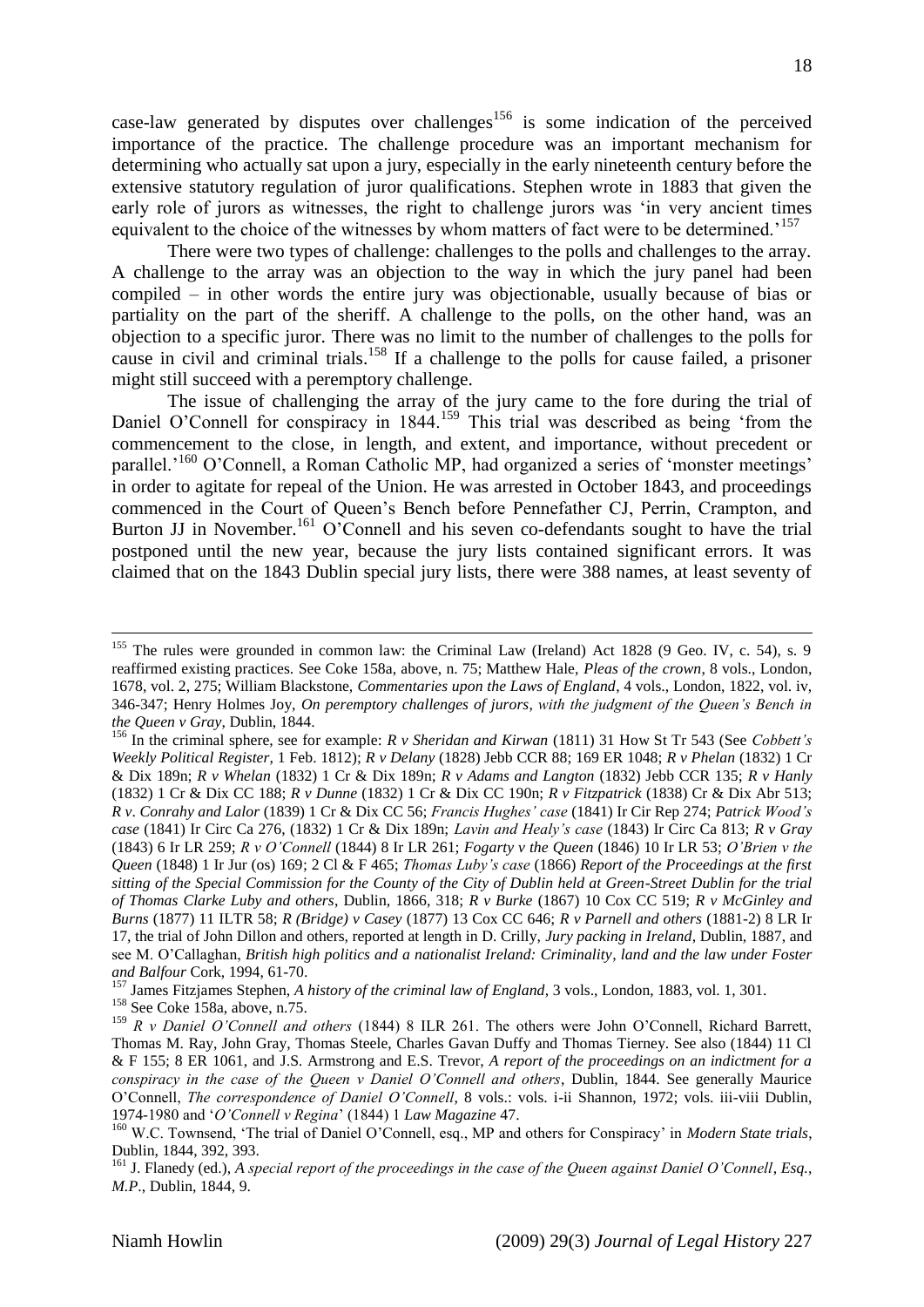whom were apparently disqualified for one reason or another.<sup>162</sup> Of the 388, only fifty-three were Roman Catholic, and thirty of these were exempt, because they were town councillors or magistrates, leaving only twenty-three. Pierce Mahony, acting for the defence, was of the view that there were at least 300 Roman Catholics in the city of Dublin who qualified as special jurors. Contemporaneously with the proceedings in the Court of Queen's Bench, much attention was focused on the revision of the jury lists taking place in the recorder's court in Green St. One commentator remarked that 'the proceedings … excited for several days more attention than even the proceedings in the Queen's Bench.<sup>163</sup> The revision of the lists started on 14 November and lasted a fortnight, and meanwhile a trial date was set for 15 January 1844. Among those who attended the revision were counsel and agents on behalf of O'Connell and the others, who entered numerous objections and applications. For example, on one of the lists, fifteen names had been omitted, thirteen of whom were Roman Catholics. The list was found in an inner office of the clerk of the peace, under a desk.<sup>164</sup>

Eventually the lists were completed, and on 29 December, the crown solicitor served notice upon the defendants that the special jury would be nominated in early January 1844.<sup>165</sup> The defendants did not receive a copy of the panel until the night before this was due to take place. At the crown office the following day, 4 January 1844, James Whiteside, QC, complained that they had discovered that that the names of a large number of duly qualified men listed on the special jurors' book had been omitted from the list.<sup>166</sup> Seven of those omitted were Roman Catholics. The nomination proceeded nevertheless in accordance with Juries (Ireland) Act 1833.<sup>167</sup> Cards inscribed with the names of the 716 special jurors were put into a box and forty-eight were drawn out. On 5 January, counsel for the crown and counsel for the traversers each struck out twelve names, leaving a panel of twenty-four jurors. All of the Roman Catholics who had been on the panel were struck off by the crown. On the first day of the trial, 15 January, the jury list was reduced to twelve in the Court of Queen's Bench. This was done by calling out the twenty-four in court, and the first twelve men to answer to their names were to be the jury to try the case. Before the jury were sworn, counsel for the traversers challenged the array, because the jury lists were not made out in accordance with the 1833 Act.<sup>168</sup> It was alleged that the names of fifty-nine qualified jurors had been fraudulently omitted from the general lists from which the jurors' book was composed. This jury-packing, it was claimed, was intended to prejudice the defendants.<sup>169</sup> After much debate,<sup>170</sup> the court refused to allow this challenge, and the jury was sworn in.

While Perrin J was of the view that there were sound grounds to challenge the array, Crampton J held that the defendants had failed to establish that the 1844 jury list had been fraudulently made up in order to prejudice them, or that the fraud had in fact prejudiced them. He noted that the facts were to a considerable degree undisputed by the parties, but that there was considerable discrepancy in the inferences drawn from those facts.<sup>171</sup> Counsel for the traversers, he claimed, 'indulge largely in surmise, suspicion, and imputation.' He considered it 'remarkable' that although fraud was alleged, the allegation was not directed towards any specific individual. There could be no imputation of fraud on behalf of the

<sup>162</sup> Ibid., 71.

<sup>163</sup> Ibid., 92.

 $^{164}$  Ibid.

<sup>&</sup>lt;sup>165</sup> Ibid.

<sup>&</sup>lt;sup>166</sup> Ibid., 95. See above, n.42-n60.

<sup>167</sup> 3 & 4 Wm. IV, c. 91.

<sup>168</sup> Flanedy, above, n.161, 100-101. See also above, n.42-n.58.

<sup>169</sup> *R v O'Connell* (1844) 8 Ir LR 261, 267. See above, n.13.

<sup>&</sup>lt;sup>170</sup> James Simpson Armstrong and Edward Shirley Trevor, *A report of the proceedings on an indictment for conspiracy in the case of the Queen v Daniel O'Connell and others*, Dublin, 1844, 117\*-48.

 $171$  Ibid., 288.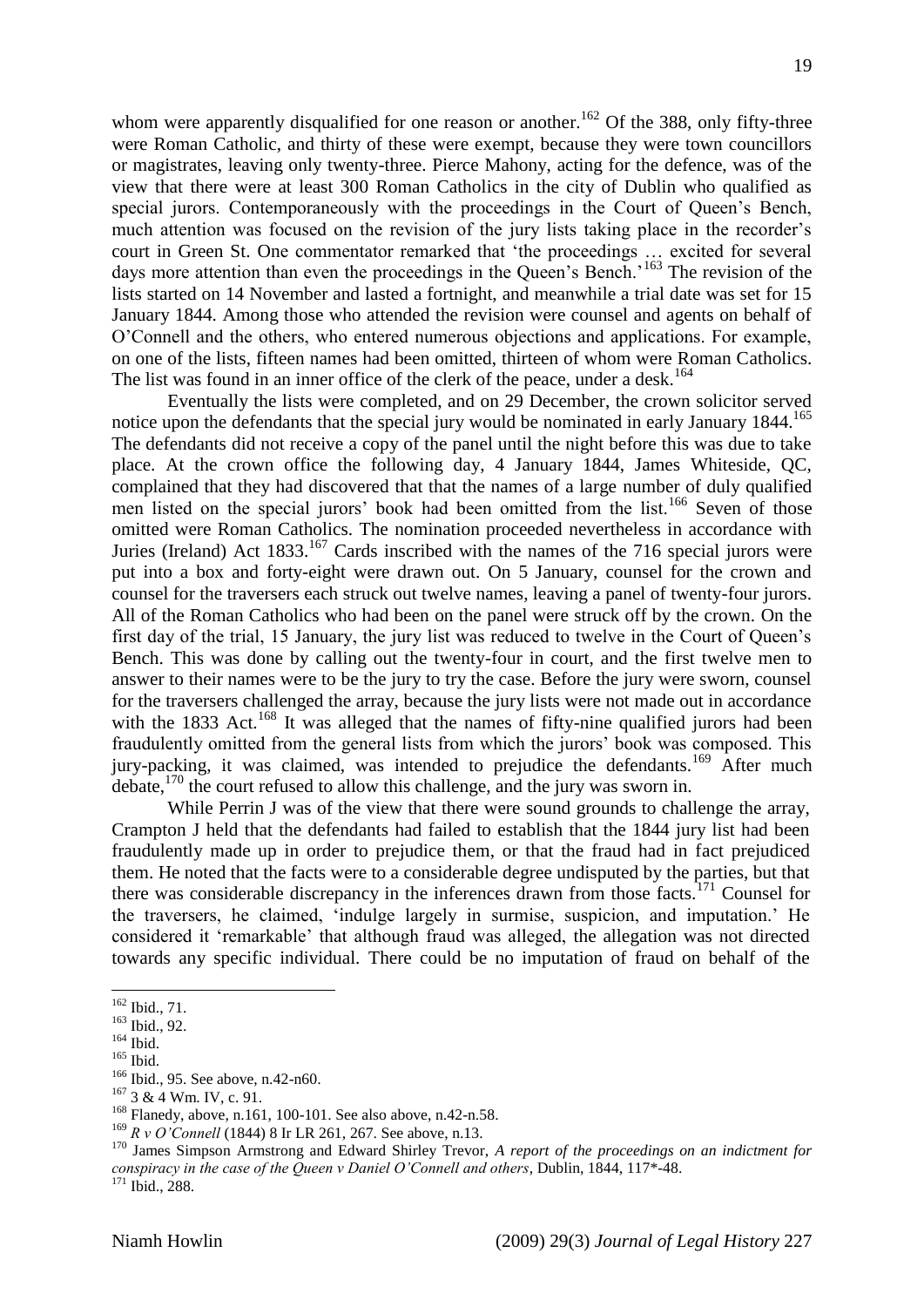Recorder – he had left the country – and the crown solicitor was unconnected with the preparation of the list. The clerks of the peace were acquitted; Magrath and his clerks denied the fraud and were not accused. Thus, in the words of Crampton J, 'the matter of fraud is rested upon the general allegation that somebody committed it.' The court could not presume fraud, and he concluded that it was probably attributable to 'negligence in some of the clerks in the office of the Recorder's acting registrar'<sup>172</sup> but that there was 'no fraud whatever in the transaction.' As to whether the alleged negligence had prejudiced the defendants, there seemed little possibility, in Crampton J's view, that the jurors were biased against O'Connell, or that the jury was 'packed' against him.<sup>173</sup> He was adamant that the court could not speculate on the constitution of juries;

We cannot, sitting here as Judges, notice any difference of religious persuasion in the parties or the Jurors who come before us. We cannot assume that there is any difference in legal competency or fitness to discharge the office of Jurors in any case between Protestants and Roman Catholics; we must rather assume that with the same evidence before them, a Jury of Protestants, and a Jury of Roman Catholics, and a Jury mixed of both classes, acting honestly and conscientiously, as we must suppose them to do, would arrive upon their oaths at the same conclusion.<sup>174</sup>

Ultimately, the jury delivered a verdict of guilty, and O'Connell was sentenced to one year's imprisonment and a fine of £2000. On appeal to the House of Lords the judgment was later reversed because of errors in the indictment.<sup>175</sup> The nature of the challenges to the array by O'Connell and the publicity surrounding the revision of the jury lists in this case indicate a general awareness of the supposed importance of jury composition.

As mentioned above, another important aspect of jury challenges was the 'stand aside' or 'stand by' power. McEldowney notes that as well as being responsible for prosecutions at the assizes, crown solicitors were 'given discretion as to whether or not to exercise the Crown's power to stand by jurors.<sup> $17\overline{6}$ </sup> This controversial power meant that the crown could exclude certain jurors without showing cause. The origin of this right can be traced to a statute of  $1305$ ,  $^{177}$  which stated that 'if they that sue for the King will challenge any of those jurors, they shall assign of their challenge a cause certain, and the truth of the same shall be inquired of …' The courts interpreted this as meaning that the crown did not have to state the cause of the challenge until the whole panel was gone through, $178$  and McEldowney notes that in practice, the crown could 'direct that jurors stand-by, postponing the giving of cause until the entire panel was gone through. In fact the Crown seldom gave cause for standing such jurors aside.'<sup>179</sup> In essence, a juror whose name was called out in court was asked to 'stand aside' until all of the names on the panel had been called. In theory, he was only being asked to do so temporarily, but in reality, a second calling-over of the panel was rarely resorted to, and so those men did not make it onto the jury. It thus appeared that the crown had considerably greater powers of challenge than the accused.

<sup>&</sup>lt;sup>172</sup> Ibid., 289-290.

<sup>&</sup>lt;sup>173</sup> Ibid.

<sup>174</sup> Ibid., 291.

<sup>175</sup> See O'Connell, *Correspondence*, above, n. 159, letters 3039, 3048, 3073, and 3086.

<sup>&</sup>lt;sup>176</sup> McEldowney, 'Crown Prosecutions', above, n.146, 437.

<sup>177</sup> 33 Ed. I, stat. 4.

<sup>&</sup>lt;sup>178</sup> McEldowney, 'Stand by', above, n.40, 275. He notes that the power was questioned during the 1794 state trials of Horne Tooke, John Thelwall and Thomas Hardy, but that '[a]lthough this construction of the statute 33 Ed. I was questioned, it was generally upheld.' Ibid., 276.

 $179$  Ibid.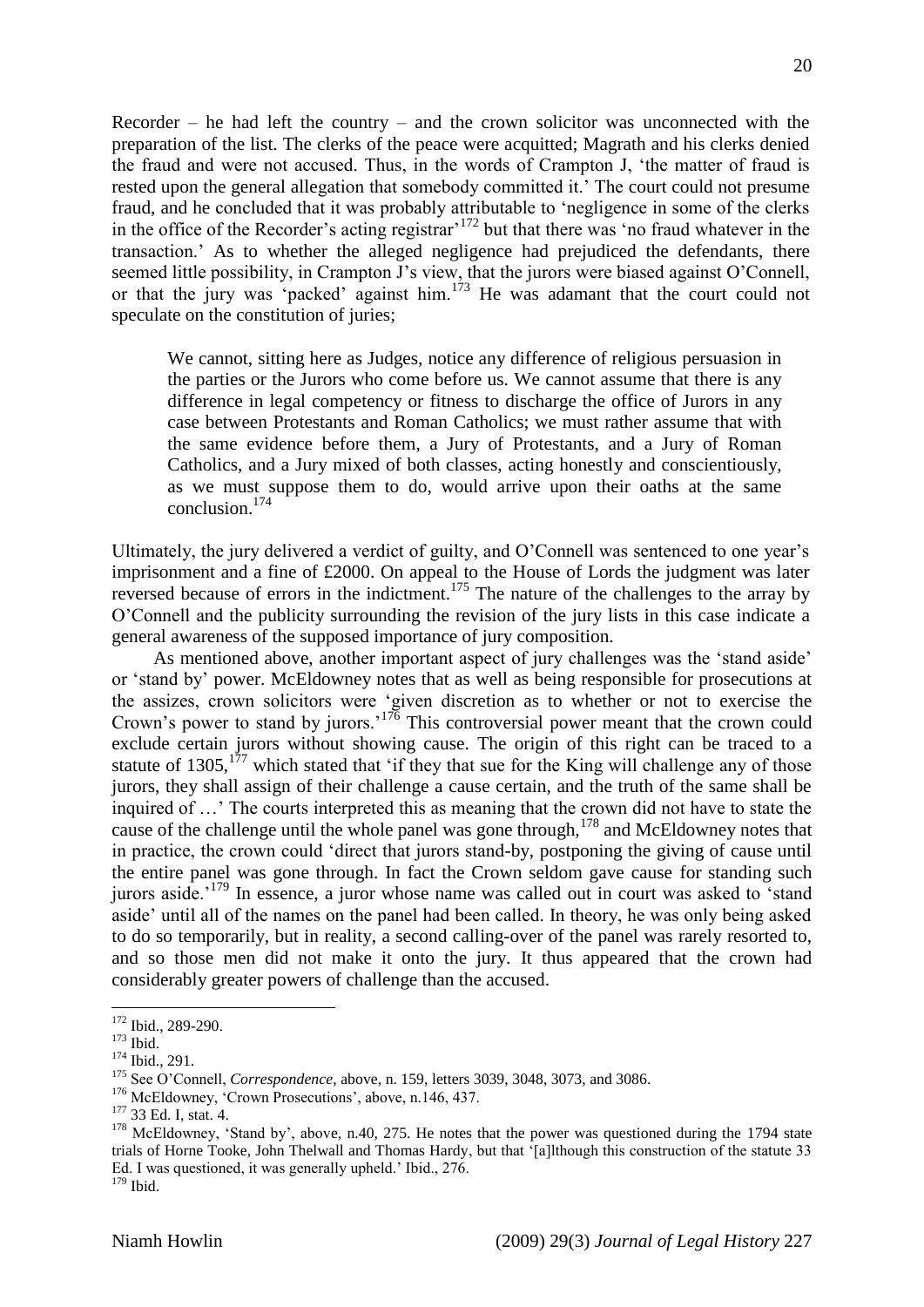The power was controversial because it was unlimited.<sup>180</sup> From 1835 onwards, the Irish attorney general would sometimes issue instructions to crown solicitors, '[p]artly to provide a uniform policy of challenging jurors and also to indicate situations where the power should not be exercised'.<sup>181</sup> Whether these instructions had any great effect on the use of the power is unclear, and Johnson notes that the crown used the power 'with great vigour, on occasions to the point where it laid itself open to the charge of jury packing.'<sup>182</sup> One example of the crown's over-use of the power was the trial of a blind man names Smith for murder in county Cavan in late 1873. Describing the case to the 1874 parliamentary committee on the Irish jury system, James Hamilton pointed out that the case involved no agrarian or political feeling; yet, 'in the presence of the Attorney General, the Crown solicitor set aside 56 jurors out of the panel.'<sup>183</sup> Johnson lists numerous examples of the over-use of the power, including the high-profile trial of Montgomery, a sub-inspector of the Royal Irish Constabulary, for the murder of a bank clerk in county Tyrone in June  $1871$ <sup>184</sup> Although not involving political, religious or agrarian considerations, it was nevertheless considered by Justice Barry, who presided at the trial, to be a very serious and important case.' Montgomery was tried three times. At the first two trials, the jury disagreed, with a majority of eleven in favour of a guilty verdict.<sup>185</sup> At one of the early trials, before the 1871 Act had been revised, Justice Barry said,

When I went into court I was amazed at the crowd in court of, apparently, a very inferior class of peasants … I asked who were all those men, and I was told that they were the jurors. I was really aghast. Without saying anything disparaging, you had nothing to do but look at the men to see that they were of a class entirely unfit to cope with such a case. Then the jury were called, and then, for the first time, did I see such a number of men struck off by the Crown.<sup>186</sup>

Justice Lawson could not specify how many jurors had been set aside by the crown,<sup>187</sup> but James Hamilton estimated that about 200 jurors were summoned, and 120 were set aside by the crown.<sup>188</sup> Further examples of cases where the power was exercised, albeit in political cases, were the State trials of 1866.<sup>189</sup> At the trial of prominent fenian leaders, the crown used this power to a degree which rankled with many observers, although as Kostel points out,

<sup>180</sup> See *R v Gray* (1843) 6 Ir LR 259, and Johnson, 'Sam Gray', above, n.104.

<sup>181</sup> McEldowney, 'Stand by', above, n.40, 277. See also Johnson, above, n.6, 283, and *Instructions given to Crown Solicitors on each Circuit respecting Challenge of Jurors in Crown cases*, *by various Attorney-Generals; specifying the particulars in which they differ*, H.C. 1842 (171), xxxviii, 339 and *Rule for Guidance of Crown Solicitors in Ireland in relation to the Impannelling of Jurors*, H.C. 1894 (33), lxxii, 29.

<sup>&</sup>lt;sup>182</sup> Johnson, 'Trial by jury', above, n.6, 282. See also above, n.13.

<sup>&</sup>lt;sup>183</sup> *Report from the Select Committee on Jury System (Ireland)* H.C. 1874 (244) ix, 557, para. 3. See above, n.110.

<sup>184</sup> See *Lloyd's Weekly Newspaper*, 9 March 1873, *The Graphic*, 15 March 1873, *The Belfast News-Letter*, 22 July 1873, 31 July 1873. See also *Report from the Select Committee on Jury System (Ireland)* H.C. 1874 (244) ix, 557, *per* James Hamilton, para. 1-6, and Baron Deasy, para. 2555.

<sup>&</sup>lt;sup>185</sup> Apparently the juror who held out against a conviction at one of the early trials 'notoriously held the opinion that no man should be hanged for anything; and he went on the jury with those opinions, and of course would find no verdict.' *Report from the Select Committee of the House of Lords on Irish Jury Laws*, H.L. 1881 (430), xi, 1, *per* Cecil Moore, registrar of the Irish court of common pleas, para. 3981.

<sup>186</sup> Ibid., *per* Justice Barry, para. 1463.

<sup>187</sup> Ibid., para. 4114.

<sup>&</sup>lt;sup>188</sup> Report from the Select Committee on Jury System (Ireland) H.C. 1874 (244) ix, 557, para. 3. See above, n.110.

<sup>&</sup>lt;sup>189</sup> The offices of the nationalist Fenian newspaper, the *Irish People*, were raided in September 1865, resulting in the prosecutions of leaders O'Donovan Rossa, Luby and O'Leary.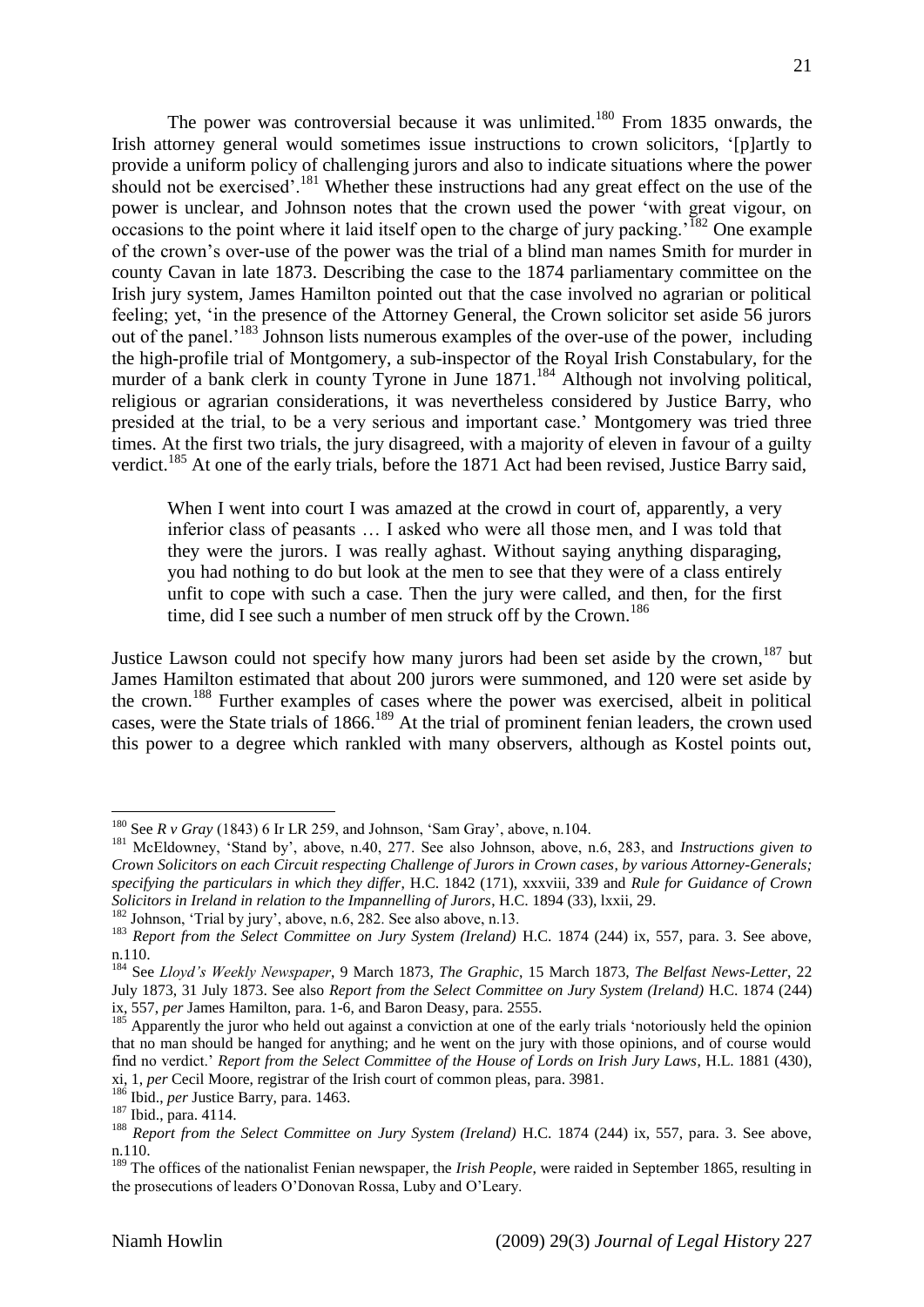defence counsel were not slow to use their own peremptory challenges and challenges for cause.<sup>190</sup>

Corfe points out that in the summer of 1882, at the height of the land war, 'convictions were difficult to secure because of the intimidation of witnesses and jurors'. It thus 'became customary … to transfer cases to Dublin and to pack the juries with men of conservative and unionist sympathies, which usually meant members of the respectable Protestant middle class.<sup>'191</sup> Two high-profile murders which took place in the summer of 1882 were those of Lord Frederick Cavendish, the chief secretary, and his Under Secretary, T.H. Burke, in the Phoenix Park on 6 May.<sup>192</sup> They were stabbed to death by a secret society known as the Invincibles. These became known as the Phoenix Park Murders. One of those tried was Timothy Kelly.<sup>193</sup> At his first trial on 20 April 1883, twenty-nine special jurors were ordered to stand-by.<sup>194</sup> They were unable to reach a verdict,<sup>195</sup> and Kelly was tried again a few days later,<sup>196</sup> at which trial forty jurors were asked to stand by.<sup>197</sup> Between forty-two and fifty-four jurors were ordered to stand by at the trial of Michael Fagan.<sup>198</sup>

A few months later, another high-profile prosecution saw the crown once more making quite extensive use of the 'stand-aside' procedure. These were the trials arising from the murders of members of the Joyce family in Maamtrasna, county Galway, on 17 August 1882.<sup>199</sup> Two days after the discovery of the murders, ten men were arrested and charged. Patrick Joyce was the first to be tried before Barry J and a special jury in Dublin in November 1882. Peter O'Brien QC, known as 'Peter the Packer' (later appointed lord chief justice of

<sup>190</sup> R.W. Kostel, 'Rebels in the dock: the prosecution of the Dublin Fenians, 1865-6' (1999) 34 *Eire-Ireland*, 79- 80.

<sup>191</sup> Tom Corfe, *The Phoenix Park murders: Conflict*, *compromise and tragedy in Ireland*, *1879-1882* London, 1968, 150. See above, n.2, n.3, n.14, n.13.

<sup>192</sup> See *Parliamentary Debates*, series 3, vol. 269, cols. 315-320, 8 May 1882 (House of Lords) and *Parliamentary Debates*, series 3, vol.269, cols. 320-326, 8 May 1882 (House of Commons). For further discussion of the murders, see Lyons, above, n.2, 168-169. It was in the aftermath of these murders that the Prevention of Crime (Ireland) Act 1882 (45 & 46 Vic., c. 25) was passed, abrogating the right to trial by jury and allowing for cases of treason, murder and assault to be tried by special commissions of three judges. It also provided for special juries (see above, n.9) to be used instead of common juries in certain cases. This met with fierce opposition, not least from the Irish bench. The *Freeman's Journal* described the Bill as 'a tremendous instrument … perhaps the fiercest Coercion Act ever proposed for Ireland.' The *Freeman's Journal*, 12 May 1882. Around this time, the *Irish Law Times and Solicitors' Journal* reported that 'at a meeting of the judges on Thursday the following resolution was passed unanimously: - "That, in the opinion of the Judges of the Superior Courts, the immediate imposition upon them of the duty proposed by the Prevention of Crime (Ireland) Bill would seriously impair the public confidence in the administration of justice in Ireland." Anon., 'The administration of justice in Ireland' (1882) 16 *Irish Law Times and Solicitors' Journal* 232. For further discussion of the operation and effects of the Act, see H. Humphreys, *The Prevention of Crime (Ireland) Act 1882*, *45 & 46 Vict.*, *cap. 25*, *with a review on the policy*, *bearing*, *and scope of the Act*, Dublin, 1882. He noted, vi, that trial by jury had 'failed by reason of a large portion of the community having, through fear or a corrupt motive, lost its sense of horror at the commission of certain crimes'.

<sup>193</sup> See E.P. de Blaghd, 'Tim Kelly guilty or not guilty?' (1971-72) 25 *Dublin Historical Record* 12. See also *The Leeds Mercury*, 15 Jan. 1883 and the *Manchester Times*, 27 Jan. 1883.

<sup>194</sup> The *Freeman's Journal*, 20 April 1883.

<sup>195</sup> See the *Aberdeen Weekly Journal*, 20 April 1883 and the *Freeman's Journal*, 21 April 1883.

<sup>196</sup> See *The Pall Mall Gazette*, 25 April 1883 and *The Leeds Mercury*, 26 April, 1883.

<sup>&</sup>lt;sup>197</sup> At the second trial, the jurors were sent back to their room five times, yet two of them held out in favour of an acquittal. He was finally convicted at a third trial, and sentenced to death.

<sup>&</sup>lt;sup>198</sup> The *Leeds Mercury*, 26 April 1883, reported that there were forty-two jurors ordered to stand-by, and twenty challenged by the prisoner; however, it was reported in the House of Commons that there were fifty-four jurors ordered to stand by (see above n.176-181): *Parliamentary Debates*, series 3, vol. 278, cols. 1134-5, 26 April 1883 (House of Commons).

<sup>199</sup> T. Harrington, *The Maamtrasna massacre*, Dublin, 1884, i.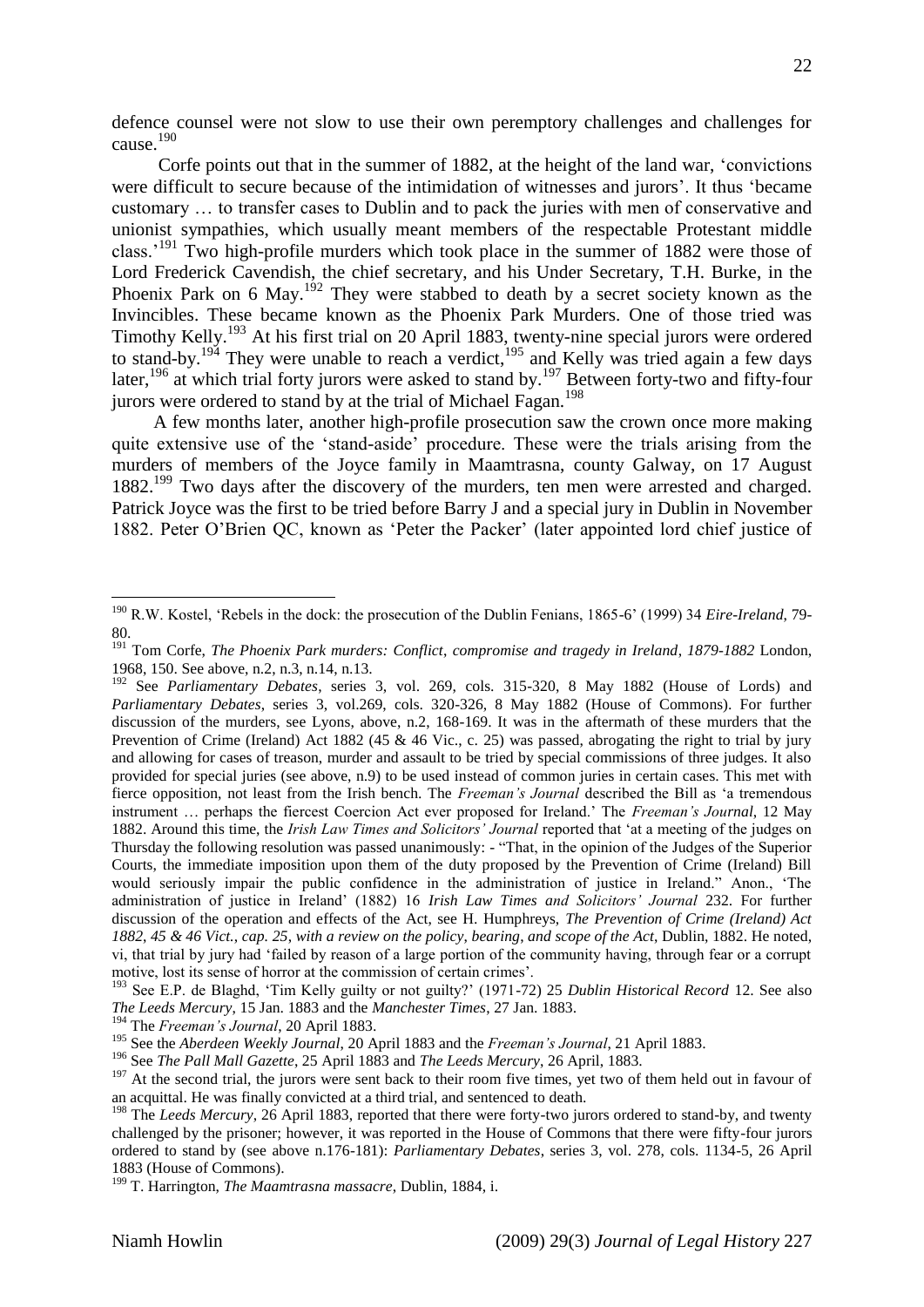Ireland), acted as crown prosecutor.<sup>200</sup> One commentator remarked that the juries in the Maamtrasna trials 'were packed after the manner of all political and agrarian trials in Ireland.<sup>201</sup> Two special jury panels, consisting of 200 names, were called over by the deputy clerk of the peace, though only 117 men answered.<sup>202</sup> Nineteen men were challenged by the prisoner. George Bolton, the crown solicitor, ordered thirty-six men to 'stand by'.<sup>203</sup> At the trial of Myles Joyce, the crown ordered twenty-seven men to stand aside, and the prisoner challenged fifteen without cause and unsuccessfully challenged one juror for cause.<sup>204</sup> Both men, along with Patrick Casey, were found guilty, and were executed on 15 December, and it later became clear that Myles Joyce had in fact been innocent.

The crown's right to order jurors to 'stand by' was seldom exercised in England<sup>205</sup> and charges of jury packing were less frequent. The fact that this power was used comparatively rarely in England indicates the extent to which it was regarded as something of an Irish solution to an Irish problem – the problem having been exacerbated in 1871. When taken to the extreme<sup>206</sup> it amounted to the crown attempting to hand-pick the jurors to help secure convictions even in political trials where convictions were unlikely. Johnson opines that the over-use of the stand-by power did not come about until after the Juries Act (Ireland)  $1871^{207}$ (O'Hagan's Act) allowed the new class of men onto the jury.<sup>208</sup> These new jurors often had much in common with accused persons, particularly in cases of an agrarian character. However, it is submitted that the high water mark of the controversy was not reached until 1887, when several high-profile criminal cases saw the crown seeking to exclude Catholics and nationalist sympathisers from juries altogether.<sup>209</sup>

#### *6. Changing the venue*

At common law the general rule was that the trial of any crime should take place in the county where the alleged crime had been committed.<sup>210</sup> In certain circumstances, however, an indictment could be moved from an inferior court up to the Court of Queen's Bench by a writ of *certiorari*, <sup>211</sup> which could order that the issue be tried at bar, by *nisi prius* in another county, or by *nisi prius* in the original county. Until the 1880s, the procedures involved in securing a change of venue were both cumbersome and costly; an accused had no automatic

<sup>200</sup> See generally N. McAree, *Murderous justice: A study in depth of the infamous Connemara murders*, Limerick, 1990. See above, n.13.

 $201$  Harrington, above, n.199, ii.

<sup>202</sup> J. Waldron, *Maamtrasna the murders and the mystery*, Dublin, 1992, 62.

<sup>203</sup> Harrington, above, n.199, app., 3. See above, n.228.

<sup>204</sup> Ibid., app., 32-33.

<sup>205</sup> Johnson, 'Trial by jury', above, n.6, 282.

<sup>206</sup> See above, n.183-n.204.

<sup>&</sup>lt;sup>207</sup> 34 & 35 Vic., c. 65.

<sup>208</sup> Johnson, 'Trial by jury', above, n.6, 283.

<sup>209</sup> These were the infamous 'Sligo trials'; see above, n.69-n.72.

<sup>&</sup>lt;sup>210</sup> See, for example, William Hawkins, *Treatise of the pleas of the Crown*, 2 vols,  $8<sup>th</sup>$  ed., London, 1824, vol. 2, 403. Inevitably, numerous exceptions to this rule were developed, and many were put on a statutory footing. See M. O'Shaughnessy, 'The venue for trials, civil and criminal', (1865) 4 (30) *Journal of the Statistical and Social Inquiry Society of Ireland* 193, 195 and Glanville Williams, 'Venue and the ambit of criminal law' (1965) 81 *Law Quarterly Review* 276, 395, 518, 277.

<sup>&</sup>lt;sup>211</sup> '*Certiorari*' means 'to be fully informed of.' The writ of *certiorari* has its origins in the common law. It was a writ issuing either out of the Court of Chancery, the crown side of the Court of Queen's Bench, or the Court of Common Pleas. It was addressed, in the Queen's name, to judges or officers in inferior courts, commanding them to certify or return the records of a case depending before them, to the end that justice might be done. See also A. Fitzherbert, *The new natura brevium*, London, 1677, 245. The writ of *certiorari* to remove an indictment from an inferior court rendered all subsequent proceedings in that court void. See Hawkins, *op*. *cit*., ii, 292.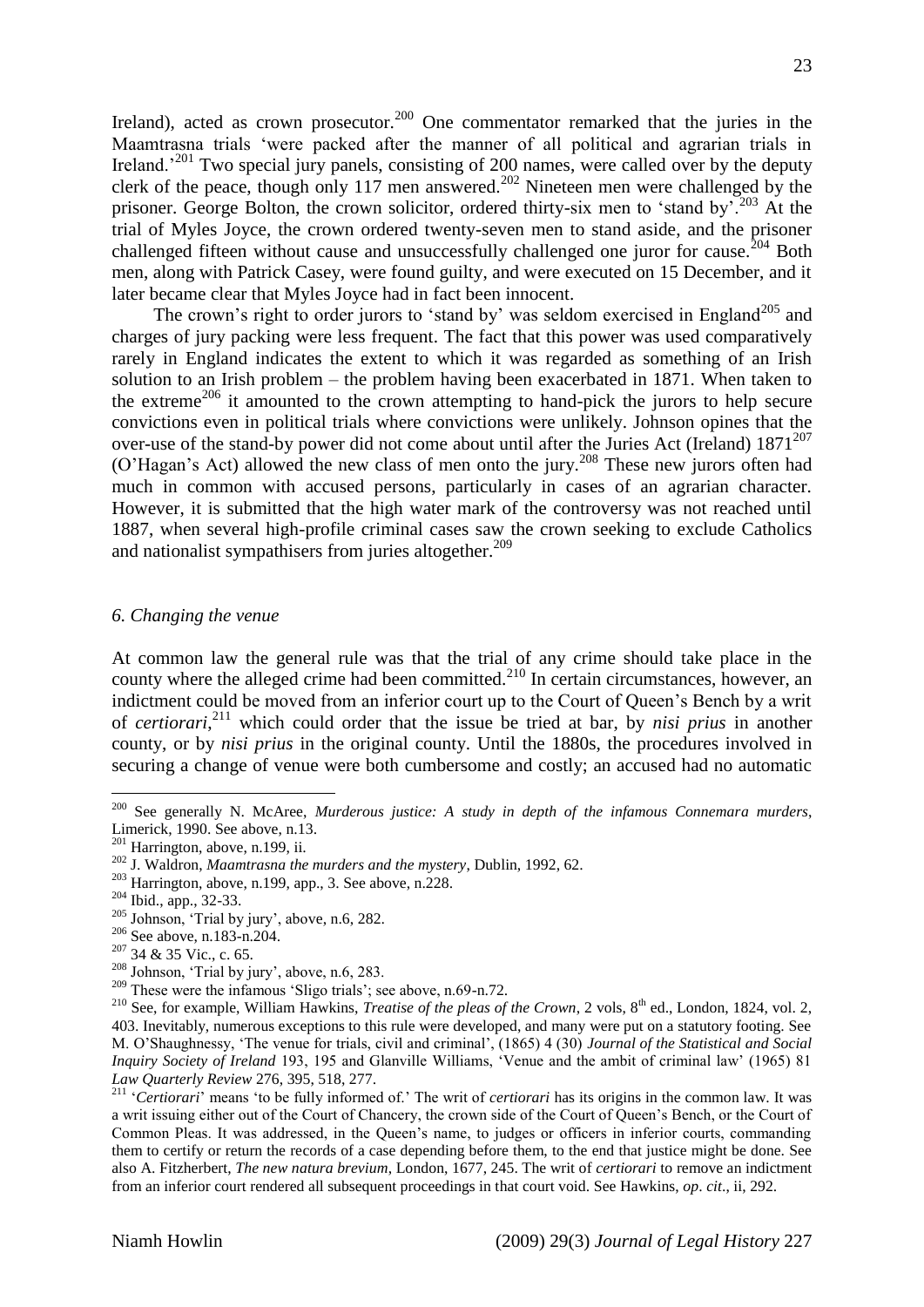right to apply for such a writ,<sup>212</sup> security for costs had to be given,<sup>213</sup> and certain time limits had to be observed.<sup>214</sup> Unless it was necessary for the jurors to view the location of the alleged crime,  $215$  or for the case to be tried by a special jury, an application by a defendant had to be based either on the ground that a fair trial could otherwise not be secured, or on the ground that difficult questions of law were likely to be raised at the trial. Applications to change the venue of criminal trials were most frequent during times of political turmoil. A parliamentary committee<sup>216</sup> established in 1831 to examine various issues surrounding the tithe war $^{217}$  was informed by many witnesses about the widespread intimidation of jurors. Soon afterwards, the Trial of Offences (Ireland) Act,  $1833^{218}$  was passed, allowing for the trial of violent offences relating to the tithe agitation in any adjoining county, or in Dublin.

It was not only in political or agrarian cases that a change of venue might be sought; murders arising out of lovers' quarrels and testamentary disputes aroused the public interest, and were fodder for the local press. In many such cases a change of venue was necessary due to the level of interest generated locally and the possible impact this might have on jurors.<sup>219</sup> At times criminal libel prosecutions also saw applications for changes of venue,  $220$  usually as a result of the high-profile nature of such cases when public figures were involved. $221$ Another interesting category of case where changes of venue were deemed necessary were those concerning clerical influence at elections.<sup>222</sup> In cases of an agrarian character, attempts were frequently made to change the venue to another county, with Dublin city being particularly popular, as Dublin juries were perceived as being more likely to convict.<sup>223</sup>

The parliamentary committee which was appointed during the agrarian upheavals of the 1880s 'to inquire into the operation of the Irish Jury laws as regards trial by jury in

<sup>&</sup>lt;sup>212</sup> A writ of *certiorari* could be obtained as a matter of course by the attorney general on behalf of the crown: Hawkins, *op*. *cit*., ii, 287. A defendant, on the other hand, could not obtain an order for such a writ as a matter of course – he had to state some ground for the application. See rule 28 of the Crown Office (Ireland) Rules, 1891.

<sup>&</sup>lt;sup>213</sup> A party seeking to remove an indictment by *certiorari* was required to enter into a recognizance with condition to proceed with the trial, and to pay the costs of the other party in the event that he was unsuccessful. The exceptions to this rule were the attorney general or the prosecutor of a corporate body. Rules 29, 30 and 31 of the Crown Office (Ireland), Rules 1891 detailed the procedures involved.

<sup>&</sup>lt;sup>214</sup> The applicant did not have to wait until after the indictment was found before applying for the writ of *certiorari*, but once the jury had been sworn in, this was considered too late, according to the English case of *R v North* (1795) 1 Salk 144; 91 ER 433.

<sup>&</sup>lt;sup>215</sup> Before 1871, there could be no view in a criminal case at the assize without the consent of the prosecutor. Section 11 of the Juries Act (Ireland) 1871 (34 & 35 Vic., c. 65) stated that on the trial of any indictment or information, the court could, at any time after the jurors were sworn and before they gave their verdict, order that they have a view. The procedures for viewing in criminal cases were quite distinct from the procedures in civil actions.

<sup>216</sup> *Report from the Select Committee on the State of Ireland* H.C. 1831 (12), xvi, 677.

 $2^{17}$  See above, n.2 and n.3.

<sup>218</sup> 3 & 4 Wm. IV, c. 79. Also known as the Change of Venue Act, this temporary measure expired in 1834.

<sup>219</sup> Examples of such cases include *R v Fay* (1872) IR 6 CL 436, extensively reported in the *Anglo Celt* (see further below, n.281). This concerned Fay's alleged murder of his pregnant lover Mary Lynch, near Ballyjamesduff in county Cavan. *R v McEneany* (1878) 14 Cox CC 87; 2 LR Ir 236 concerned the prisoner's alleged murder of his own brother while he slept; see the *Northern Standard*, the *Meath Herald* and the *Belfast News-Letter*.

<sup>220</sup> As indeed did civil libel actions.

<sup>221</sup> See *R (Lord Lucan) v Cavendish* (1847) 2 Cox CC 175; 10 Ir LR 536, and *R (Bridge) v Casey* (1877) 13 Cox CC 614.

<sup>&</sup>lt;sup>222</sup> See for example *R v Conway* (1858) 7 Ir CLR 507 and *R v Duggan* (1873) IR 7 CL 94.

<sup>&</sup>lt;sup>223</sup> One such case which dominated the headlines was *R v Barrett* (1870) IR 4 CL 285, which concerned the attempted assassination of a Galway landlord, Captain Lambert. *R v Phelan* (1881) 14 Cox CC 579, was a murder arising out of an agrarian dispute in county Kilkenny.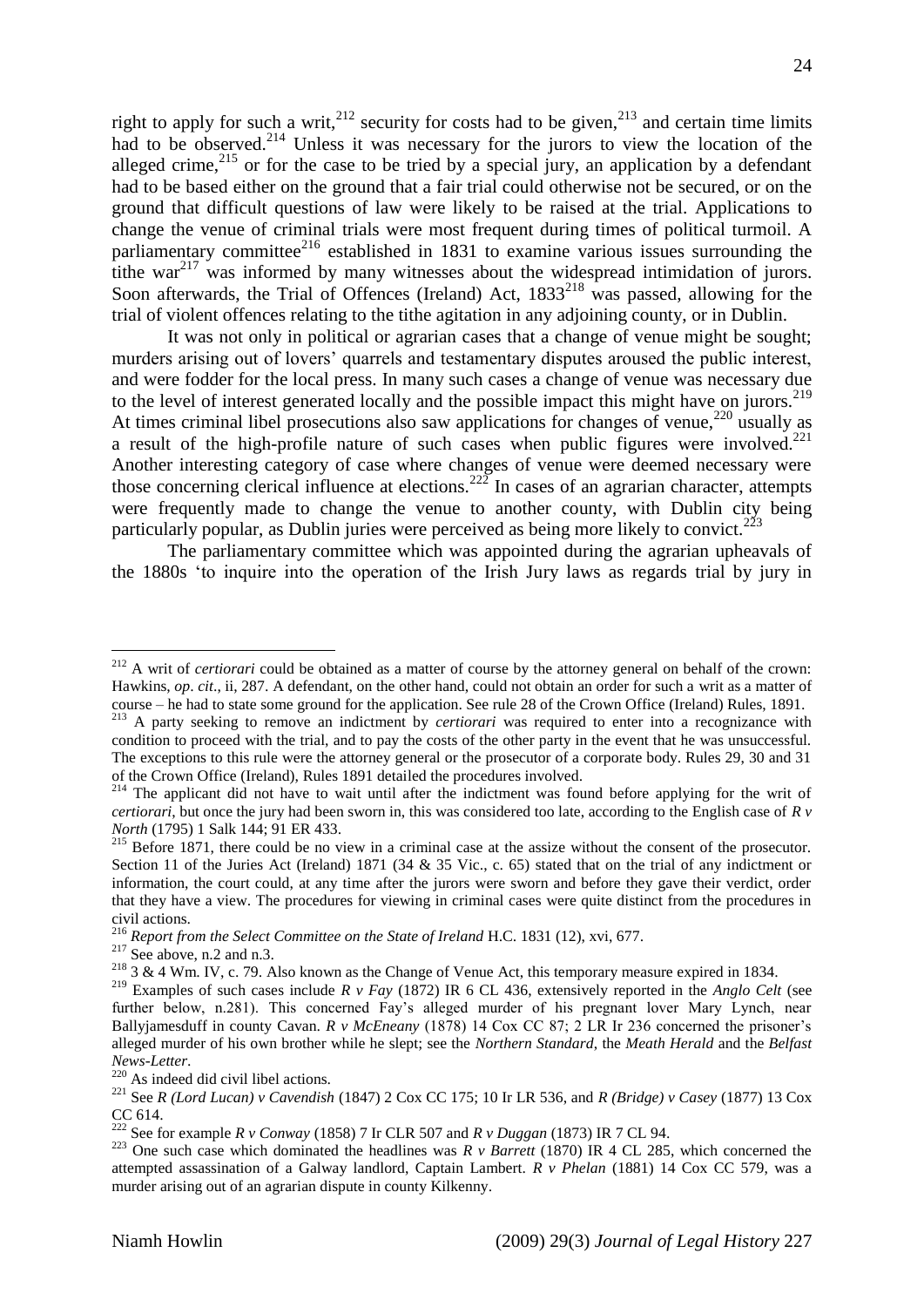criminal cases<sup> $224$ </sup> devoted considerable attention to the laws and procedures relating to changing the venue in criminal cases. Some witnesses felt that there ought to be a simpler mechanism for having the venue changed in cases of 'local excitement'.<sup>225</sup> There was a general feeling that in most, if not all, political and agrarian cases, 'a certain number of the jury are influenced by terror or sympathy,<sup> $226$ </sup> thus rendering it virtually impossible to secure a fair trial in such cases. As one witness pointed out, the 'power and organisation of the Land League at present in the south and west is such as to influence all juries to such a degree that you cannot regard them as fit to try a case involving a question of an agrarian or political character.<sup>227</sup> It was generally felt that existing procedures were insufficient,<sup>228</sup> and that some sort of alternative would have to be introduced. Justice Lawson and Justice Fitzgerald were both highly critical of the procedures associated with securing a change of venue<sup>229</sup> with the latter noting that 'the defendant in a criminal case is not very likely to be a monied man', <sup>230</sup> and that 'the expense of what we call change of venue is very great.<sup>5231</sup>

Several witnesses were asked where they thought the venue of a controversial trial should be moved to, and the majority expressed the view that the best option would be to move the trial as far away as possible from the original county.<sup>232</sup> While some went so far as to suggest trying controversial agrarian trials in England,<sup>233</sup> others were of the opinion that it would be sufficient to move such cases from the south and west to Ulster,  $234$  away from the influences of the Land League, 'because in the north of Ireland … you find in the jury box men of every shade and opinion.<sup>235</sup> Others argued against what they perceived to be the folly and inherent unfairness of such an extreme step, pointing out that this would 'cause a great amount of dissatisfaction.<sup>236</sup> A resident magistrate from Munster named Clifford Lloyd<sup>237</sup> saw the procedure as essentially pointless:

The revolution in Ireland is pretty well general now, except in those counties which we may call the Protestant counties, where Orangism has a considerable footing; it would certainly look like an unfair thing to take a so-called Nationalist, and put him up to be tried by a jury of Protestants, many of whom, no doubt, would be Orangemen; unless you did that, I do not see where you would take him to. $^{238}$ 

<sup>224</sup> *Parliamentary Debates*, series 3, vol. 261, col. 1033, 23 May 1881 (House of Lords), *per* the Marquess of Lansdowne.

<sup>225</sup> For example, *Report from the Select Committee of the House of Lords on Irish Jury Laws*, H.L. 1881 (430), xi, 1, *per* Robert Ferguson, QC, chairman of the bench for the west riding of county Cork, para. 3387, 3396.

<sup>226</sup> Ibid., *per* Serjeant John O'Hagan, para. 2144. John O'Hagan practiced in the Irish Court of Chancery and was married to Thomas O'Hagan's daughter.

<sup>227</sup> *Report from the Select Committee of the House of Lords on Irish Jury Laws*, H.L. 1881 (430), xi, 1, *per* Cecil Moore (see above, n.185), para. 4019. See above, n.14.

<sup>&</sup>lt;sup>228</sup> George Bolton, the county Tipperary crown solicitor, ibid., para. 3899, said the current system entailed 'great expense and waste of time'.

 $229$  Ibid., para. 4059, 1456, 1350, 4199.

<sup>230</sup> Ibid., para. 4205.

<sup>&</sup>lt;sup>231</sup> Ibid., para. 4207.

<sup>&</sup>lt;sup>232</sup> Ibid., *per* John Chute Neligan, QC, the chairman of the benches of counties Meath, Westmeath, King's county and Longford para. 3446.

<sup>&</sup>lt;sup>233</sup> Ibid., *per* Stephen Huggard, clerk of the peace for county Kerry, para. 926, and Henry Arthur Blake, resident magistrate at Tuam, county Galway, para. 265.

<sup>234</sup> Ibid., *per* O'Hagan (see above, n.91), para. 2146, and Moore (see above, n.185), para. 4019.

<sup>235</sup> Ibid., *per* Blake (see above, n.233), para. 167.

<sup>&</sup>lt;sup>236</sup> Ibid., *per* William O'Connor Morris, quarter sessions chairman and a Kerry County Court judge, para. 3664.

<sup>&</sup>lt;sup>237</sup> Resident magistrate at Kilmallock (bordering Cork and Limerick).

<sup>238</sup> *Report from the Select Committee of the House of Lords on Irish Jury Laws*, H.L. 1881 (430), xi, 1, para. 3197.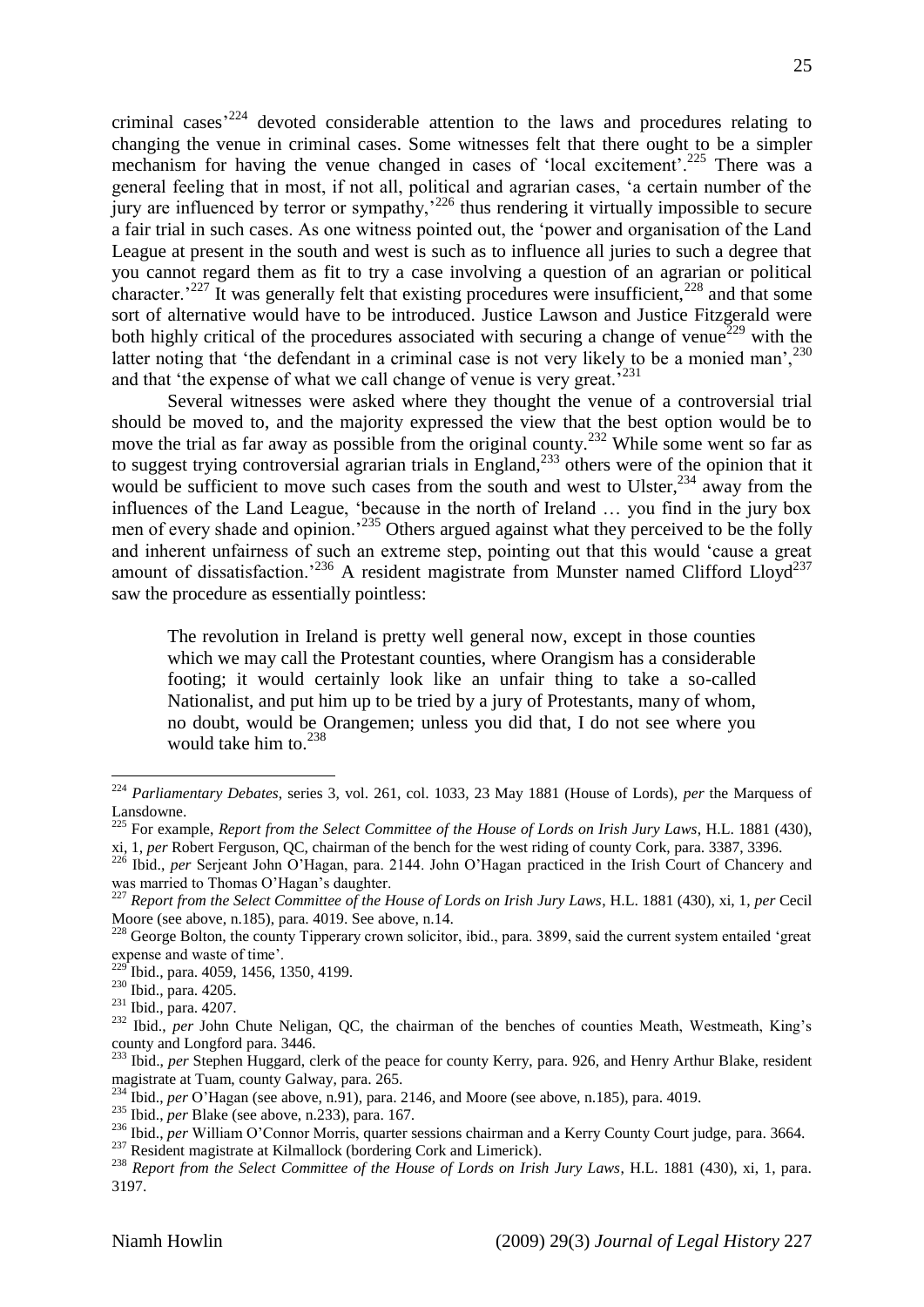It was suggested by two members of the Irish bench that temporary suspension of trial by jury would be preferable to some of the more extreme suggestions put to the committee.<sup>239</sup> whose eventual recommendation was as follows: '[w]e consider that in all crimes of a political or agrarian complexion it is desirable to offer every facility for the removal of the trials whenever the circumstances of the locality appear to call for such a step...<sup>240</sup> The Marquess of Lansdowne later raised the question in the House of Lords of whether the Government planned to implement this recommendation.<sup>241</sup> He highlighted the need for drastic measures to deal with the existing situation, and observed that 'the whole class of aggravated assaults were looked upon in a particularly favourable light by common juries.<sup> $242$ </sup> He continued, 'as miscarriages of justice were often owing to local and social influences, these influences might be avoided by transferring the trial, in all cases where such influences might be expected to operate, to places beyond the reach of such influences.<sup>243</sup>

Agrarian agitation escalated during the late 1880s, and the National League launched the Plan of Campaign,<sup>244</sup> which was essentially a rent strike accompanied by 'widespread and vicious boycotting of persons alleged to be supporting landlord interests.<sup>245</sup> In a speech near Rosslea on 11 January 1887, John Dillon referred to this as 'a policy which no Irish jury will convict us for adopting'.<sup>246</sup> On 21 March 1887, the Irish chief secretary, Arthur Balfour, introduced a bill 'to make better provision for the prevention and punishment of crime in Ireland.<sup>247</sup> This bill was debated at length in the House of Commons,<sup>248</sup> and was enacted as the Criminal Law and Procedure (Ireland) Act  $1887$ .<sup>249</sup> This introduced a scheme for the proclamation of associations as dangerous by the lord lieutenant. Section two of the Act provided for summary trials<sup>250</sup> for certain offences associated with the Plan, such as boycotting, or 'taking part in criminal conspiracy to compel or induce others not to fulfil their legal obligations, or not to let, hire, use or occupy any land, or not to hire any person or persons in the ordinary course of trade.'<sup>251</sup> Defendants could also be summarily tried for participating in riots or unlawful assemblies. Under section three, where an indictment was found against a defendant in a proclaimed district, the Irish attorney general could apply to have the case tried by a special jury. The propertied men who sat on such juries were considered less likely to sympathise with the National League's cause. The attorney general was also entitled to seek a change of venue where it appeared to him that a fair and impartial

<sup>239</sup> Ibid, *per* Morris (see above, n.236), para. 3665, and John Fitzgerald, para. 4212.

<sup>240</sup> Ibid., para. 63.

<sup>241</sup> *Parliamentary Debates*, series 3, vol. 268, col. 429, 31 March 1882 (House of Lords).

<sup>242</sup> *Parliamentary Debates*, series 3, vol. 268, col. 435, 31 March 1882 (House of Lords).

<sup>243</sup> *Parliamentary Debates*, series 3, vol. 268, cols. 437-438, 31 March 1882 (House of Lords).

<sup>244</sup> See L.M. Geary, *The Plan of Campaign*, *1886–1891*, Cork, 1986 and Lyons, above, n.2, 181-187.

<sup>245</sup> K. Costello, '*R*. *(Martin) v Mahony*: the history of a classical certiorari authority' (2006) 27 *Journal of Legal History* 267, 273.

<sup>246</sup> *The Times*, 12 Jan. 1887.

<sup>&</sup>lt;sup>247</sup> *Parliamentary Debates*, series 3, vol. 312, cols. 857-858, 21 March 1887 (House of Commons).

<sup>248</sup> See *Parliamentary Debates*, series 3, vol. 312, cols. 1624-1729, 28 March 1887 (House of Commons), *Parliamentary Debates*, series 3, vol. 312, cols. 1785-1786, 29 March 1887 (House of Commons), *Parliamentary Debates*, series 3, vol. 312, cols. 1790-1932, 30 March 1887 (House of Commons),

<sup>249</sup> 50 & 51 Vic., c. 20. This was also known as the Crimes Act 1887. *Parliamentary Debates*, series 3, vol. 313, cols. 88-182, 31 March 1887 (House of Commons), *Parliamentary Debates*, series 3, vol. 313, cols. 245-345, 1 April 1887 (House of Commons).

<sup>250</sup> 50 & 51 Vic., c. 20, s. 11 provided that in Dublin, the trial was to take place before a divisional justice; elsewhere, there were to be two resident magistrates in petty sessions.

 $251$  50 & 51 Vic., c. 20, s. 2(1).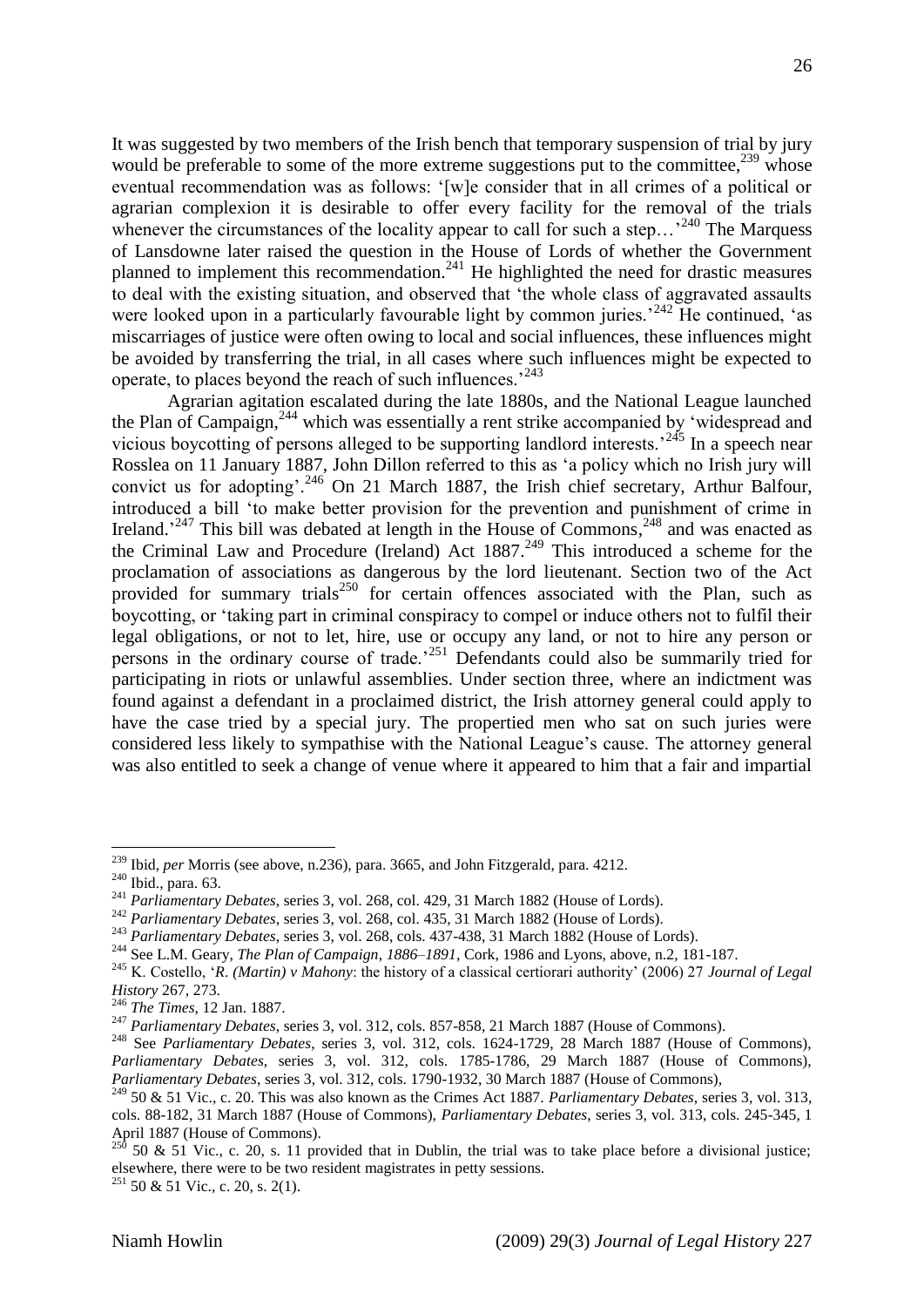trial could not be had in the proclaimed county where the indictment was found.<sup>252</sup> It was passed in September 1887 and continued in force until 1890.

## *7. Using fines to compel attendance*

It has been noted that wealthier individuals tended to shirk jury duty if possible – those who could not legitimately claim exemptions often simply ignored jury summonses. Their antipathy towards jury service was exacerbated after O'Hagan's 1871 reforms introduced a whole new class of men to the jury-box.<sup>253</sup> In 1876 Lord O'Hagan stressed his hope that 'jurors of station and wealth in Ireland' would be 'compelled to do the duties which, in spite of repeated remonstrance and rebuke from the bench, they have too much abandoned to their humbler colleagues. This is a great public evil'.<sup>254</sup> Unfortunately, by the 1880s, the problem persisted, and it is clear from the evidence given before the parliamentary committee that there was still reluctance among the wealthier classes to participate in jury service, particularly during the years of the land war.<sup>255</sup> The Marquess of Lansdowne outlined for the House of Lords a few reasons why 'persons of wealth and station' still habitually failed to take their place in the jury box:

In the first place, from the limited number of those persons of superior position who are in theory liable to serve on petty juries you must deduct all who are liable to serve on Grand Juries or as special jurors. That weeds out a considerable number of the better class of jurors. As to those who are not taken for the Grand Jury, or for special juries, I fear we cannot disguise from ourselves the fact that such persons are, as a rule, not very anxious to do their duty as jurors, or to be shut up for hours in the box with small farmers and tradesmen for their colleagues, and that many of them make up their minds to shirk service.<sup>256</sup>

The increasing unrest around the country in the 1870s and 80s no doubt intensified their unwillingness to sit on juries. At this time, as noted, the majority of jurors were farmers, likely to have been involved at some level with the agrarian movement. At certain periods, the wealthier minority's evasion of jury duty probably had as much to do with fears for their personal safety both during and after the trial, as unwillingness to mingle with the so-called lower orders. The desirability of having men of means sitting on juries also stemmed from the belief that jurors should be 'to some extent … removed beyond the probable rank of the usual

<sup>252</sup> 50 & 51 Vic., c. 20, s. 4. See *O'Brien v the Queen* (1890) 26 LR Ir 451.

<sup>&</sup>lt;sup>253</sup> The Juries Act (Ireland) 1871 (34 & 35 Vic., c. 65).

<sup>254</sup> *Parliamentary Debates*, series 3, vol. 231, col. 498, 4 Aug. 1876 (House of Lords).

<sup>255</sup> See above, n.2, n.3, n.14, n.249-252. Serjeant John O'Hagan (see above, n.226) said that in county Clare, where he had previously acted as chairman of the bench for six years, he 'rarely found a man of a superior class upon the common juries.' *Report from the Select Committee of the House of Lords on Irish Jury Laws*, H.L. 1881 (430), xi, 1, para. 2134. Similarly, Thomas Boyd, the sessional crown solicitor for Tipperary, said, para. 2444-5: 'I really cannot bring to mind that there is one in fifty cases of a gentleman … appearing on a jury … they do not attend … they are a very small class, too.'

<sup>256</sup> *Parliamentary Debates*, series 3, vol. 261, col. 1039, 23 May 1881 (House of Lords). Benjamin Whitney, the clerk of the peace and clerk of the crown for county Mayo, indicated that in general, the upper class jurors considered it to be beneath them to attend upon common juries: *Report from the Select Committee of the House of Lords on Irish Jury Laws*, H.L. 1881 (430), xi, 1, para. 2593.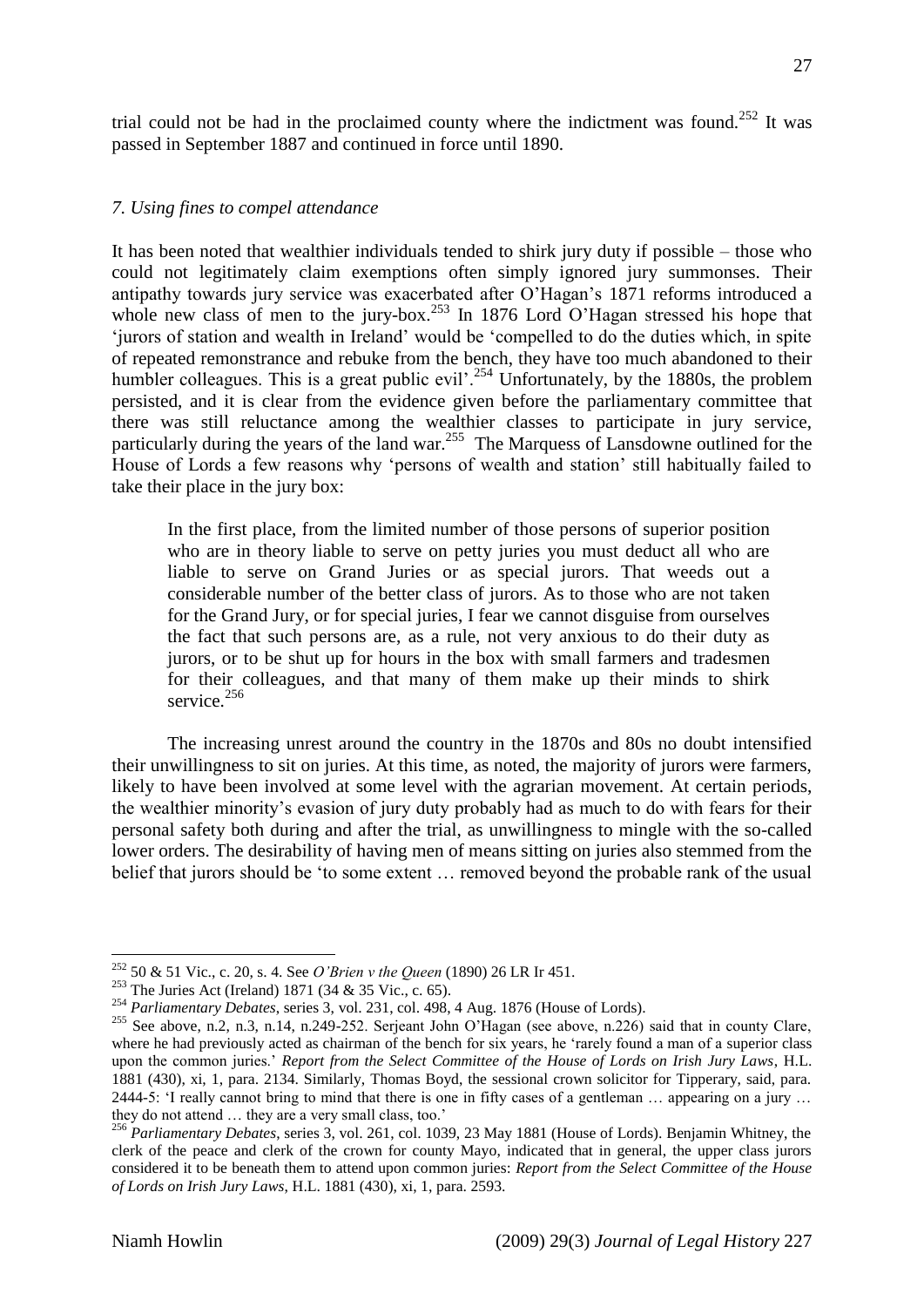classes of offenders.<sup>257</sup> After 1871 the general consensus<sup>258</sup> was that the new jurors were incompetent, easily influenced, and generally unfit for the task, whereas the wealthier, longserving jurors were considered to be less susceptible to intimidation, and more capable of detached assessment. James Robinson QC bemoaned the deterioration in the social class of jurors, recalling that a few years previously, there had been outrage because a juror at a prominent trial, who was a farmer, had had an open collar and an exposed chest which had been reddened by the sun. Since 1871, claimed Robinson, aghast, it was more unusual to see jurors who were not of such an appearance.<sup>259</sup>

There were a number of means employed by these men to avoid jury service. Usually, prospective jurors either ignored the jury summonses, or refused to answer to their names in court.<sup>260</sup> As noted, failure to answer to one's name on the third calling-over of the list was, under the legislation, to incur a fine.<sup>261</sup> Many of these men were quite happy to take this risk; judges tended to be 'very soft-hearted, $2^{62}$  and the majority of fines were not in fact enforced.<sup>263</sup> Even those low fines which were enforced could be looked upon as 'insurance paid for their safety.'<sup>264</sup> Indeed, the general view was that the system of levying fines was almost entirely ineffective.<sup>265</sup> Joseph Bullen Johnson, the sub-sheriff of county Cork pointed out that in his county, so many ten pound fines were imposed that 'they would have amounted in all to thousands of pounds', but that in reality, only nine pounds had been levied.<sup>266</sup> As one witness put it, '[y]es, a great number are fined, and then they get time to appeal, to make excuses; and they come before the judges at the next after sittings, and they generally get off somehow.'<sup>267</sup> It was suggested that perhaps the better approach would be to

<sup>257</sup> *First, second, and special reports from the Select Committee on Juries (Ireland)* H.C. 1873 (283) xv, 389, *per* de Moleyns (see above, n.115) para. 348. James Whiteside, chief justice of the Irish Court of Queen's Bench said, para. 4231, that there was a convict on one of the recent juries in Clonmel, county Tipperary. <sup>258</sup> See above, n.98-n.101, n.115.

<sup>259</sup> Ibid., para. 3841-2.

<sup>&</sup>lt;sup>260</sup> See the comments of Constantine Molloy, *Report from the Select Committee of the House of Lords on Irish Jury Laws*, H.L. 1881 (430), xi, 1, para. 641. Molloy, who had drafted the Juries Act (Ireland) 1871, was a practicing barrister and a crown prosecutor for King's county. Some witnesses before the parliamentary committees suggested that prospective jurors sometimes kept their houses in their wives' names, although this does not appear to have been frequently done: *Report from the Select Committee of the House of Lords on Irish Jury Laws*, H.L. 1881 (430), xi, 1, *per* T. Newenham Harvey, the secretary of the Waterford Jurors' Association, para. 823. See also Thomas Edmonson, the honorary secretary of the Dublin Jurors' Association, ibid, para. 442, who cited a Dublin employer which told some of its employees to 'enter your premises in the names of your wives, and then you will not be summoned as jurors.' He also cited one instance of a man taking out a lease in his wife's name 'on purpose to evade service on a jury', para. 475. Men who did this could also, by implication, lose their parliamentary franchise. For the development of womens' property rights, see the Married Women's Property Act 1882 (45 & 46 Vic., c. 75) and Ben Griffin, 'Class, gender, and liberalism in Parliament, 1868- 1882: The case of the Married Women's Property Acts' (2003) 46 (1) *The Historical Journal* 59.

<sup>&</sup>lt;sup>261</sup> 3 & 4 Wm. IV, c. 91, s. 32 and s. 41; 34 & 35 Vic., c. 65, s. 48; and 39 & 40 Vic., c. 78, s. 4(1).

<sup>262</sup> *Report from the Select Committee on Jury System (Ireland)* H.C. 1874 (244) ix, 557, *per* de Moleyns (see above, n.115), para. 225.

<sup>&</sup>lt;sup>263</sup> For example, in 1833, it was reported that in the previous year, twenty-two people had been fined five pounds for non-attendance at the Kildare quarter sessions*.* The fact that ten of these later had their fines remitted raises questions as to the effectiveness of this scheme. *Return of Persons on the Sheriffs Panel as Jurors*, *in the County of Kildare*, *who were fined at the Quarter Sessions for the said County within the last twelve Months*, H.C. 1833 (602) (724), xxxv, 501, 503.

<sup>264</sup> *Report from the Select Committee of the House of Lords on Irish Jury Laws*, H.L. 1881 (430), xi, 1, para. 150, *per* Blake (see above, n.233). Byrne (see above, n.142) told the same committee, para. 784, that he thought that 'aldermen would pay a fine of £100 cheerfully to avoid being called upon a jury'.

<sup>&</sup>lt;sup>265</sup> Witnesses before the 1874 parliamentary committee on the Irish jury system criticised the ineffectiveness of the apparatus for fining jurors who failed to appear. *Report from the Select Committee on Jury System (Ireland)*  H.C. 1874 (244) ix, 557, para. 558.

<sup>266</sup> *Report from the Select Committee on Jury System (Ireland)* H.C. 1874 (244) ix, 557, para. 967-968. <sup>267</sup> Ibid., para. 489.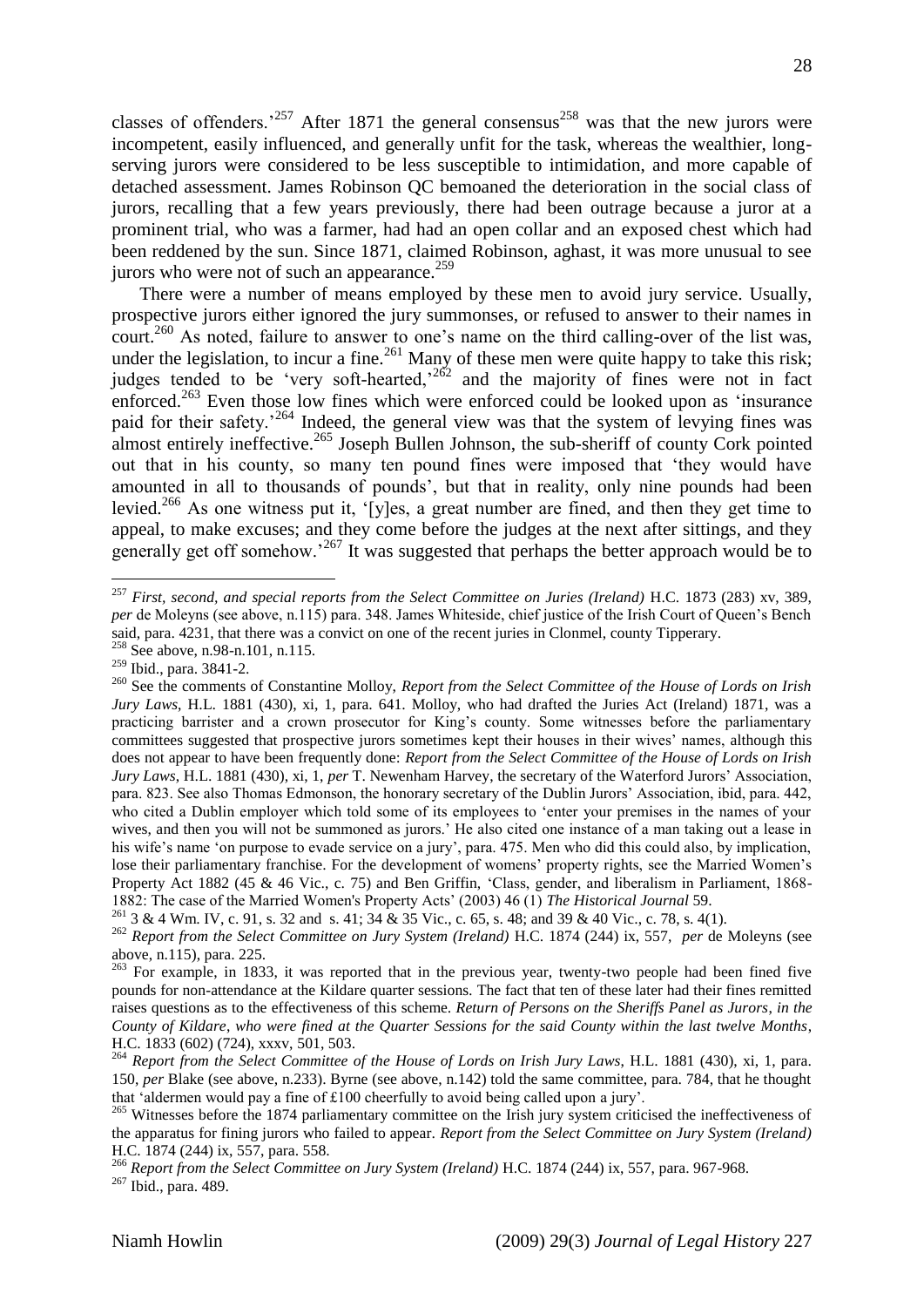raise the property qualification, so that the jurors were less likely to be drawn from the ranks of the poorer farming classes, and thus wealthier men would be less averse to serving. John George Gibson, QC, summed up the problem as follows:

My impression is that in Ireland it is very difficult to get any one to attend to what is an unpleasant and dangerous duty. I can conceive that a man of the better class would sometimes prefer the possible infliction of a fine to the perhaps very serious consequences of being marked down for holding out against an acquittal in a case of a certain character. <sup>268</sup>

He told the committee that in comparison to other persons involved with the trial of agrarian offences:

Of course, the judge is safe, and he gives a strong charge; and the counsel are safe, and they make fine strong speeches; and the attorneys are, or used to be safe; but I believe they are safe no longer, because they are Boycotted if they take part in cases of a certain character. But the juror who is known either to have taken part in a conviction, or to have resisted an acquittal, I think, occupies a position of great unpleasantness.<sup>269</sup>

Several witnesses stressed to the 1881 parliamentary committee the importance of having more upper-class jurors in certain types of case. John Byrne said that the wealthier jurors were 'far more likely to be independent in rendering their verdicts.'<sup>270</sup> This was probably true in so far as the upper classes were less susceptible to bribes; although their independence could well have been tempered by their own views in relation to the land agitation, whether these were sympathetic or antipathetic. Blake, for example, was of the opinion that criminal cases in particular would benefit from having more of these jurors on the panel, as they could 'guide the opinion of a small proportion' of the jurors, and secure a guilty verdict, or at least effect a disagreement among the jurors, so as to avoid an outright  $acouittal.<sup>271</sup>$ 

There was apparently a general belief that although the upper class jurors were in the minority, and had little in common with their fellow jurymen, they would somehow manage to exert a considerable amount of influence over the latter and their deliberations.<sup>272</sup> Whitney noted that the reason why upper class jurors were so desirable was because they were 'men of

<sup>268</sup> Ibid., para. 2286-7.

<sup>&</sup>lt;sup>269</sup> Ibid. One juror who was famously targeted because of his role in delivering an unpopular verdict during the land war (see above, n.2, n.3, n.14) was Denis Field: see Corfe, above, n.191, 234, 254; the *Western Mail*, 28, 29 Nov. 1882. Field had been on a jury which had recently convicted Michael Walsh of the murder of Constable Kavenagh, and was targeted by the Invincibles, the group responsible for the Phoenix Park Murders (see above, n.192-n.198). It was probably not quite accurate to state that jurors were the only persons at risk of violence during turbulent times: around the same time, Justice Lawson, deeply unpopular with nationalists, was the subject of an attempted assassination: see *The Times*, 10 Feb. 1883; the *Western Mail*, 28 Nov. 1882 and Corfe, above, n.191, 233. H. Montgomery Hyde observes that when Edward Carson was crown prosecutor, he acted 'literally at the risk of his life'. He received threats on his life regularly, was stoned in the streets, and sometimes when driving along country roads, the police would travel ahead of him, 'and beat out the hedges on either side in search of possible assassins.' H. Montgomery Hyde, *Carson: The life of Sir Edward Carson*, *Lord Carson of Drumcairn*, London, 1974, 81.

<sup>270</sup> *Report from the Select Committee of the House of Lords on Irish Jury Laws*, H.L. 1881 (430), xi, 1, para. 755. See above, n.142.

 $^{271}$  Ibid., para. 152-153. See above, n.233.

<sup>&</sup>lt;sup>272</sup> Justice Barry, para. 1407, thought that if there were even one educated man on the jury, the others would listen to him.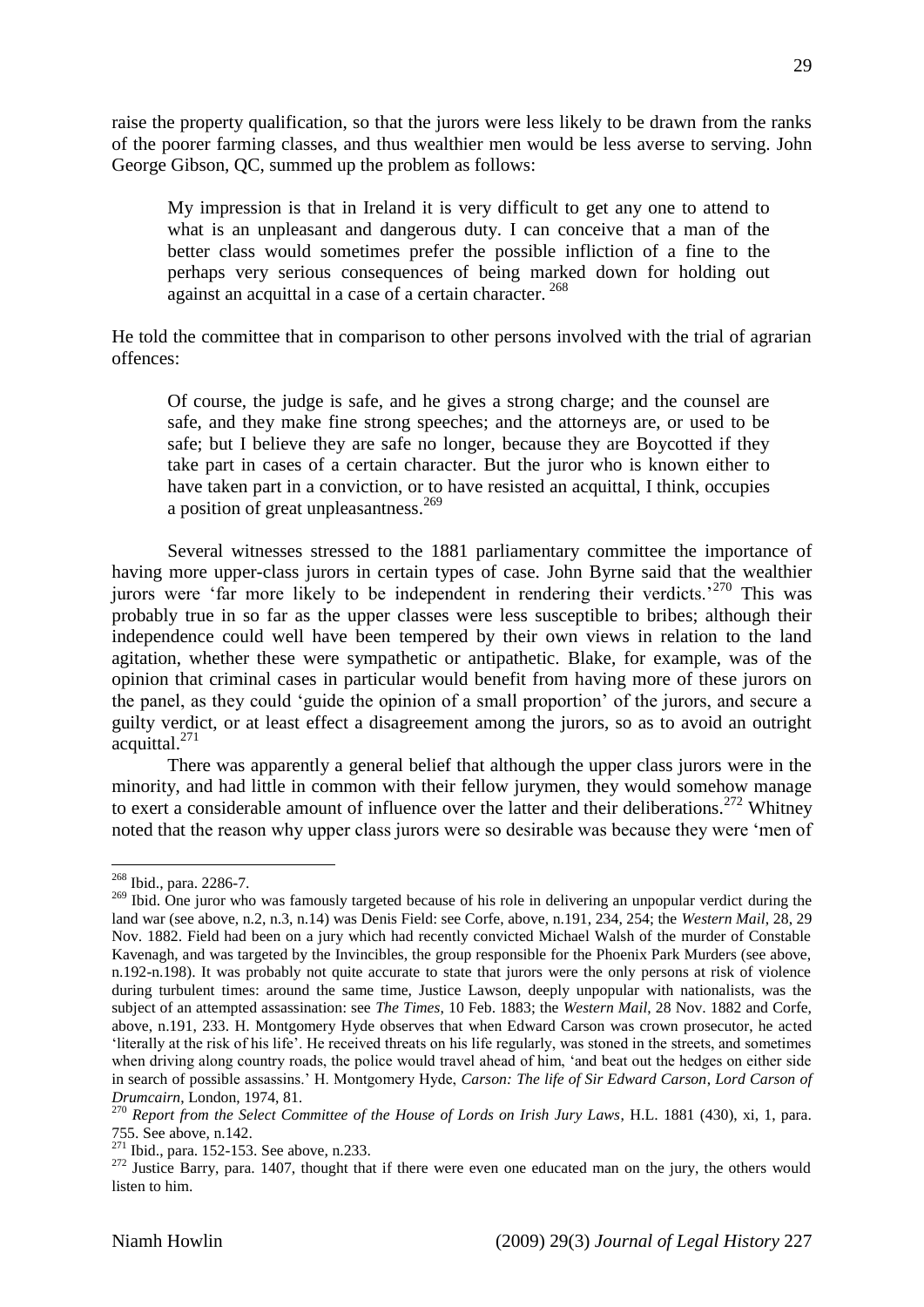better education, and, in consequence of that, [were] better qualified for the sifting of evidence, and arriving at a proper conclusion, and, in consultation with their brother jurors, [were] sure to show them the desirability of their thought being brought to bear upon the subject.<sup>273</sup> Charles Kelly was also 'perfectly certain that if gentlemen attended, they would have enormous influence upon the humbler class of jurors.' He went on say that some gentlemen had informed him that 'when they have been on a jury, some of the humbler class of jurors have asked them how they must vote, saying, "I will vote as your honour wishes", "whichever way your honour tells me." There is no doubt that the attendance of gentlemen on the juries would have a beneficial effect.<sup>274</sup>

## III. THE EFFECTIVENESS OF THESE 'STRATAGEMS'.

Johnson makes the point that various devices employed by the Irish administration helped to keep trial by jury operating under what can only have been trying circumstances. This article has attempted to build on this by identifying some of the methods used, and exploring the way in which they were used. Whilst the changes to the legislative qualifications for jury service were paramount, the use of challenges and the change of venue procedure also had a significant impact. It is difficult to assess the extent to which the different methods outlined above actually affected jury composition and verdicts in criminal cases. <sup>275</sup> It was common to equate high conviction rates with 'good quality' jurors; in other words, jurors who would probably strictly enforce the criminal law. McEldowney notes that in the Irish courts in the nineteenth century, efficiency goals were measured in terms of conviction. This, he says, was 'used as a major justification for many practices in Ireland.'<sup>276</sup> High conviction rates were seen as a sign that the administration of justice was working, and low rates were perceived as indications that the system was in a state of disarray.

With agrarian disturbances on the increase from the 1870s, the problems inherent in the new composition of juries had become apparent. Indeed, some commentators went so far as to say that it was impossible to prosecute effectively after the 1876 Act, particularly in cases of an agrarian, political or religious nature.<sup>277</sup> Johnson remarks, however, that after the dramatic lowering of the property qualification by the Juries Act (Ireland)  $1871^{278}$ 

 $273$  Ibid., para. 2601-2. See above, n.256.

<sup>274</sup> Ibid., para. 3032. See above, n.113.

 $275$  The following data provided by Buchanan (see above, n.112) to the parliamentary committee provides some insight, although his figures, unfortunately, do not add up. Between 31 Dec. 1865 and 31 Dec. 1870, he cites 609 cases, out of which there were 137 guilty pleas, 122 guilty verdicts, 157 acquittals and twenty-three disagreements. This only accounts for 439 cases. Between 31 Dec. 1875 and 31 Dec. 1880, he claims that out of 635 cases at the quarter sessions, there were 109 guilty pleas, 189 guilty verdicts, 144 acquittals and four disagreements; again, there are 189 cases unaccounted for. Although the value of these figures is obviously questionable, they indicate that there was a slight decrease in the number of acquittals and hung juries, the number of guilty verdicts actually increased, particularly in relation to the number of guilty pleas. It should be borne in mind however that other factors, such as improved practices within the constabulary, may also have affected the increased conviction rate. *Report from the Select Committee of the House of Lords on Irish Jury Laws*, H.L. 1881 (430), xi, 1, para. 310.

<sup>&</sup>lt;sup>276</sup> McEldowney, 'Law and Policy', above, n.73, 154.

 $277$  For example, Blake (see above, n.233) said, 'I think that in cases where there is a prevailing public sentiment in either political or agrarian cases, it is very difficult to get a conviction.' *Report from the Select Committee of the House of Lords on Irish Jury Laws*, H.L. 1881 (430), xi, 1, para. 131, Theobald Purcell, the chairman of the benches of the city and county of Limerick, said, para. 6-7, that in certain types of case (presumably those of an agrarian nature), it was still almost impossible to secure a conviction.

 $278$  34 & 35 Vic., c. 65.